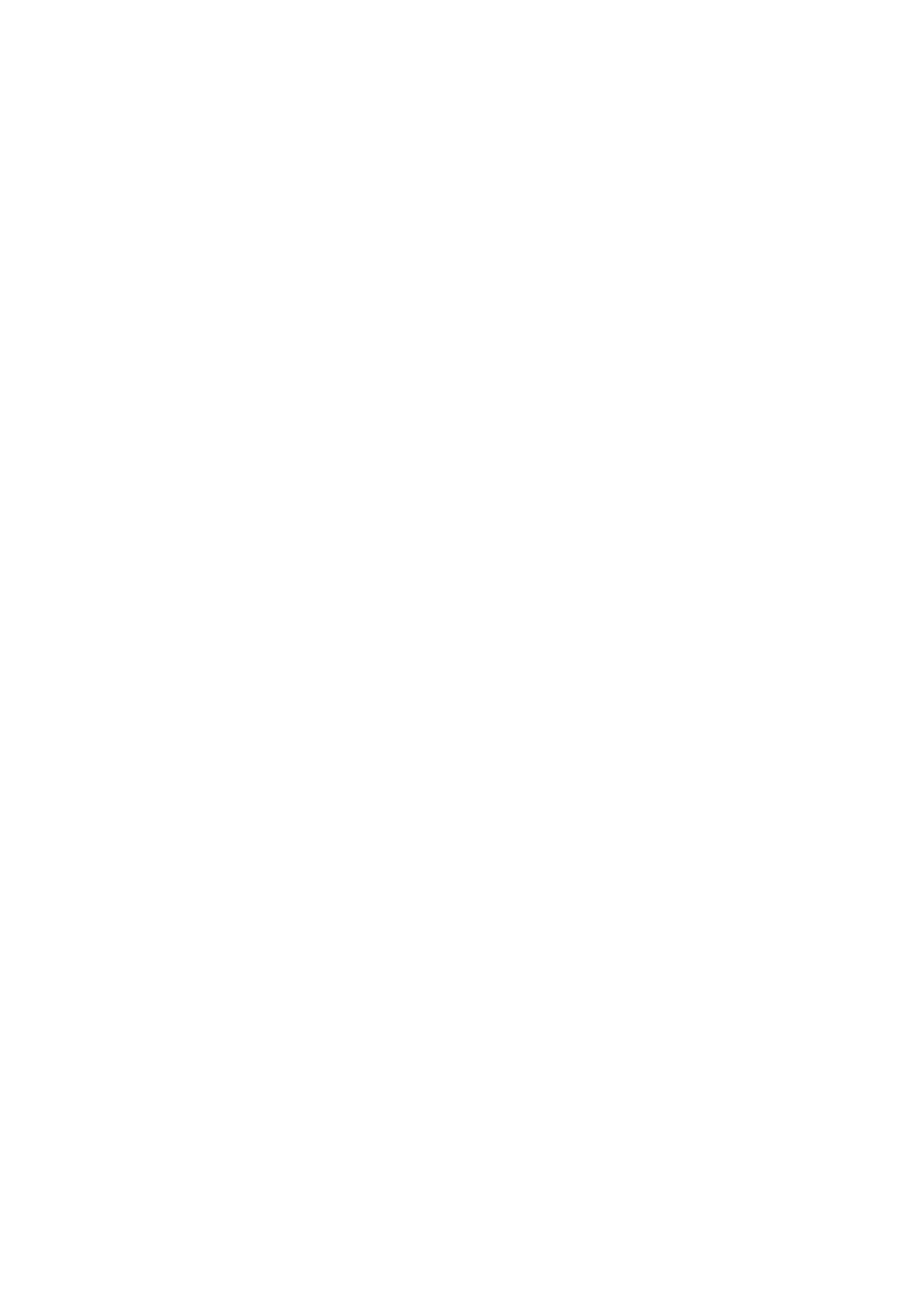**Rapid Assessment of the Impact of COVID-19 on Private Recruitment Agencies in Nepal**

International Labour Organization (ILO)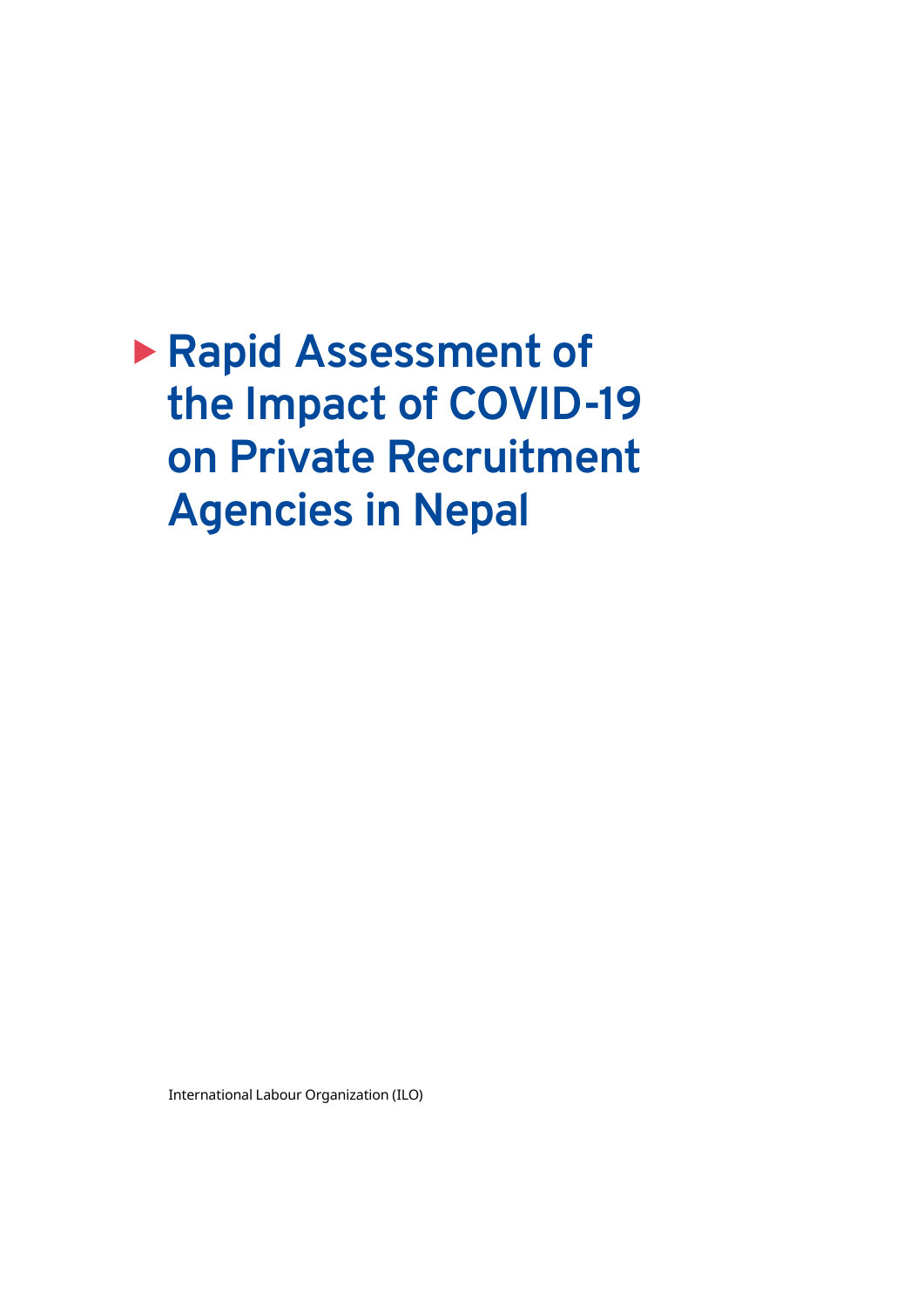Copyright © International Labour Organization 2021 First published 2021

Publications of the International Labour Office enjoy copyright under Protocol 2 of the Universal Copyright Convention. Nevertheless, short excerpts from them may be reproduced without authorization, on condition that the source is indicated. For rights of reproduction or translation, application should be made to ILO Publishing (Rights and Licensing), International Labour Office, CH-1211 Geneva 22, Switzerland, or by email: rights@ilo.org. The International Labour Office welcomes such applications.

Libraries, institutions and other users registered with a reproduction rights organization may make copies in accordance with the licenses issued to them for this purpose. Visit www.ifrro.org to find the reproduction rights organization in your country.

#### FUNDAMENTALS

*Rapid assessment of the impact of COVID-19 on private recruitment agencies in Nepal / International Labour Organization,* Fundamental Principles and Rights at Work Branch (FUNDAMENTALS), Geneva: ILO, 2021.

ISBN: 978-92-2-034567-2 (Print); 978-92-2-034566-5 (Web PDF)

#### **Acknowledgements**

This study was carried out by the Centre for the Study of Labour and Mobility (CESLAM) for the ILO, and was guided and reviewed by Ms. Gaëla Roudy Fraser (ILO) and Neha Choudhary (ILO). Thanks are extended to Mr. Insaf Nizam (ILO) for constructive feedback on draft versions of the report. The report's recommendations section was drafted by the ILO.

The assessment was conducted by Mr. Arjun Kharel (Research Coordinator) with the assistance of Mr. Bipin Upadhaya (Statistician) and Mr./Ms. Sita Nepali (Research Associate) including desk review, data collection and management, data analysis and report preparation.

The study was made possible thanks to the participation of 128 Private Recruitment Agencies in Nepal, and contributions from Ministry of Labour, Employment and Social Security (MoLESS), Nepal Association of Foreign Employment Agencies (NAFEA), Pravasi Nepali Coordination Committee (PNCC), People Forum for Human Rights and Federation of Nepal Foreign Employment Orientation Agency (FEONA).

Funding for this ILO publication is provided by the Swiss Agency for Development and Cooperation under the framework of the "Integrated Programme on Fair Recruitment (FAIR, phase II)" (GLO/18/08/CHE).

This publication does not necessarily reflect the views or policies of the Swiss Government, nor does mention of trade names, commercial products, or organizations imply endorsement by the Swiss Government.

The designations employed in ILO publications, which are in conformity with United Nations practice, and the presentation of material therein do not imply the expression of any opinion whatsoever on the part of the International Labour Office concerning the legal status of any country, area or territory or of its authorities, or concerning the delimitation of its frontiers.

The responsibility for opinions expressed in signed articles, studies and other contributions rests solely with their authors, and publication does not constitute an endorsement by the International Labour Office of the opinions expressed in them.

Reference to names of firms and commercial products and processes does not imply their endorsement by the International Labour Office, and any failure to mention a particular firm, commercial product or process is not a sign of disapproval.

Information on ILO publications and digital products can be found at: www.ilo.org/publns.

#### **Visit our website: www.ilo.org/fairrecruitment**

Cover photo © ILO/Crozet, M. Printed in Switzerland Photocomposed by Romy Kanashiro, Lima, Peru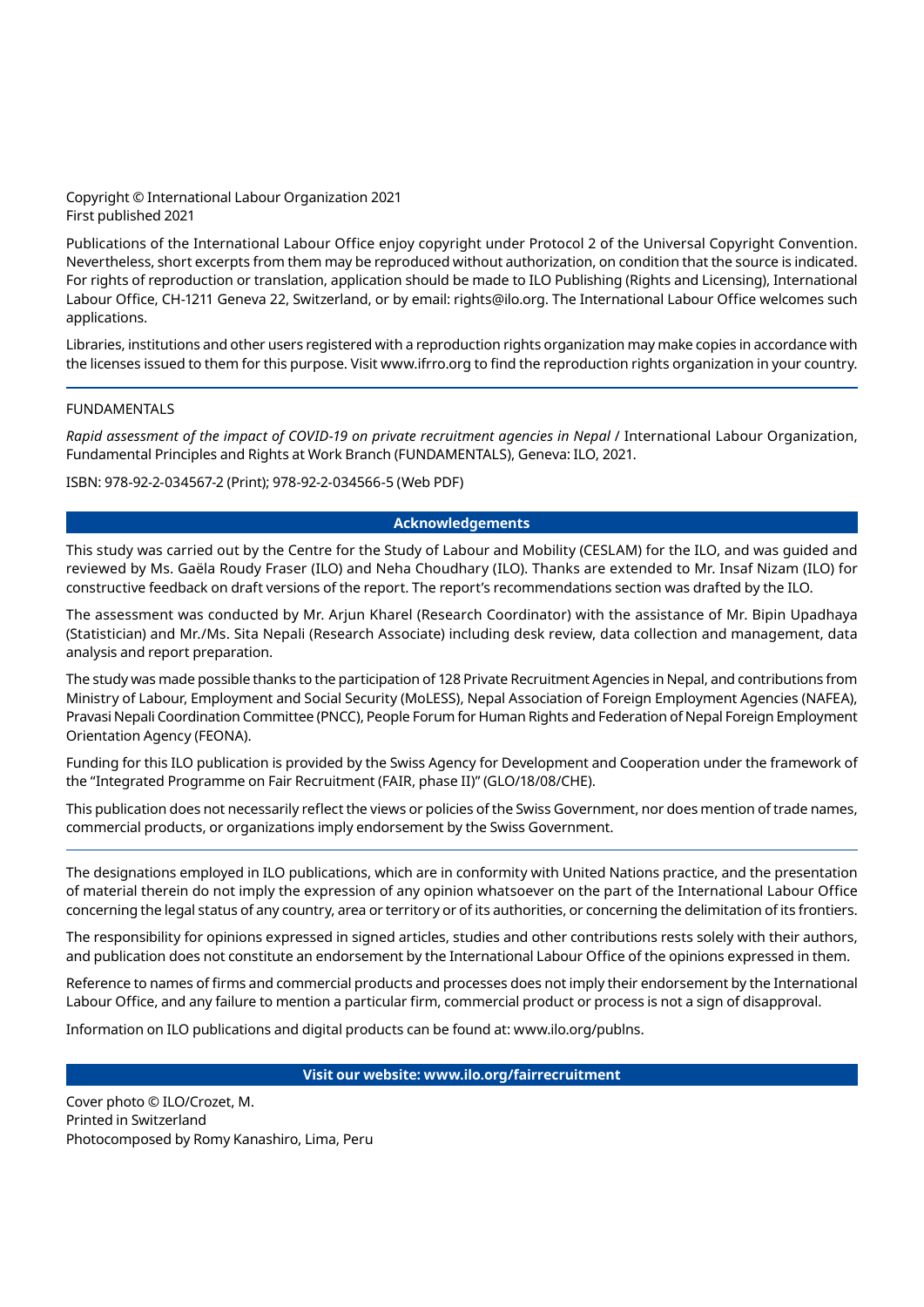# ▶ Contents

| <b>Key findings</b>                                                                                | iv             |
|----------------------------------------------------------------------------------------------------|----------------|
| 1. Background and research objectives                                                              | 1              |
| COVID-19 and labour migration in Nepal                                                             | $\overline{2}$ |
| Private recruitment agencies in Nepal                                                              | 5              |
| The government of Nepal's policy responses to the COVID-19 pandemic                                | $\overline{7}$ |
| <b>Research objectives</b>                                                                         | 8              |
| Methods of data collection                                                                         | 9              |
| 2. Research findings                                                                               | 11             |
| Characteristics of the sampled recruitment agencies                                                | 11             |
| Impact of COVID-19 on workers and the responses of recruitment agencies                            | 14             |
| Impact of COVID-19 on the recruitment agencies                                                     | 16             |
| <b>Mitigation measures</b>                                                                         | 20             |
| <b>Support from NAFEA</b>                                                                          | 22             |
| The PRAs' perception of government measures                                                        | 23             |
| <b>Resumption of business</b>                                                                      | 26             |
| Best practices for the protection of employees and workers                                         | 27             |
| 3. Recommendations                                                                                 | 29             |
| Ensure effective regulation and oversight of recruitment and employment process                    | 30             |
| Protect workers from abusive and fraudulent recruitment practices and advocate for<br>their rights | 31             |
| Ensure access to accurate and reliable information and essential services                          | 32             |
| Lay the groundwork to enable fair recruitment as economies recover from COVID-19                   | 33             |
| Annex. Demands submitted by NAFEA to MoLESS on 19 July 2020<br>(unofficial translation)            | 35             |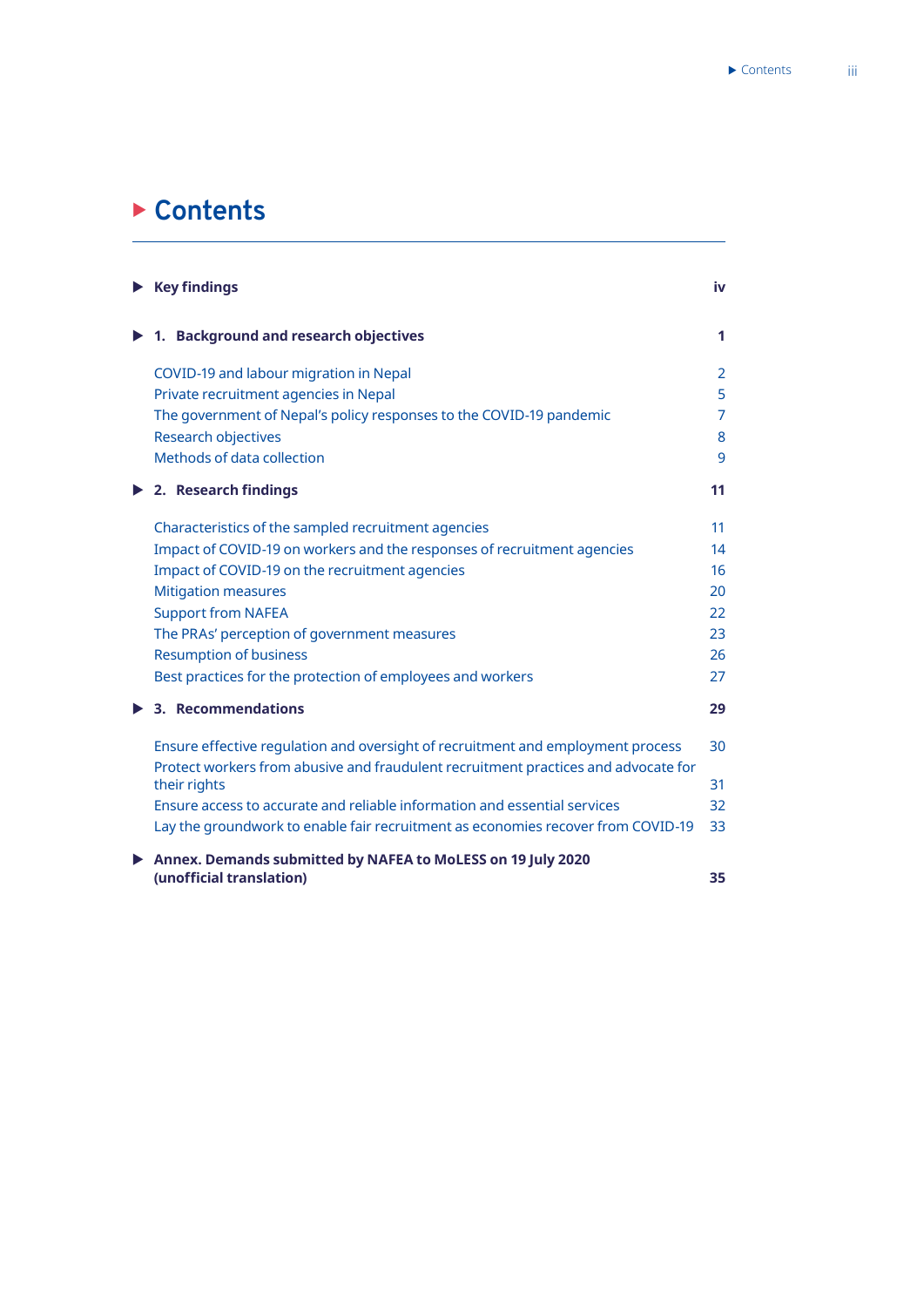# **Key findings**

- At the time of the survey (July-September 2020), the business operations of most of the private recruitment agencies (PRAs) (84.4 per cent) in Nepal had completely stopped. Only 15.6 per cent of them were partially operating, and they were mostly conducting internal administrative work.
- $\triangleright$  None of the PRAs had recruited any workers after the country went into a complete lockdown in March 2020.
- $\triangleright$  One-third of the PRAs (32.8 per cent) had received grievances from workers that were related to the COVID-19 pandemic, most of which concerned a deduction of their wages, loss of employment, the non-payment of wages, and violations of their other rights.
- $\triangleright$  Due to the outbreak of the pandemic, none of the PRAs, excluding four, were able to deploy workers whose recruitment process had already started. Among them, 77 PRAs were unable to deploy a total of 2,176 workers whose labour permits had already been issued. The remaining PRAs had a total of 10,575 workers whose recruitment process had been partially completed, but they had not received their labour permit. The PRAs reported this as a loss of their investments.
- $\triangleright$  Over two-thirds of the PRAs (68.8 per cent) had experienced a significant decrease in the demand for migrant workers from employer companies. Indeed, the demand from all the major destination countries of Nepalese workers had declined. In terms of the employment sectors that suffered the greatest drop in demand for workers from Nepal, hotel and tourism was the hardest hit, followed by construction, restaurants and security guards.
- $\triangleright$  Despite this, a quarter of the PRAs (33) reported an increase in the demand for migrant workers. Twenty PRAs had received increased labour demands from Malaysia, while six PRAs had experienced a higher demand for workers from the United Arab Emirates (UAE), and five had an increased demand from Qatar. None of these PRAs, however, were able to deploy workers because the issuance of labour permits and international flights from Nepal were suspended.
- $\triangleright$  Among PRAs reporting increased demand, a majority (12) reported demand originated from companies in Malaysia producing gloves and masks, while three agencies had received demands for construction workers in Qatar, and another three had been approached for workers for the agricultural and fishing sector in Malaysia. A couple of PRAs reported a higher labour demand for domestic workers in Jordan and Cyprus.
- $\blacktriangleright$  The PRAs were experiencing a number of constraints and challenges in operating their businesses. Most of the agencies identified their major business constraints as being the fear of COVID-19 among workers, the suspension of international flights, and the suspension of the issuance of labour permits. Two-fifths of the PRAs also cited lockdowns in the destination countries, the ensuing lack of labour demand and the closure of employer companies as being major hurdles.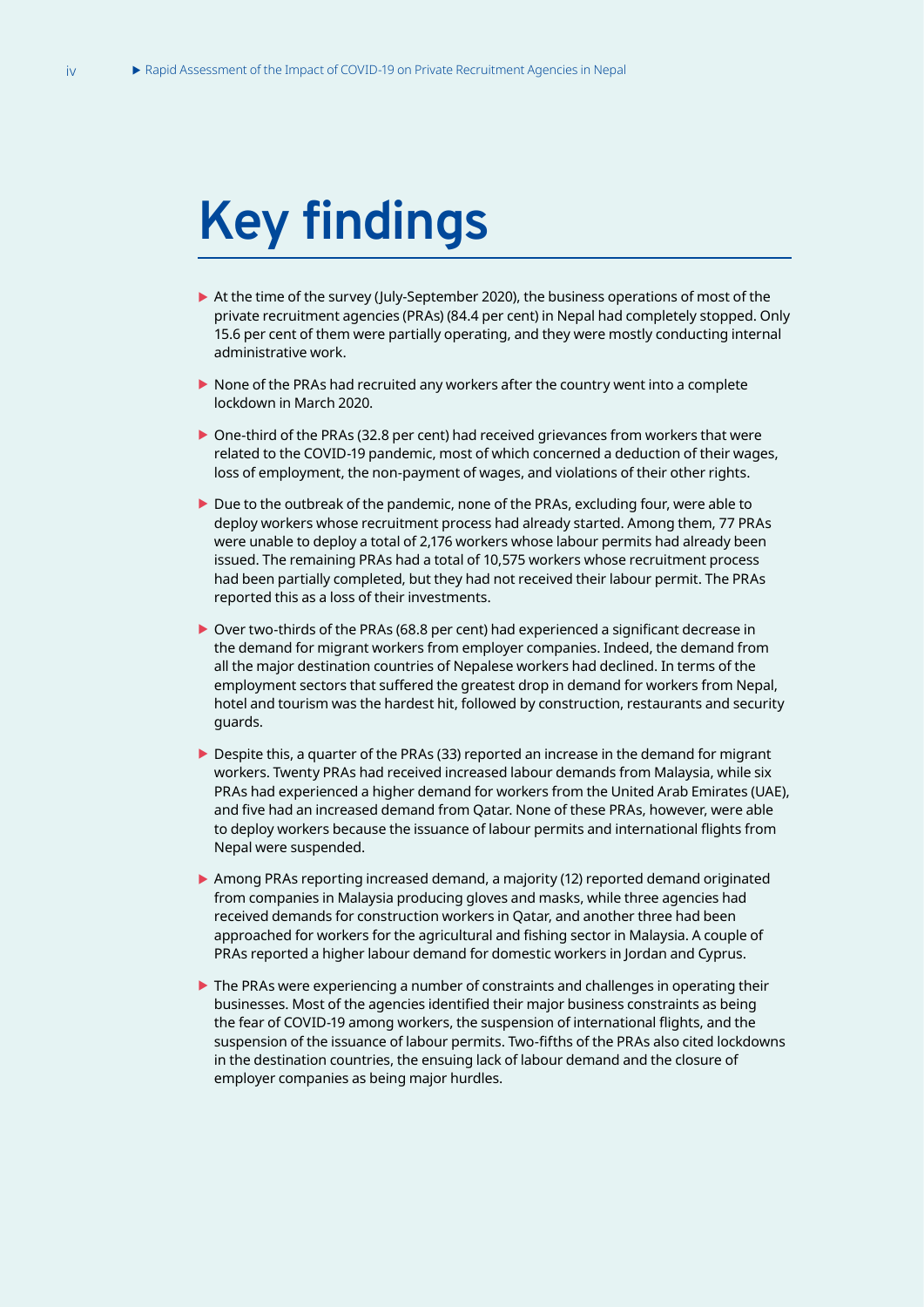- $\blacktriangleright$  Most of the PRAs reported that their companies were facing multiple challenges, of which their main one was a cash crunch to maintain security deposits or run their offices.
- $\blacktriangleright$  The most common measure adopted by the PRAs was to postpone the deployment of migrant workers to a later date. Some PRAs had also reduced the size of their staff to reduce their expenditure. None of the PRAs reported receiving any government support to face their economic challenges.
- An overwhelming majority of the recruitment agencies (112 or 87.5 per cent) did not consider that the government's measures to address the COVID-19 crisis applied to them or took their problems into account. They were concerned that the foreign employment agencies were particularly undermined in the recent national budget of the financial year (FY) 2020/2021.
- $\triangleright$  The majority of the PRAs reported that it would take over six months for them to fully restore normal operations, even if travel restrictions were lifted within the coming two months in all the countries. About one fourth of the agencies regarded the current situation too volatile to assess.

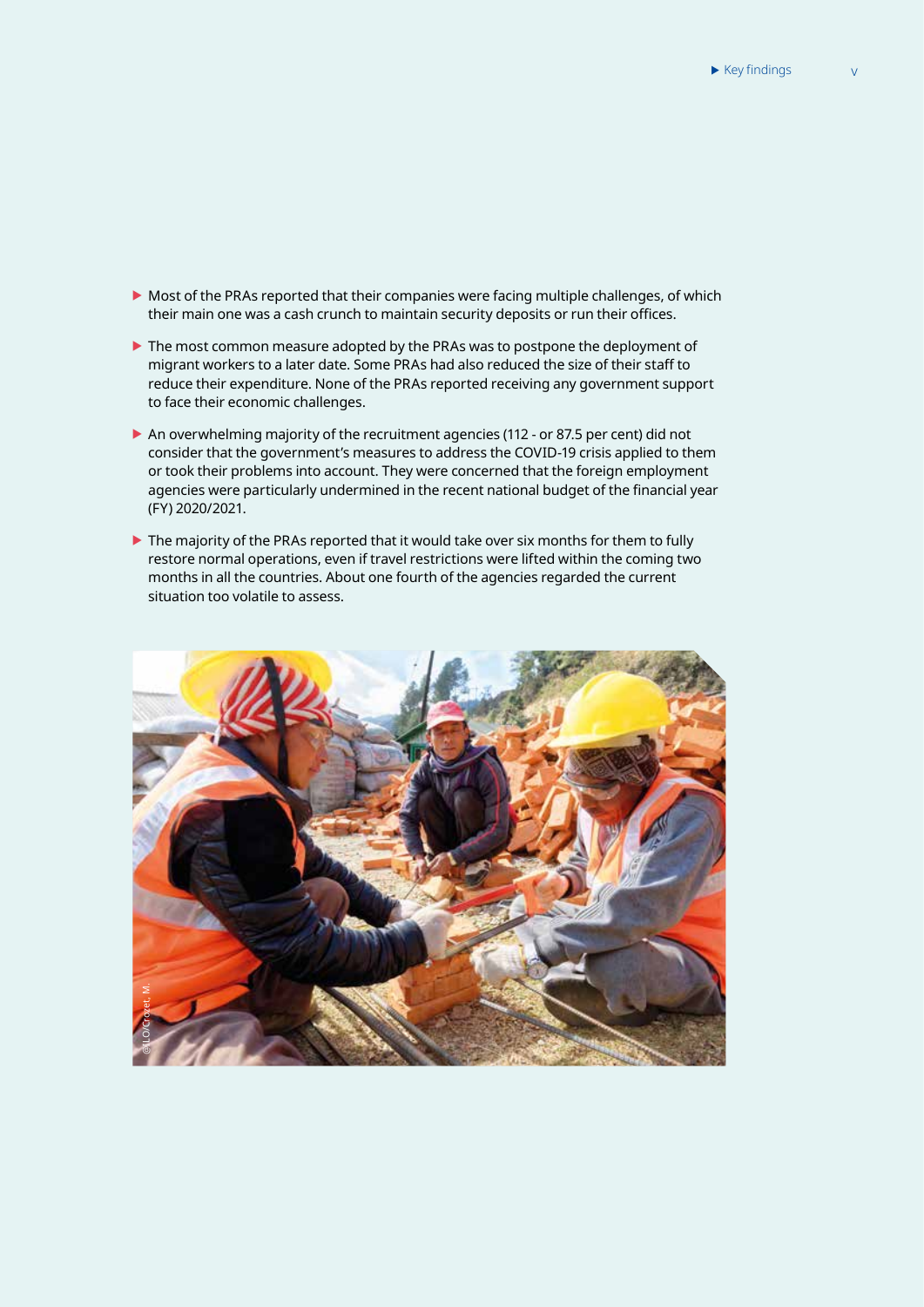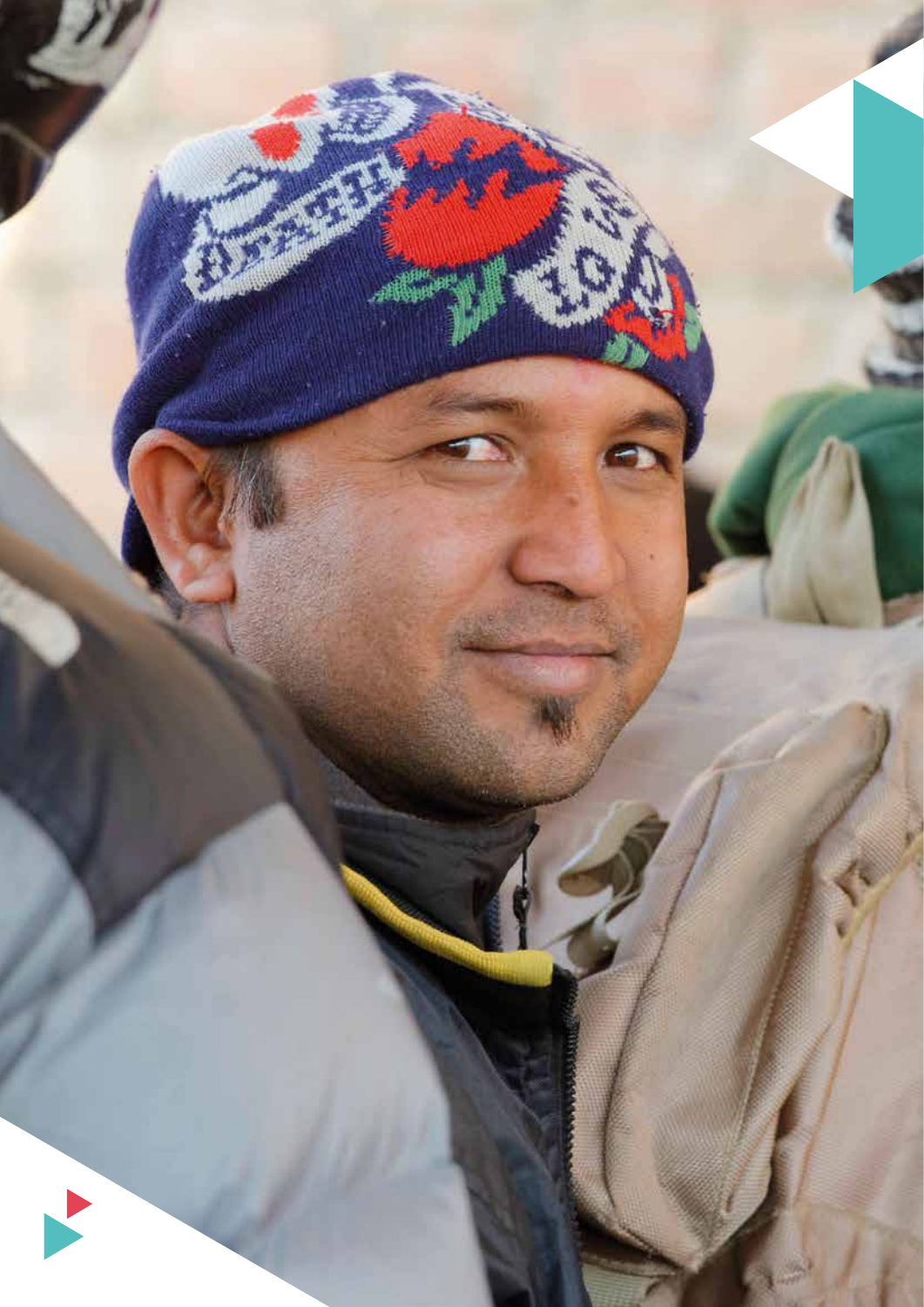

The COVID-19 pandemic has impacted all aspects of human life, leading to an unprecedented reduction in economic activity that has globally affected workers and business alike1 . While limitations on international travel have significantly restricted workers' mobility across borders, businesses are likely to continue recruiting workers nationally and internationally, specifically in sectors considered essential such as care work, manufacturing and construction2.

The challenges brought about by the pandemic have exposed the flaws of labour migration regimes and exacerbated the vulnerability of migrant workers, particularly those in low-wage occupations and in the informal sector. They have given rise to violations of rights and a lack of social protection in countries of destination and in systems of return and repatriation of workers. Services involved in facilitating and governing labour migration have been under unprecedented pressure, and many private recruitment providers have failed or are at risk of failing as a result.

In a context in which both workers and businesses are facing increasingly precarious circumstances and seeking ways to cope and survive, there is room for exploitative and deceitful practices to spread. $^3$  It is therefore critical to understand the challenges affecting the labour migration and recruitment stakeholders, and to identify actions and approaches that can secure and enable their commitment to international labour standards.4 In particular, it is essential to ensure that recruitment and employment services operate in a policy and business environment that promotes respect for the rights of those involved, addresses the needs of communities of origin and destination, and takes into account the legitimate needs of employers and recruiters.5

2 ILO: Ensuring fair recruitment during the COVID-19 pandemic (June 2020), available at: https://www.ilo.org/wcmsp5/groups/public/---ed\_protect/---protrav/---migrant/ documents/publication/wcms\_748839.pdf.

3 United Nations Office on Drugs and Crime (UNODC): Impact of the COVID-19 pandemic on trafficking in persons (2020), available at: https://www.unodc.org/ documents/Advocacy-Section/HTMSS\_Thematic\_Brief\_on\_COVID-19.pdf

4 In particular the ILO Employment Service Convention, 1948 (No. 88) and the ILO Private Employment Agencies Convention, 1997 (No. 181), in addition to the ILO general principles and operational guidelines for fair recruitment (GPOG), the Migrant Workers (Supplementary Provisions) Convention, 1975 (No. 143), and the ILO Migration for Employment Convention (Revised), 1949 (No.97).

5 ILO: Ensuring fair recruitment during the COVID-19 pandemic, op. cit.

**1**

<sup>1</sup> The fifth edition of ILO Monitor estimated that working hour losses had worsened during the first half of 2020, reflecting the deteriorating situation, especially in developing countries. During the first quarter of the year, an estimated 5.4 per cent of global working hours (equivalent to 155 million full-time jobs) had been lost relative to the fourth quarter of 2019. See: ILO Monitor: Covid-19 and the world of work, available at: https://www.ilo.org/wcmsp5/groups/public/---dgreports/---dcomm/documents/ briefingnote/wcms\_749399.pdf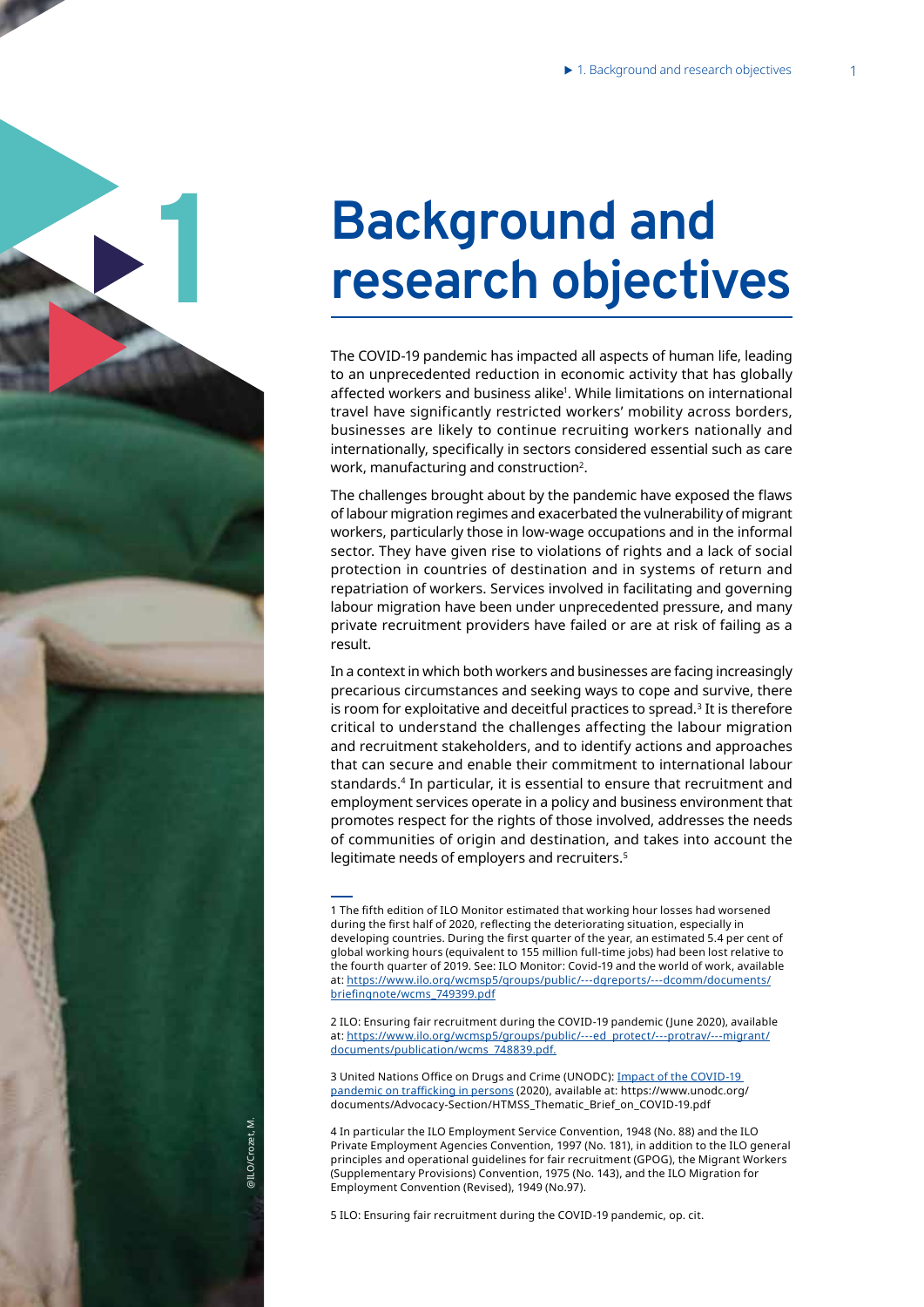## ▶ COVID-19 and labour migration in Nepal

With over 4 million labour permits<sup>6</sup> issued during the past decade  $-7$  and a volume of remittances reaching USD 8.79 billion in the fiscal year (FY) 2018/2019, which accounted for the equivalent of 28 per cent of GDP for that year - labour migration is a defining feature of the Nepalese economy8. The pandemic has had numerous effects on labour migration in Nepal, in particular:

## **Decline in the number of labour permits issued**

The number of labour permits issued for overseas employment has plummeted, while many workers are waiting for repatriation with uncertainty. Despite the pandemic, there have been some positive signs in this sector. There has been a consistent – albeit small - demand for Nepalese workers,<sup>9</sup> and the Nepal government took the decision to partially reopen labour migration from Nepal;10 however, the number of workers leaving for employment is still extremely low. Only 1,525 labour permits were issued in a one-month period from 17 August to 16 September 16,<sup>11</sup> while this figure was over 30 times higher in the corresponding period, from 13 February to 13 March,<sup>12</sup> preceding the government-enforced nationwide lockdown in response to the pandemic. Furthermore, most of the recently issued labour permits have been for 're-entry'; only 198 of the 1,525 permits were for the 'new entry' of migrant workers,<sup>13</sup> suggesting that new labour demands are still scarce.

## **Erosion of labour rights and working conditions**

It has been reported that the overall labour rights of migrant workers have further declined during the pandemic. Migrant workers have experienced higher levels of discrimination, food insecurity, reduction and non-payment of wages, poor working and living conditions and increased restrictions on mobility.14 Nepalese migrant workers have had their basic rights violated on a daily basis.15 Furthermore, they have been at a higher risk of infection due to

8 Ministry of Labour, Employment and Social Security (MOLESS): Nepal Labour Migration Report, 2020, available at: https://moless.gov.np/wp-content/uploads/2020/03/Migration-Report-2020-English.pdf.

9 C. K. Mandal: 'Small but improving demand for Nepali workers offers hope for foreign employment sector', in The Kathmandu Post, 9 October 2020, available at: https://kathmandupost.com/national/2020/10/09/small-butimproving-demand-for-nepali-workers-offers-hope-for-foreign-employment-sector

10 Ibid.; "Government partially reopens foreign employment hit by pandemic for months", in The Kathmandu Post, 31 August, 2020, available at: https://kathmandupost.com/national/2020/08/31/government-partiallyreopens-foreign-employment-hit-by-pandemic-for-months

11 Nepal Ministry of Home Affairs, DoFE: Monthly Progress Report of the month of Bhadau of 2077, 2020.

12 Ibid.: Monthly Progress Report of the month of Fagun of 2076, 2020.

13 Ibid.: Monthly Progress Report of the month of Bhadau of 2077, 2020.

14 ILO: Protecting migrant workers during the COVID-19 pandemic: Recommendations for Policy-makers and Constituents (Geneva, 2020), available at: https://www.ilo.org/wcmsp5/groups/public/---ed\_protect/---protrav/-- -migrant/documents/publication/wcms\_743268.pdf.

15 J. Baniya, S. Bhattarai, B. J. Thapa and V. Pradhan : COVID-19 and Nepali labour migrants: Impacts and responses (Centre for the Study of Labour and Mobility, Kathmandu, 2020)

<sup>6 &</sup>quot;Labour permit" refers to the formal permission granted to a worker to travel abroad for work (other than India). The permit is issued by the Department of Foreign Employment (DoFE) (Foreign Employment Act, 2007). Workers going to India to work do not require a labour permit in accordance with the 1950 Indo-Nepal Treaty of Peace and Friendship.

<sup>7</sup> Women migrant workers accounted for 8.5 per cent of the migration flows in 2018/2019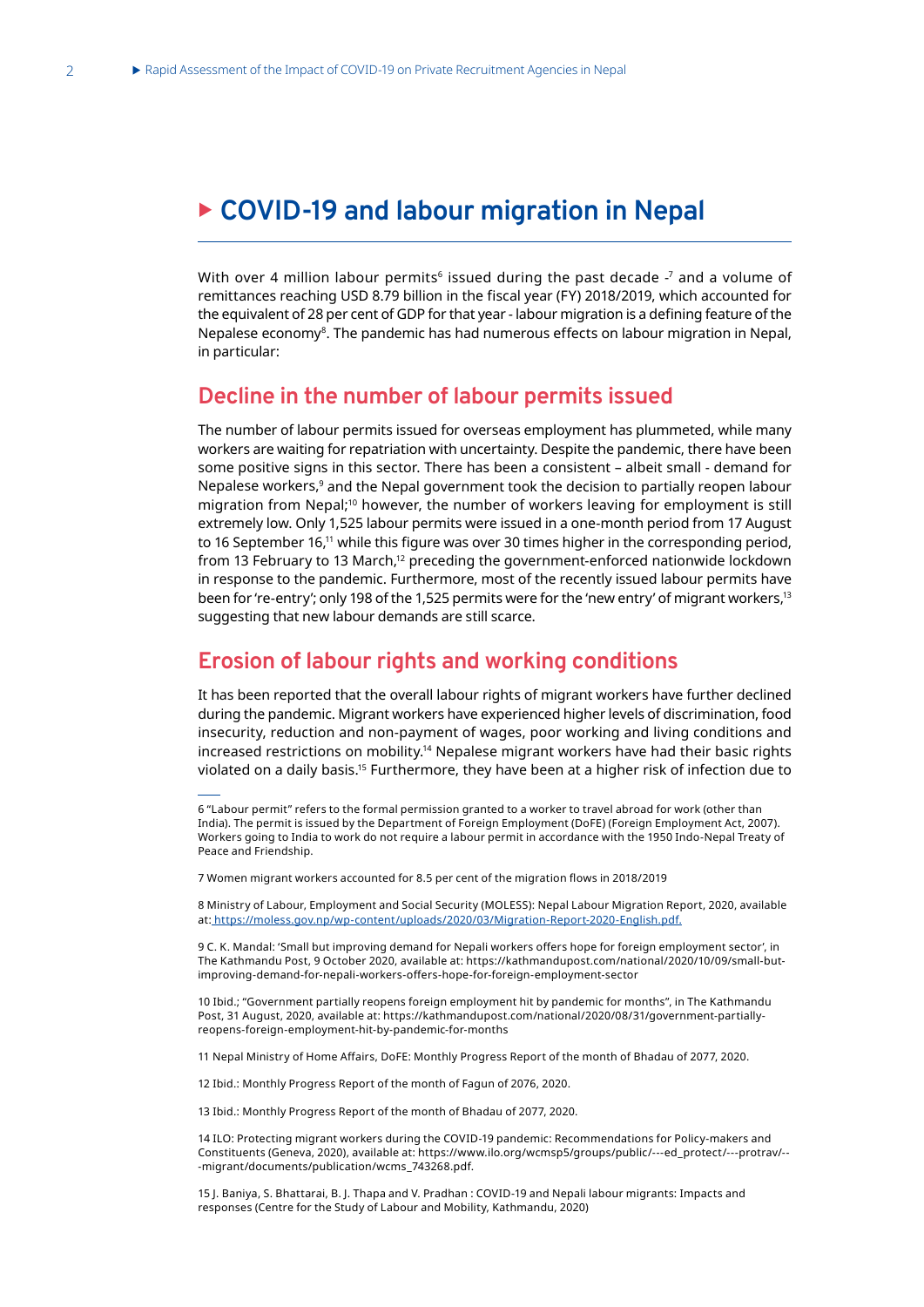crowded labour camps and a lack of personal protective equipment such as gloves, masks and hand sanitizer at the workplace. Those who have been infected have been deprived of health services in their major destination countries.16 Nepalese workers have also experienced massive layoffs, forced return and the non-payment of wages.<sup>17</sup>

## **Job losses and the mass return of Nepalese migrant workers**

The number of workers returning - and waiting to return home - has soared, with some estimates putting this figure at over 400,000.18 The Nepal Association of Foreign Employment Agencies (NAFEA) estimated that 20 to 25 per cent of about 2.5 to 3 million Nepalese workers, or between 500,000 to 600,000 workers, would have to be repatriated from countries (excluding India) due to employment loss.19



▶ Figure 1.1. Predicted job losses for Nepalese migrant workers in key countries of **destination**

**Source**: NAFEA, 2020

NAFEA predicted that the highest number of Nepalese workers to lose their jobs would be in Malaysia, followed by the United Arab Emirates (UAE), Qatar and Saudi Arabia (figure 1.1).

16 National Human Rights Commission of Nepal (NHRC): Nepali migrant workers' rights during the COVID-19 pandemic: A research report, (NHRC, 2020)

17 Ibid.

18 This figure does not include workers returning from India. See J. Baniya et. al., op. cit.

19 NAFEA: COVID-19, Crisis and Solution, 2020.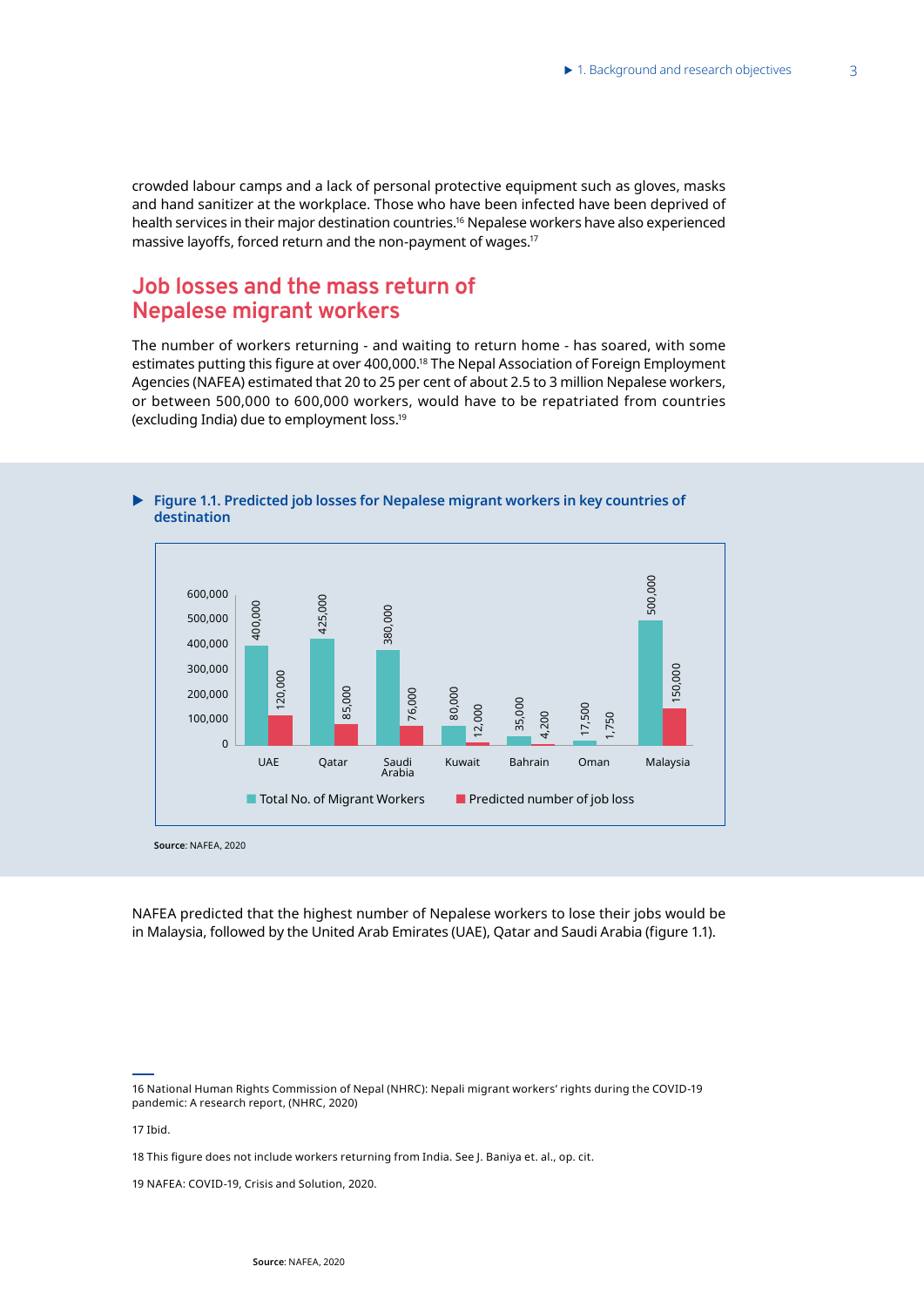### **Reduction in remittances**

Remittances have been the lifeline of Nepal's economy for a number of decades, and their significance has even risen in recent years, with the country consistently receiving remittances equivalent to above a quarter of its GDP since 2012.<sup>20</sup> With the pandemic, remittance inflows to Nepal have already declined by 3.3 per cent (in USD value) in the FY 2019/2020,<sup>21</sup> and are further forecast to decline by 14 per cent in 2020, from USD 8.1 billion in 2019.22 The sharp decline in remittances is likely to have a multiplier effect on the country's economy, including a reduction in foreign currency reserves as well as an economic and psychosocial impact on migrant workers arising from their job losses and subsequent livelihood challenges.23

### **Delay in deployment**

In addition to the migrant workers affected in their countries of destination, over 100,000 workers in Nepal, who were in the process of leaving the country for foreign employment, have been unable to travel due to lockdowns and travel restrictions imposed by the government of Nepal - as well as by some countries of destination.24 Those who had returned home for their annual leave have been unable to return to their work due to the travel restrictions enforced in Nepal and the host countries. Both these categories of workers are at risk of losing their jobs due to their delayed deployment. Workers who may have paid fees and costs related to their recruitment or deployment are likely, despite ILO standards and guidelines stating that such fees and costs should not be borne by migrant workers, $25$  to incur prolonged debt and risk losing deposits or collateral provided to secure loans<sup>26</sup>.

23 United Nations Development Programme (UNDP): Rapid assessment of socio economic impact of Covid-19 in Nepal (2020, Lalitpur, Nepal).

24 NAFEA, 2020, op.cit.

<sup>20</sup> World Bank: Personal remittances, received (% of GDP) - Nepal, accessed on 12 August 2020 from: https:// data.worldbank.org/indicator/BX.TRF.PWKR.DT.GD.ZS?locations=NP

<sup>21</sup> Nepal Rastra Bank: Current macroeconomic and financial situation of Nepal (based on annual data of 2019/2020), accessed on 28 August 2020 from: https://www.nrb.org.np/contents/uploads/2020/08/Current-Macroeconomic-and-Financial-Situation.-English.-Based-on-Annual-data-of-2019.20.pdf

<sup>22</sup> World Bank and the Global Partnership on Migration and Development (KNOMAD): Covid-19 crisis through a migration lens, Migration and Development Brief 32, April 2020, available at: https://openknowledge.worldbank. org/bitstream/handle/10986/33634/COVID-19-Crisis-Through-a-Migration-Lens.pdf?sequence=5&isAllowed=y.

<sup>25</sup> ILO: General principles and operational guidelines for fair recruitment and definition of recruitment fees and related costs (Geneva, 2019), available at: https://www.ilo.org/wcmsp5/groups/public/---ed\_protect/---protrav/-- -migrant/documents/publication/wcms\_536755.pdf

<sup>26</sup> International Trade Union Confederation (ITUC): Covid-19 and migrant workers' rights (Geneva, 2020)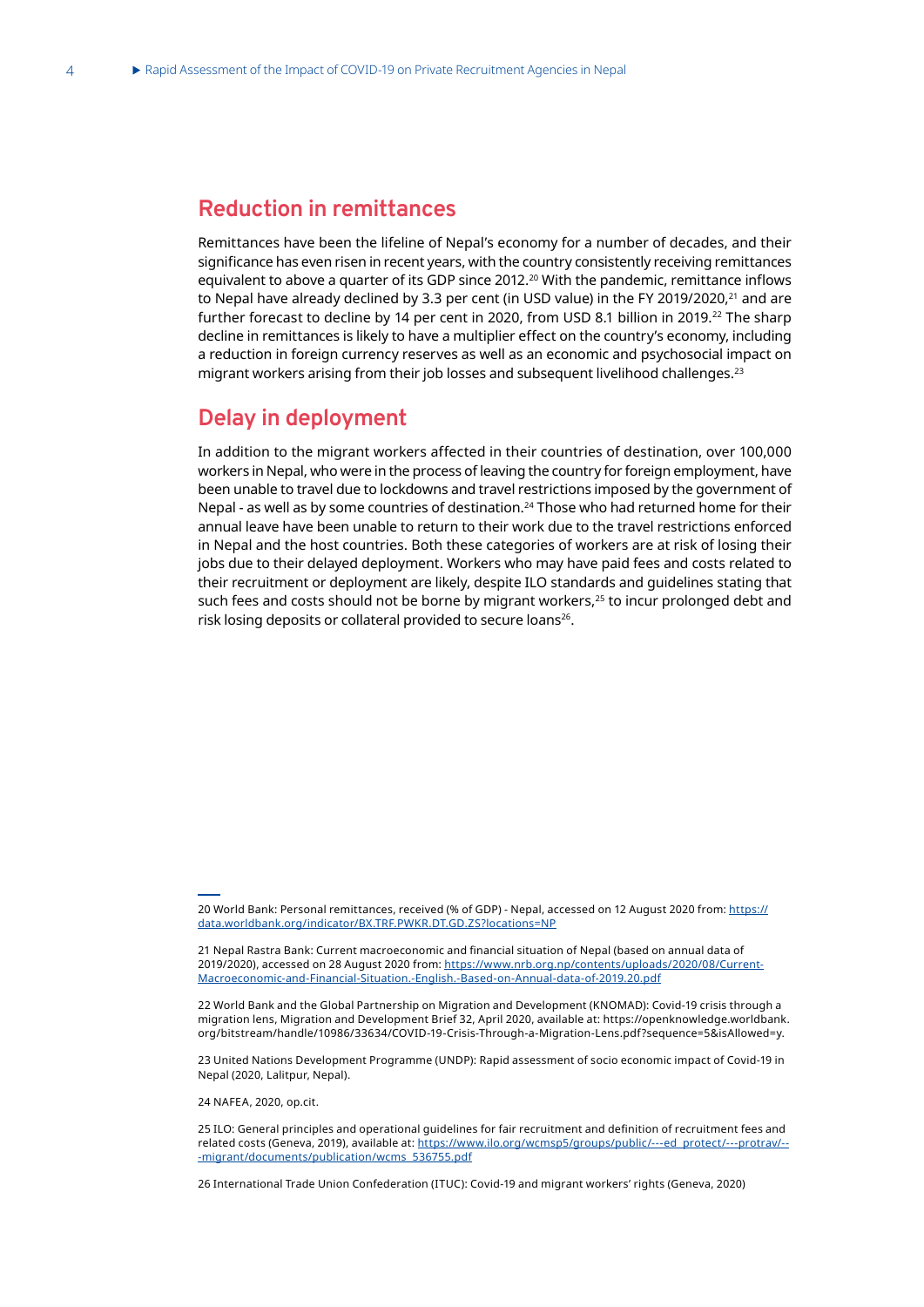## **Impact on recruitment agencies**

The pandemic's profound effects on the global economy and on mobility have already had a significant impact on the recruitment industry in migrant workers' countries of origin. A study on the industry in Bangladesh found that many agencies were relying on personal reserve funds, loan sharks and the sale of assets to survive, while the possibilities of bankruptcy and the shutting down of their businesses were looming.27 While a majority of migrants rely on the services of Private Recruitment Agencies (PRAs) in Nepal,<sup>28</sup> there has been no systematic study on the impact of the pandemic on the recruitment industry in Nepal, leaving aside occasional media reports. This study was therefore conducted to try and understand the effects of the pandemic on the recruitment industry in Nepal.

## **Private recruitment agencies in Nepal**

PRAs in Nepal facilitate labour migration by connecting jobseekers with employers abroad and helping migrants to navigate bureaucratic hurdles in the migration process.<sup>29</sup> Nearly 90 per cent of the 236,211 labour permits<sup>30</sup> issued in the 'new entry'<sup>31</sup> category in the FY 2018/19 were processed through the PRAs.32

At the time of writing, there were 854 PRAs operating in Nepal,<sup>33</sup> all of which were registered with their umbrella organisation, the Nepal Association of Foreign Employment Agencies (NAFEA). The PRAs in Nepal are classified into three categories based on the number of workers they supply annually, and they are required to provide cash deposits and bank guarantees on a correspondingly rising scale for the operation of their business:

**i.** PRAs sending up to 3,000 workers annually need to deposit NPR 5 million (USD 41,667) cash and provide a bank guarantee of NPR 15 million (USD 125,000);

33 A complete list of the recruitment agencies was obtained from the Department of Foreign Employment.

<sup>27</sup> K.A, Mannan, G. M. Chowdhury, and K.F. Farhana: 'The COVID-19 pandemic impacts on manpower export: An econometric analysis of survival strategies of recruiting agencies in Bangladesh', in The Cost and Management, 48(3), May-June 2020.

<sup>28</sup> There are over 847 PRAs licensed to operate by the Government of Nepal. In addition to these, there are a host of other actors who are involved in the labour migration process - ranging from health screening clinics to pre-departure orientation providers, travel agencies, hotels and so on - to facilitate the recruitment process. Section 19 of the Foreign Employment Act (2007) states that in order to acquire a labour permission sticker to work abroad, migrant workers must obtain insurance, undergo medical screening and attend pre-departure orientation courses.

<sup>29</sup> Nepalese PRAs are required to be registered at the Company Registrar Office, and to obtain a license from the Department of Foreign Employment (DoFE) for the operation of their business (Foreign Employment Act, 2007, section 10).

<sup>30</sup> This figure does not include those headed to India since labour permits are not required for the Nepalese to work in India.

<sup>31</sup> The recruitment agencies process the migration of those workers who are placed in the official data under the 'new entry' category of labour migration. The returning migrants, who are placed in the 're-entry' category, only have to renew their labour permits - and they normally do this themselves or with minimal support from some intermediaries. 'Re-entry' permits are issued to those migrant workers who are returning to the same job on a renewed contract.

<sup>32</sup> MOLESS: Report on Final Approved List New RA Wise from 2018-07-17 to 2019-07-16 (Kathmandu).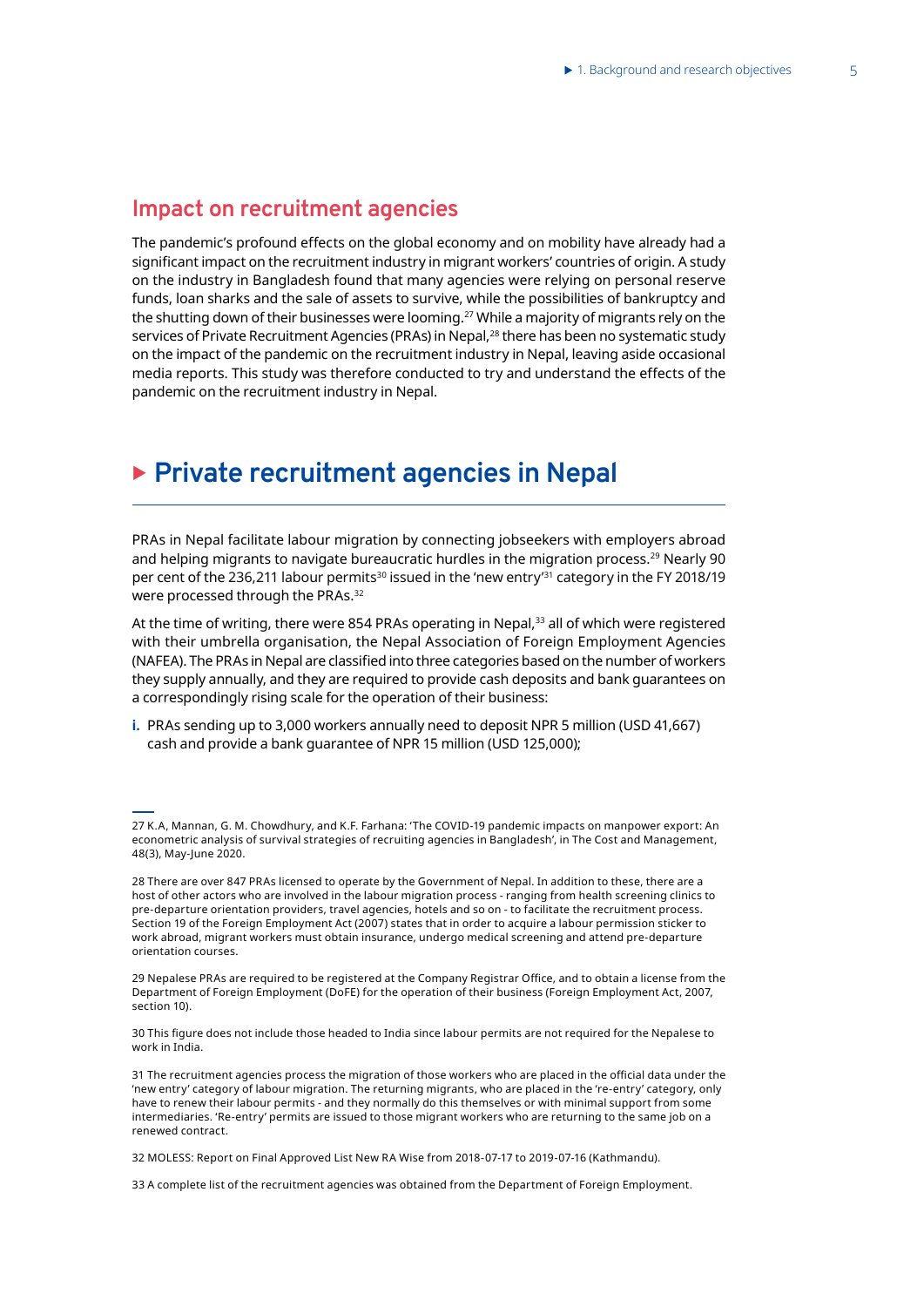- **ii.** PRAs sending from 3,000 to 5,000 workers annually need to deposit NPR 10 million (USD 83,333) cash and provide a bank guarantee of NPR 30 million (USD 250,000);
- **iii.**PRAs sending more than 5,000 workers annually need to deposit NPR 20 million cash (USD 166,667) and provide a bank quarantee of NPR 40 million (USD 333,333).<sup>34, 35</sup>

The Department of Foreign Employment (DoFE) deposits 90 per cent of the cash deposits furnished by the PRAs in a fixed account at a commercial bank, and the interest accrued from that amount is spent for two different purposes: 75 per cent of the interest amount is used for workers' welfare through the Foreign Employment Welfare Fund,<sup>36</sup> and the remaining 25 per cent is used for the welfare of the registered recruitment agencies and research on foreign employment through the Foreign Employment Business Fund (although the Business Fund was yet to be established at the time of writing).<sup>37</sup> Currently, only two PRAs are authorized to send more than 5,000 workers annually, while three PRAs are listed as being allowed to send 3,000 to 5,000 workers annually. The rest of the PRAs have been registered to send only up to 3,000 workers annually.38

Among several conditions that PRAs must fulfil to renew their licence, the government of Nepal added a provision of an annual threshold of 100 workers' deployment under an amendment of the FEA in 2019.<sup>39</sup> The PRAs failing to send a minimum of 100 workers annually in two consecutive years would lose their licence under this new amendment, which has been attracting growing attention recently. Indeed, many PRAs have reported their difficulty in meeting this threshold because of disruptions in regular migration flows resulting from the pandemic.

<sup>34</sup> Some Nepal Laws Amendments Act, 2019. (Note: This Act also amends the Foreign Employment Act, 2007, to increase the size of cash deposits required from the PRAs for the operation of their business.)

<sup>35</sup> Exchange rate as of 20 August 2020: 1 USD = NPR120.

<sup>36</sup> The Foreign Employment Welfare Fund also includes migrant workers' contributions and registration fees collected from recruitment agencies. See also footnote 25.

<sup>37</sup> Foreign Employment Rules, 2008 (5th Amendment, 2019), section 25.

<sup>38</sup> DoFE: Record of Additional Cash Deposit and Bank Guarantee, 2020.

<sup>39</sup> This provision was added to section13 of the FEA, 2007.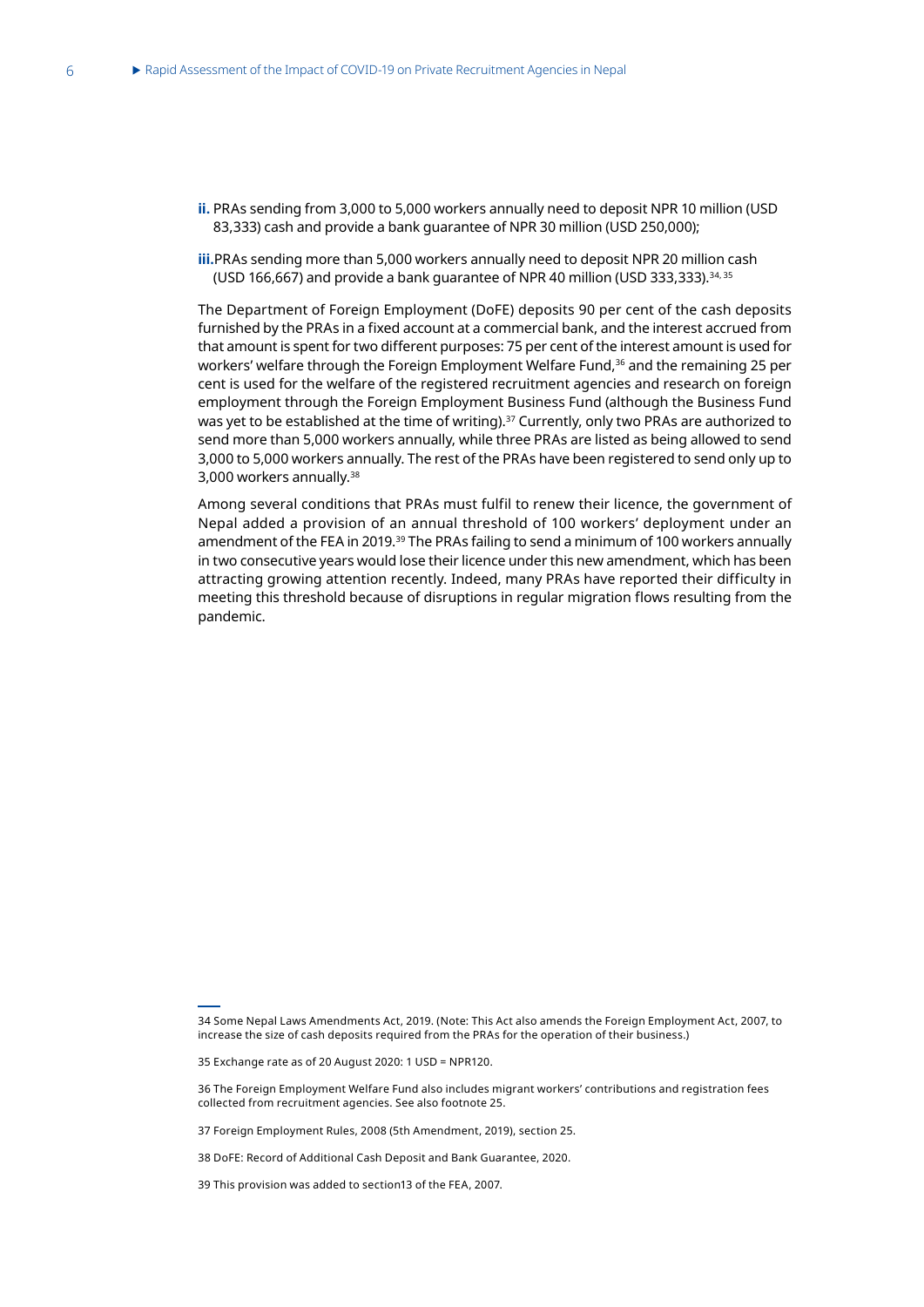## ▶ The government of Nepal's policy responses to **the COVID-19 pandemic**

In response to the increasing cases of COVID-19 globally, the government of Nepal made a number of policy decisions relating to labour migration in Nepal, as listed below:

- $\triangleright$  Suspension of the issuance of labour permits on 13 March 2020<sup>40</sup> and of the operation of  $intermational flights about a week later,<sup>41</sup> as precautionary measures to protect migrant$ workers and to stop the virus from spreading to Nepal.
- Issuance of the 'Directive for the Rescue and Repatriation of Nepali Workers Stranded Abroad due to COVID-19 Pandemic' on 29 June 2020.42
- ▶ Resumption of the issuance of labour permits for "re-entry" from 2 July 2020 onwards, allowing migrant workers on their home holiday to return to their employment abroad.<sup>43</sup>
- $\triangleright$  Waiver offered to the PRAs on the annual threshold of 100 workers' deployment in a financial year for their licence renewal this year (FY 2020/2021).<sup>44</sup>
- ▶ Resumption of the issuance of labour permits for 'new-entry' from 2 September 2020 onwards.45
- $\triangleright$  Resumption of regular international flights from 2 September 2020 onwards.<sup>46</sup>

Two of these policy decisions were directly related to the recruitment agencies in Nepal. First, the Directive concerning the repatriation of workers placed the primary responsibility on the recruitment agencies to ensure that the employer companies paid the workers' full salary, return ticket and other benefits.<sup>47</sup> The PRAs were also held responsible for verifying and sending workers' details to the government agencies for repatriation. The government assumed the responsibility of covering the repatriation costs (from the Foreign Employment

<sup>40</sup> DoFE: Notice for Postponement of Labour Approval, accessed on 7 August 2020: https://dofe.gov.np/ Modules/News/Document/OriginalDocument/OPMCM%20Decisions.pdf

<sup>41 &#</sup>x27;TIA suspending int'l flight from this midnight', in My Republica, 22 March 2020, available at: https:// myrepublica.nagariknetwork.com/news/tia-suspending-int-l-flight-from-this-midnight/

<sup>42</sup> MOLESS: 'Directive for the Rescue and Repatriation of Nepali Workers Stranded Abroad due to COVID-19 Pandemic', in Nepal Gazette, 20 July 2020, available (in Nepalese) at: https://bit.ly/30QllT5.

<sup>43</sup> C. K. Mandal: 'Government starts issuing labour permits to migrant workers on job break and with renewed contracts', in The Kathmandu Post, 3 July 2020.

<sup>44 &#</sup>x27;Notice of the Ministry of Labour Employment and Social Security', in Nepal Gazette, 13 July 2020, available (in Nepalese) at: https://bit.ly/2XZPlKG.

<sup>45</sup> DoFE:, Notice about Labour Permit, 2 September 2020, available at: https://dofe.gov.np/DetailPage.aspx/ id/156/lan/ne-NP

<sup>46 &#</sup>x27;International flights resume after five months', in The Himalayan Times, 1 September 2020, available at: https://thehimalayantimes.com/nepal/international-flights-resume-after-five-months/

<sup>47</sup> MoLESS: Directive for the Rescue and Repatriation of Nepali Workers Stranded Abroad due to COVID -19 Pandemic, op. cit.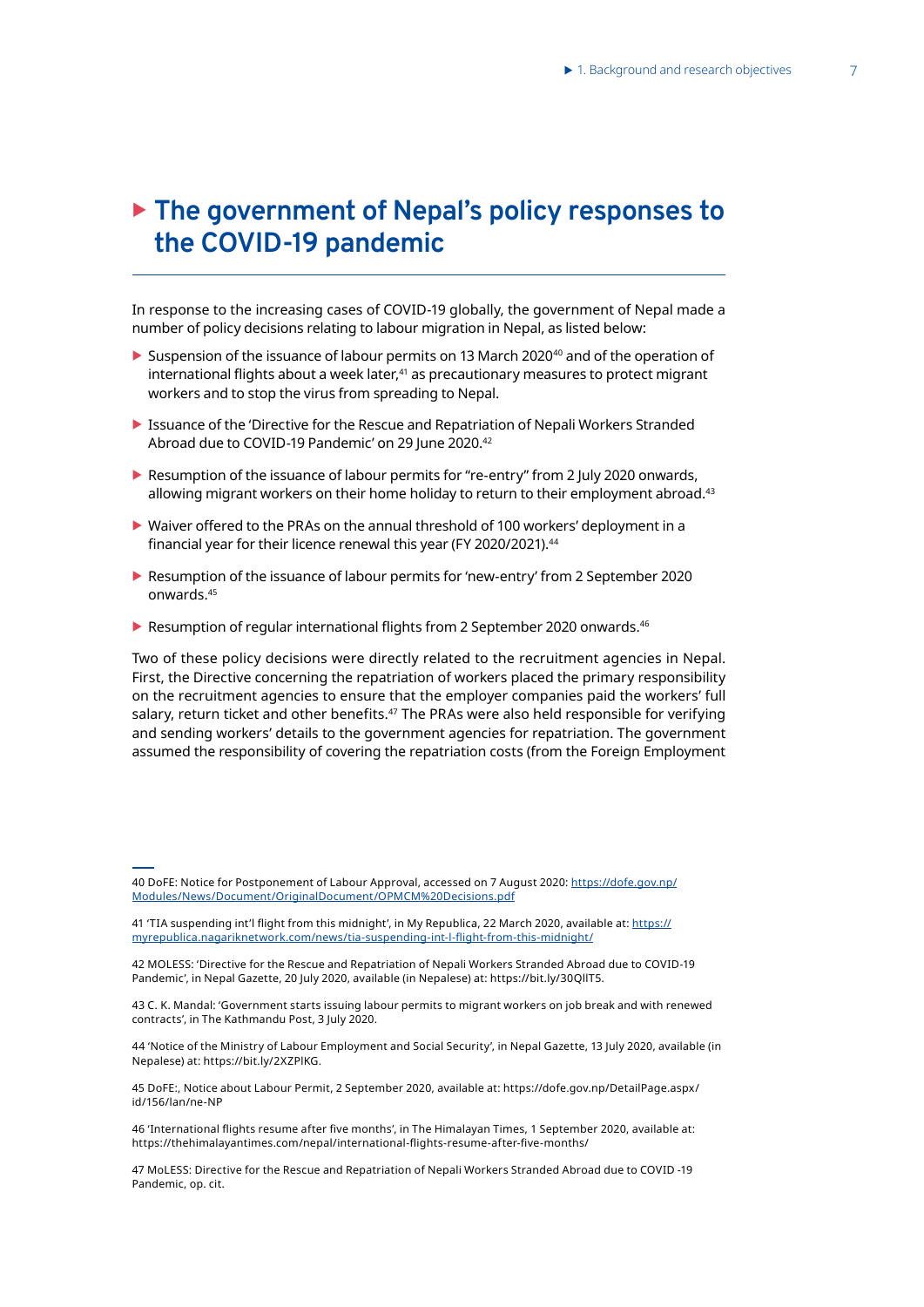Welfare Fund)<sup>48</sup> of stranded workers whose air tickets and other expenses were not borne by the host countries or the employers, and who did not have the capacity to pay by themselves.

The next policy decision was the flexibility offered to the PRAs for their licence renewal. This policy came in response to the lobbying of the PRAs and NAFEA, but it also reflected the government's realization of the impact of the pandemic on labour recruitment in Nepal. More than 500 recruitment agencies were believed to have benefited from it, although this is a onetime concession and the agencies are still required to have sent a total of 200 workers in the preceding two fiscal years for the renewal of their licence next year (FY 2021/2022).49

## ▶ Research objectives

A number of policy decisions relating to the PRAs have been made in Nepal, and there have been some news reports of these decisions benefiting the agencies. However, there is still a dearth of information on the extent of the pandemic's impact on Nepalese PRAs, their coping mechanisms and the recruitment industry in Nepal as a whole. It was in this context that this study was undertaken. Such an understanding is essential for the formulation of policies in support of a well-functioning labour migration system that enables and promotes fair recruitment practices and truly benefits migrant workers.

The study was also designed to guide the ILO's Integrated Programme on Fair Recruitment (FAIR) by offering insights into the changed context under which the project will be working in Nepal. The ILO has been working with Nepalese PRAs to increase their understanding of "fair recruitment", as well as to identify and build the capacity of Nepali licensed private employment agencies that are committed to core human rights instruments including international labour standards. This assessment will also inform the future discussion of ILO with its constituents, particularly the government.

<sup>48</sup> This Fund was established under the Foreign Employment Promotion Board to primarily support migrant workers and their families who are injured or deceased while working abroad. The workers migrating with a labour permit contribute to the Fund in the range of NPR 1,500 -2,500, but the exact amount of the contribution varies as per the contract period: workers migrating with a contract of less than three years make a one-time payment of NPR 1,500, while those with contracts of more than three years make a payment of NPR 2,500. While the migrant workers' contributions are the main source of income for the Fund, the other important funding sources are the PRAs' registration fees and the interest accrued on their cash deposits.

<sup>49</sup> C. K. Mandal: 'Government lifts licence renewal provision for recruiting agencies this year', in The Kathmandu Post, 20 July 2020, available at: https://kathmandupost.com/national/2020/07/20/government-lifts-licencerenewal-provision-for-recruiting-agencies-this-year.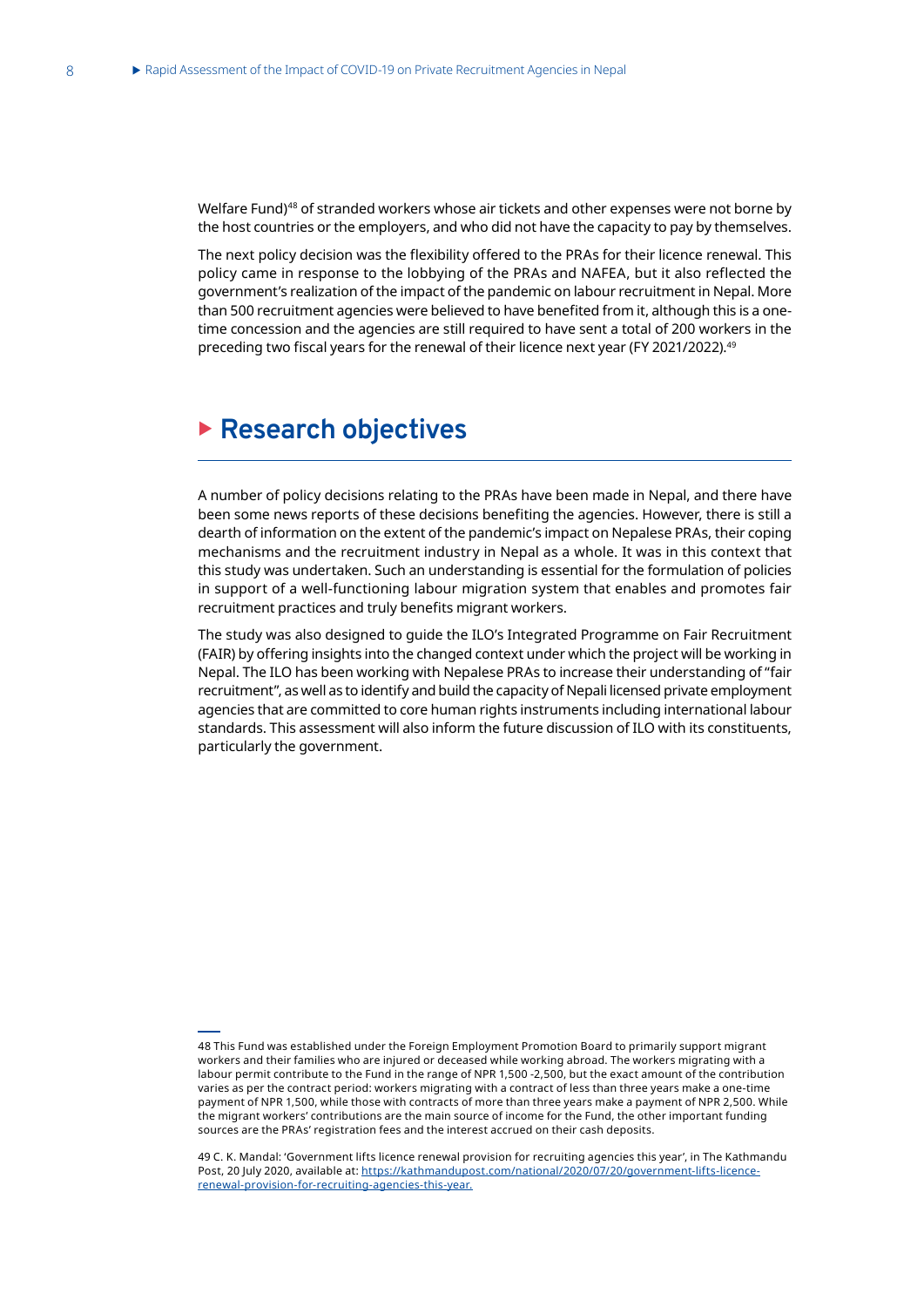## ▶ Methods of data collection

The study is primarily based on the survey data collected from a sample of 128 PRAs selected from a pool of 854 PRAs registered in Nepal. This sample yields generalizable results with a +/-7 per cent margin of error at the confidence level of 95 per cent.

A complete list of the PRAs was obtained from the DoFE. In order to make the sample representative, all 15 PRAs recruiting domestic workers and another five PRAs sending over 3,000 workers annually were included, while the remaining 108 PRAs were randomly selected. However, only 78 surveys could be completed from this list of sampled PRAs. This was mainly due to the fact that it was difficult to establish contact with the sampled agencies (because their offices were closed) and that some agencies refused to participate in the study. Hence, we used a snowball sampling method - a non-probability sampling method - to reach the targeted sample of 128 PRAs. We also had assistance from the NAFEA and the PRAs we had already contacted in this process.

The surveys were conducted over the telephone in July 2020 using a Kobo toolbox, a data processing software package, and the findings were later analyzed using the statistical software SPSS (Statistical Package for the Social Sciences).

The survey data were supplemented with 30 interviews with recruitment agencies, and an additional six key informant interviews with the officials of NAFEA, MoLESS, and organizations working in the sector of foreign labour migration (Pravasi Nepali Coordination Committee, People Forum for Human Rights, and Nepal Foreign Employment Orientation Agency). The organizations and individuals for the interviews were identified through a mapping exercise and a discussion with ILO Nepal.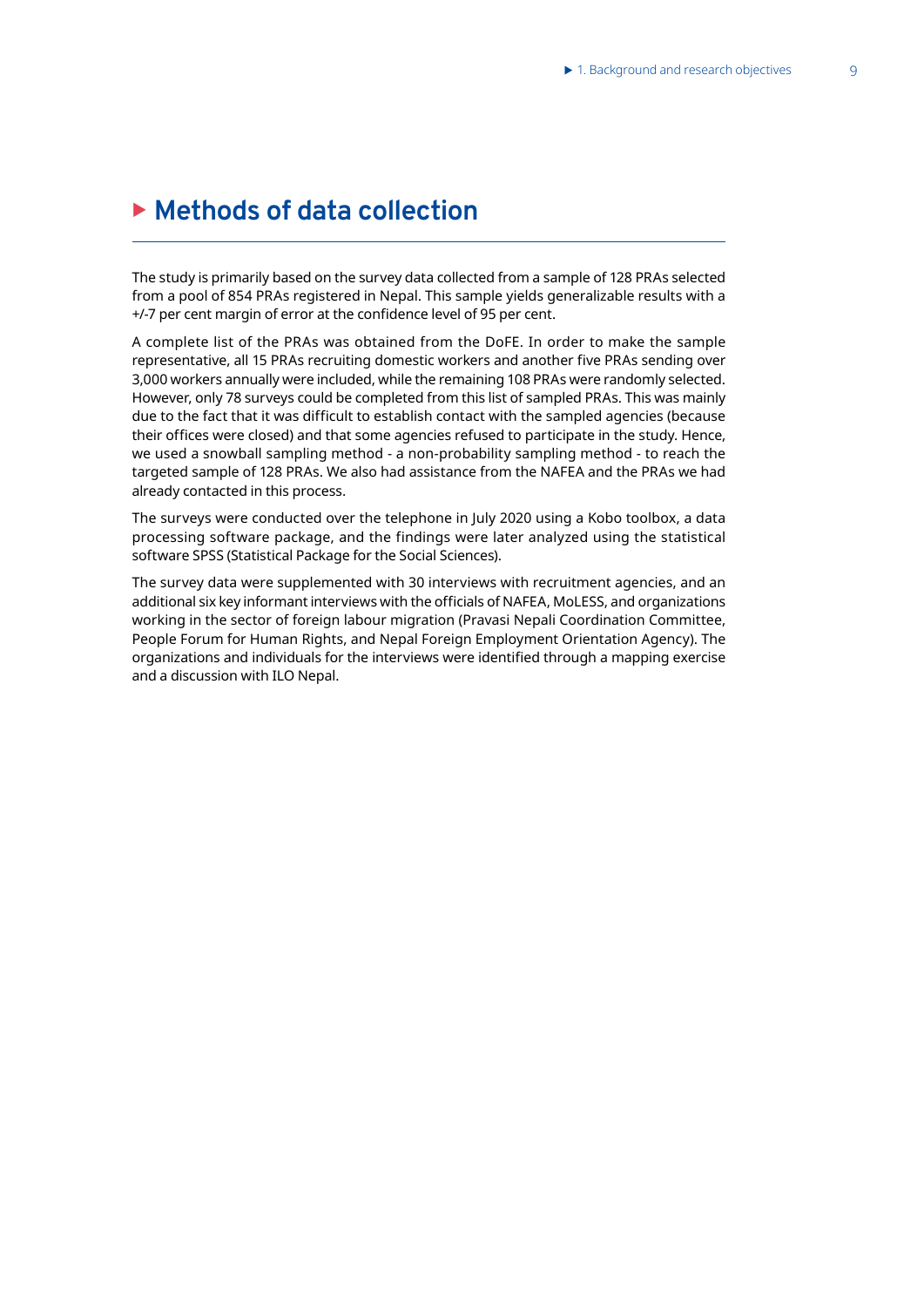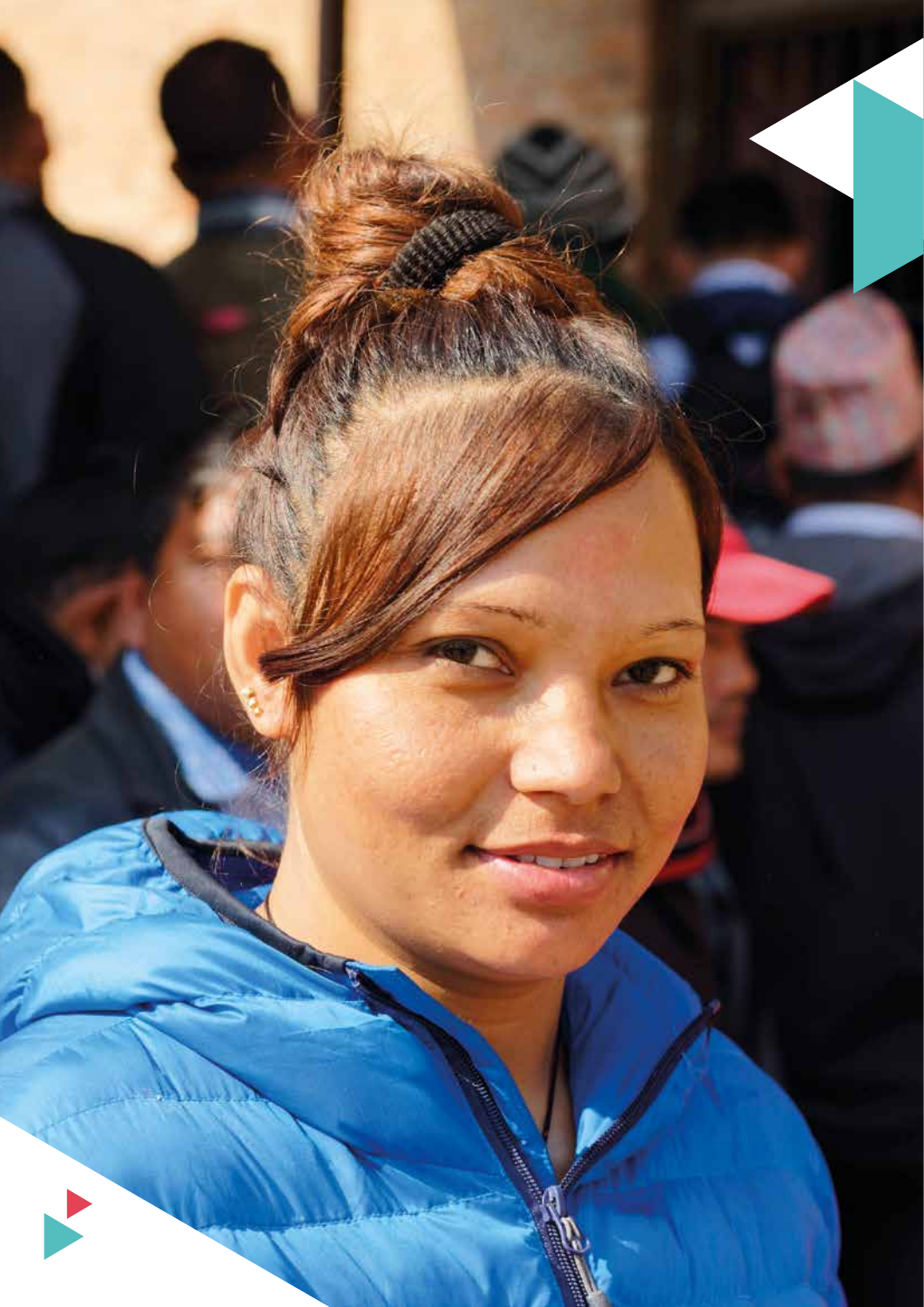

# **Research findings**

The findings presented below are based on the data from surveys and interviews conducted in July 2020 while the country was still under nationwide lockdown (for most of the data collection period).<sup>50</sup> They may not always reflect the conditions of the labour migration sector in Nepal post-July 2020, although attempts have been made to update the information on policy decisions until the first week of November 2020. In many cases, the respondents were asked to make a comparison between conditions in their agency during a 'normal' period of business operations - i.e., prior to the government of Nepal's enforcement of various measures to stop the spread of the virus in March 2020 – and the present situation. This information still remains valid.

# <sup>X</sup> **Characteristics of the sampled recruitment agencies**

## **Location and operational areas**

All the PRAs sampled for this study were located in Kathmandu Valley, and only a few of them had branch offices in other parts of the country.

Nearly all of the PRAs (96.9 per cent) recruited workers solely for foreign labour markets and, as expected, they were only licensed to recruit workers for international markets. Only four PRAs recruited workers for both the international and internal labour markets, and they each had separate licences for these markets.

A larger number of PRAs were also interested in recruiting workers for the domestic labour market. Indeed, 30 PRAs (23.4 per cent) were considering recruiting for the domestic labour markets in the near future, as the recruitment for foreign markets had been on hold due to the pandemic. Another 39 PRAs (30.5 per cent) would recruit workers for the domestic labour market if the environment were favourable. The majority, however, were reluctant to recruit for the domestic market on account of its small size, the scarcity of jobs, and the lack of job guarantees in Nepal.

50 The nationwide lockdown was lifted on 22 July 2020.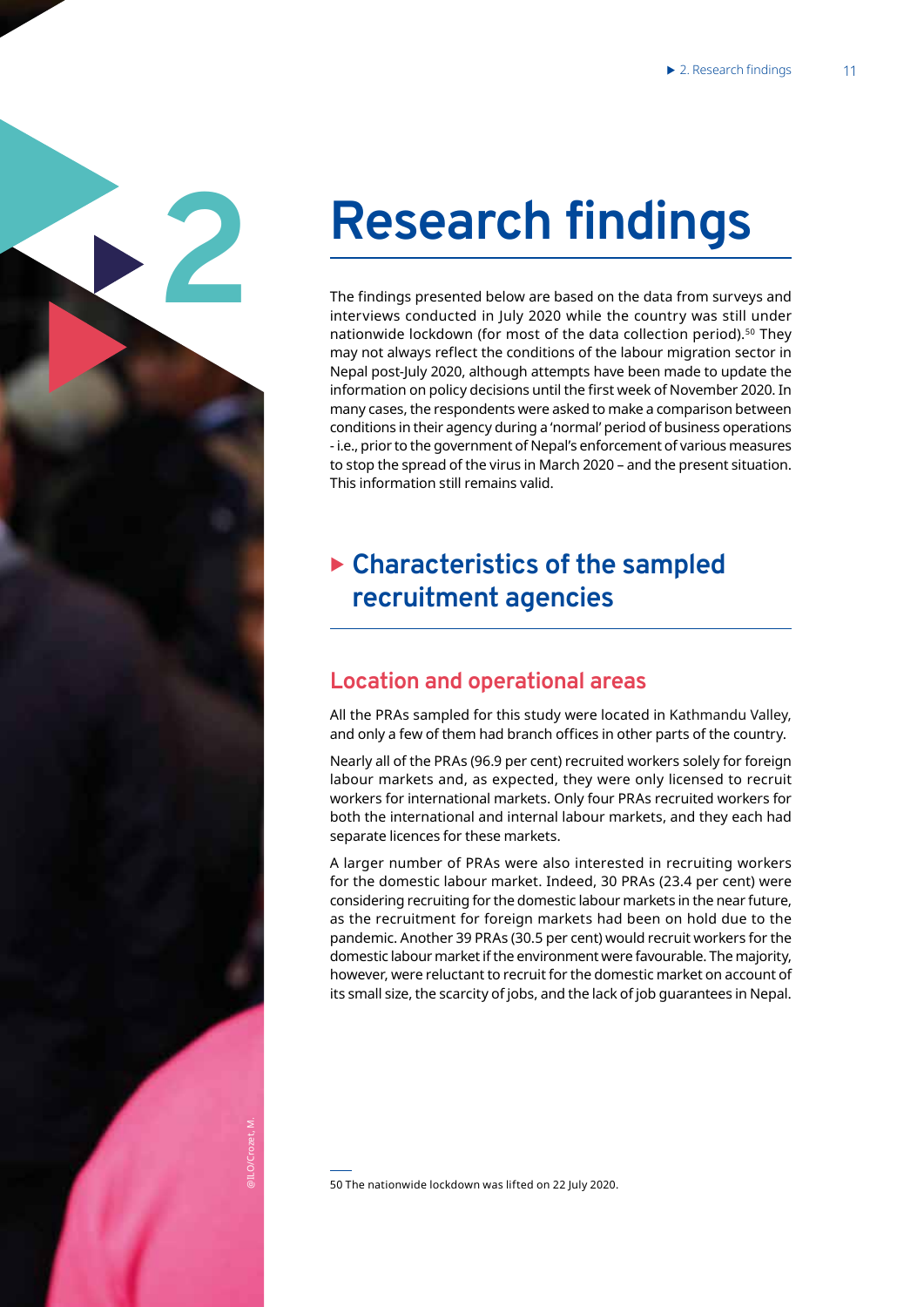### **Recruitment sectors**

Most of the PRAs recruited workers for multiple sectors of work in foreign countries. Only 11 PRAs (8.6 per cent) sent workers to one sector.

A large number of Nepalese PRAs recruited workers in the tourism sector, including hotels and restaurants - a sector particularly hard hit by the pandemic.<sup>51</sup> Construction and hotel/ tourism were the two most popular sectors among the Nepalese PRAs, with more than half of the PRAs recruiting workers in each of these sectors. The next important recruitment sectors were security guards, food and beverage factories and restaurants (figure 2.1).

#### X **Figure 4: Sectors of recruitment**



51 ILO: The impact of Covid-19 on the tourism sector, ILO Sectoral Brief, May 2020, available at: https://www.ilo. org/wcmsp5/groups/public/---ed\_dialogue/---sector/documents/briefingnote/wcms\_741468.pdf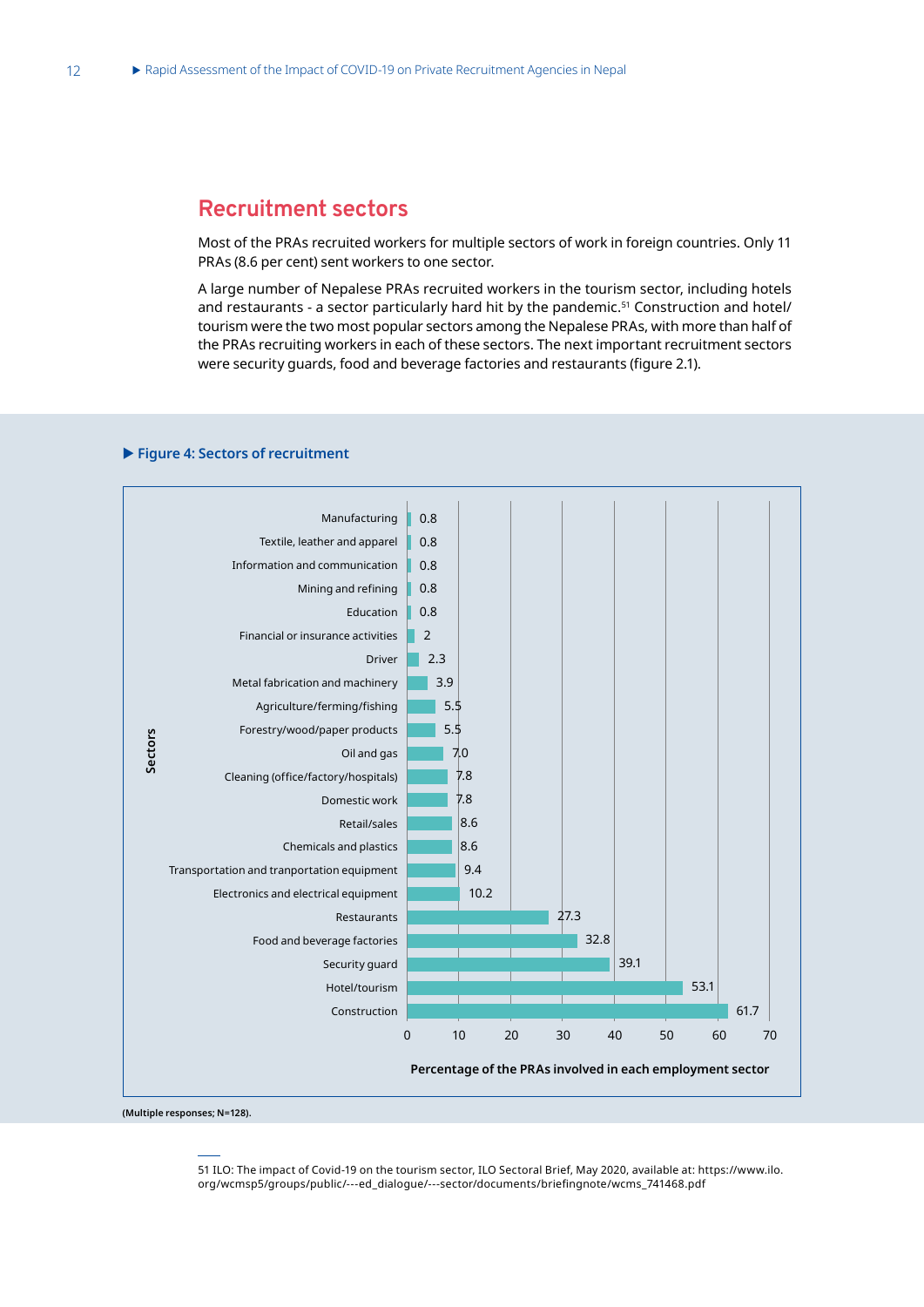## **Number of employees**

The sampled PRAs had 11 employees on average. However, significant differences were observed among them in terms of the size of their office staff: the lowest number of employees was two and the highest was 45. Half of the PRAs had nine or less employees.

## **Size of business**

There were marked differences among the sampled PRAs in terms of the size of their business. While one-third of the PRAs deployed 200 or less workers annually. Four PRAs had fairly large-scale business operations, with three of them annually recruiting between 2,000-3,000 workers - and one PRA recruiting more than 5,000 workers. About one-tenth of the PRAs (12.5 per cent) had fairly small business operations, sending only 100 or less workers annually (table 2.1).

| <b>Annual figures</b> | <b>Number of PRAs</b> | <b>Percentage of PRAs</b> |
|-----------------------|-----------------------|---------------------------|
| $1 - 100$             | 16                    | 12.5                      |
| 101-200               | 27                    | 21.1                      |
| 201-500               | 43                    | 33.6                      |
| 501-1,000             | 22                    | 17.2                      |
| 1,001-2,000           | 16                    | 12.5                      |
| 2001-3000             | 3                     | 2.3                       |
| Above 5,000           |                       | 0.8                       |
| <b>Total</b>          | 128                   | 100                       |

#### $\triangleright$  Table 2.1. Number of workers recruited annually by the PRAs prior to lockdown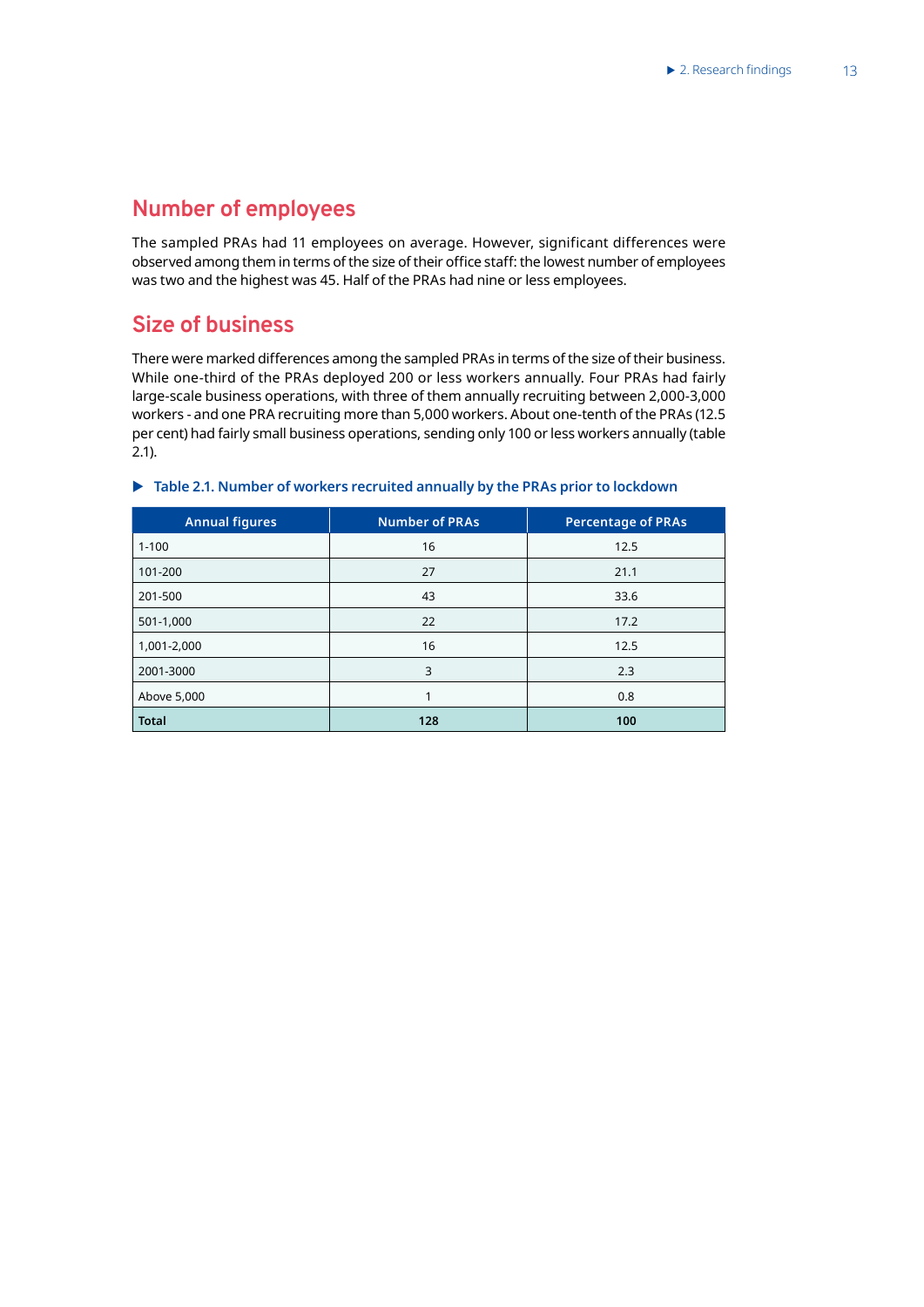## **Current status of business operations**

At the time of the survey, the business operations of most of the PRAs (84.4 per cent) had completely stopped. Many of the agencies were engaged in some administrative work relating to the closing of the financial year, such as the preparation of annual financial reports, tax filing and licence renewal.<sup>52</sup>



#### ▶ Figure 2.2. The PRAs' status of business operations in Nepal (March-July 2020)

# ▶ Impact of COVID-19 on workers and the **responses of recruitment agencies**

About a quarter of the recruitment agencies (29 PRAs) reported that some of the workers they recruited had been infected with COVID-19. All of them responded in some way after learning about their workers' infection, usually contacting the employer companies and workers regularly to remain updated about their health conditions. Some PRAs contacted the family of the infected workers in Nepal and asked them to let the agencies know if they needed any kind of support.

Most of the PRAs (67.2 per cent) reported that the workers they deployed had not faced any issues abroad as a consequence of the COVID-19 pandemic. However, one-third of the PRAs (32.8 per cent) had received a number of grievances from the workers, and most of these had

<sup>52</sup> The Nepalese financial year ends on the last day of the Nepalese month Asar. This day falls around 15 July of the international calendar.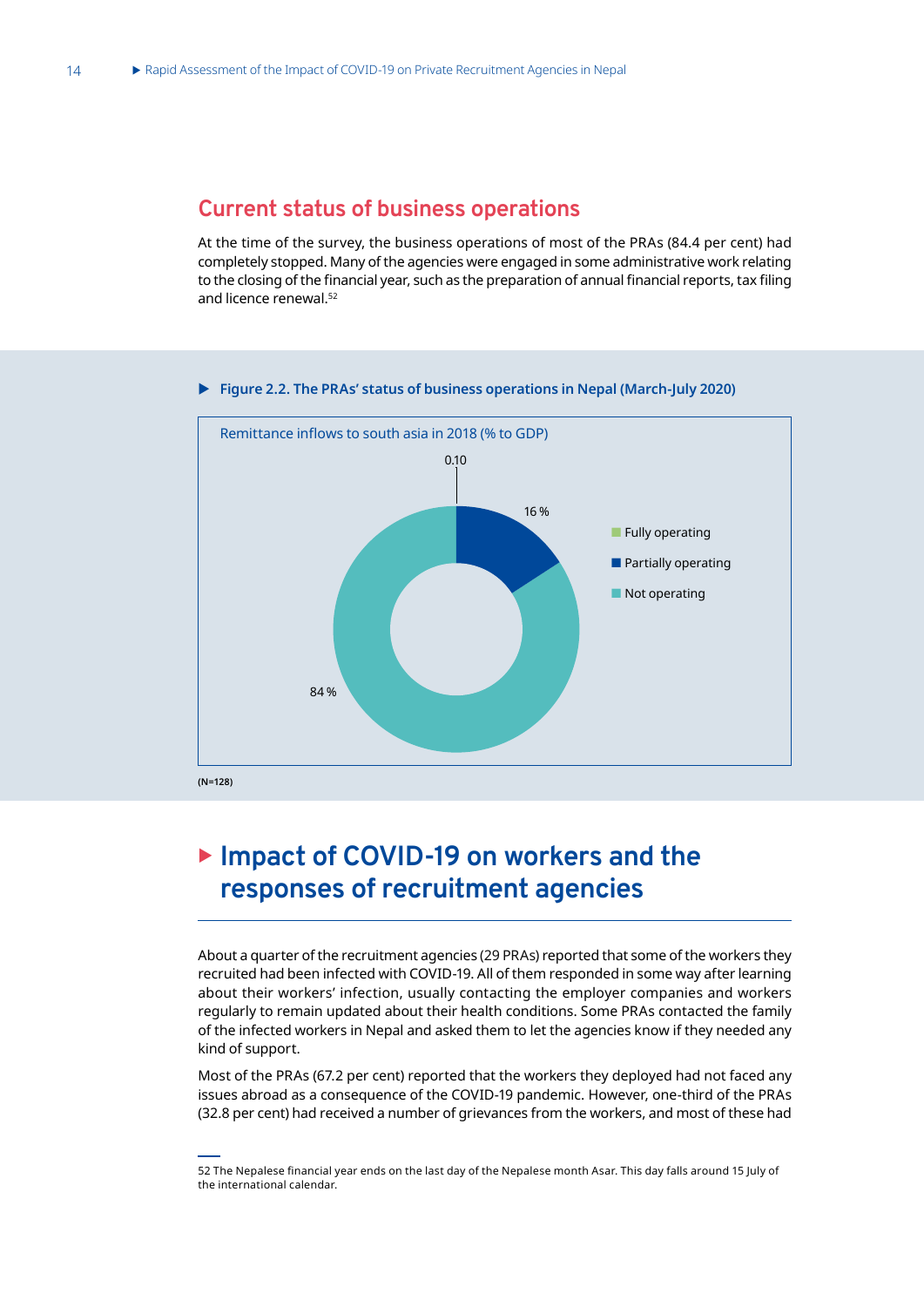had to do with wage cuts, job losses, the non-payment of wages and other violations of rights (table 2.2).

| <b>Consequences</b>                                      | Number of<br><b>PRAS</b> | Percentage<br>of PRAs |
|----------------------------------------------------------|--------------------------|-----------------------|
| Cut in wages                                             | 15                       | 35.7                  |
| <b>Employment loss</b>                                   | 14                       | 33.3                  |
| Non-payment of wages                                     | 12                       | 28.6                  |
| Other violations of rights                               | $\overline{7}$           | 16.7                  |
| Lack of food                                             | 3                        | 7.1                   |
| Lack of access to health and protective measures at work |                          | 2.4                   |
| Lack of access to healthy accommodation                  |                          | 2.4                   |
| Multiple responses; N=42                                 |                          |                       |

#### ▶ Table 2.2 Major impacts of COVID-19 on workers, as reported by the PRAs

Sixty-nine per cent of the recruitment agencies whose workers had been impacted by the pandemic had made some attempts to support them. But their involvement had been limited to contacting the workers and employer companies to obtain updates on their situation, and providing emotional support to the workers as well as their families in Nepal. The PRAs claimed that since the companies were taking good care of the infected workers, they did not need to do anything.

About a third of the PRAs had done nothing - even though their workers had experienced some difficulties due to the COVID-19 pandemic. They claimed that there was little they could do as this situation had resulted from an unexpected pandemic, and the employer companies were treating workers in accordance with their rules and provisions. They would have liked to help the workers but it was beyond their capacity. Some of the agencies reported that the workers had problems only for a short period; they had already resumed their work and the PRAs did not need to do anything for them.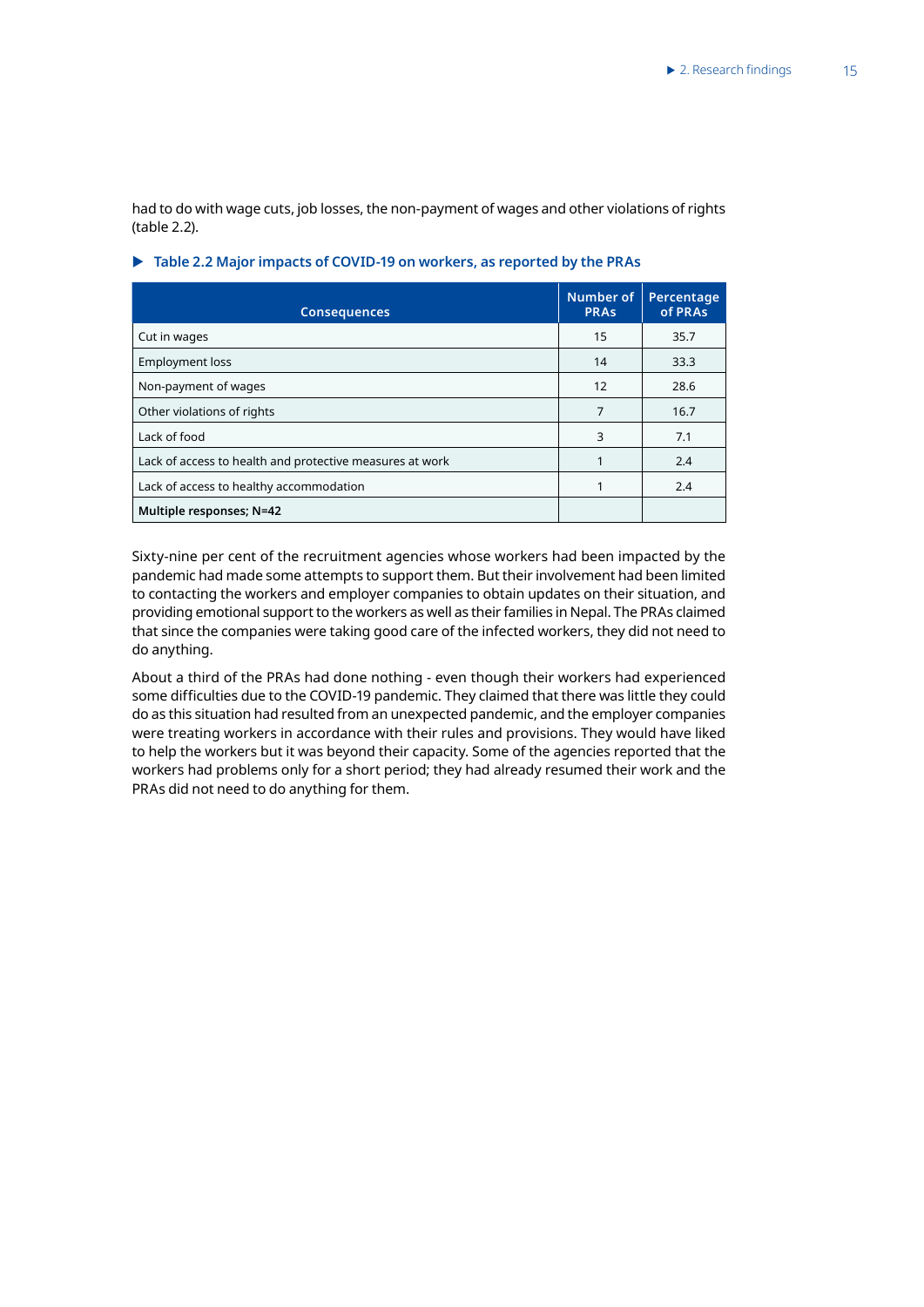## ▶ Impact of COVID-19 on the recruitment **agencies**

The PRAs reported the impact that COVID-19 had had on various aspects of their business operations, such as recruitment, deployment, and the decline of labour demand. These issues are described in the following paragraphs,

### **Recruitment**

None of the PRAs had recruited any workers after the country entered a complete lockdown in March 2020. This is consistent with the government of Nepal's decision to suspend labour migration for 'new entry' after 13 March.<sup>53</sup>

#### **Deployment**

NAFEA reported that a total of 115,000 workers with labour permits could not be deployed due to the suspension of labour migration from Nepal. The PRAs could not process the migration of a further 328,681 workers, despite the fact that the DoFE had offered pre-approval for their migration.<sup>54</sup>

All the PRAs in the study sample, excluding four, had some workers whose recruitment process had already started but could not be deployed due to the outbreak of the pandemic. Among these, 77 PRAs had been unable to deploy a total of 2,176 workers whose labour permits had been issued through the DoFE and were ready for departure. The remaining PRAs had a total of 10,575 workers whose recruitment process had been partially completed, but their labour permits had not yet been issued. The PRAs reported this as a loss of their investments.

## **Labour demand**

Over two-thirds of the PRAs (68.8 per cent) had experienced a significant decrease in demand for migrant workers from employer companies. They reported that the demand from all major destination countries for Nepalese workers - Malaysia, UAE, Qatar and Saudi Arabia - had declined. There had also been a drop in demand from the other GCC countries and Japan. As the management of a recruitment agency<sup>55</sup> explained:

Many workers have become jobless in the destination countries and they will be given jobs first. This way, the companies also get skilled workers but it has reduced the demand of workers from here.

<sup>53</sup> The government allowed the migration of only those who were in Nepal on a holiday and were returning to work for the same employer, while interviews were conducted in July. The issuance of labour permits for 'newentry' was resumed a couple of months later, from 2 September 2020 onwards.

<sup>54</sup> NAFEA, 2020, op. cit.

<sup>55</sup> All the recruitment agencies and their representatives in this report remained anonymous. However, some individuals and organizations agreed to be identified.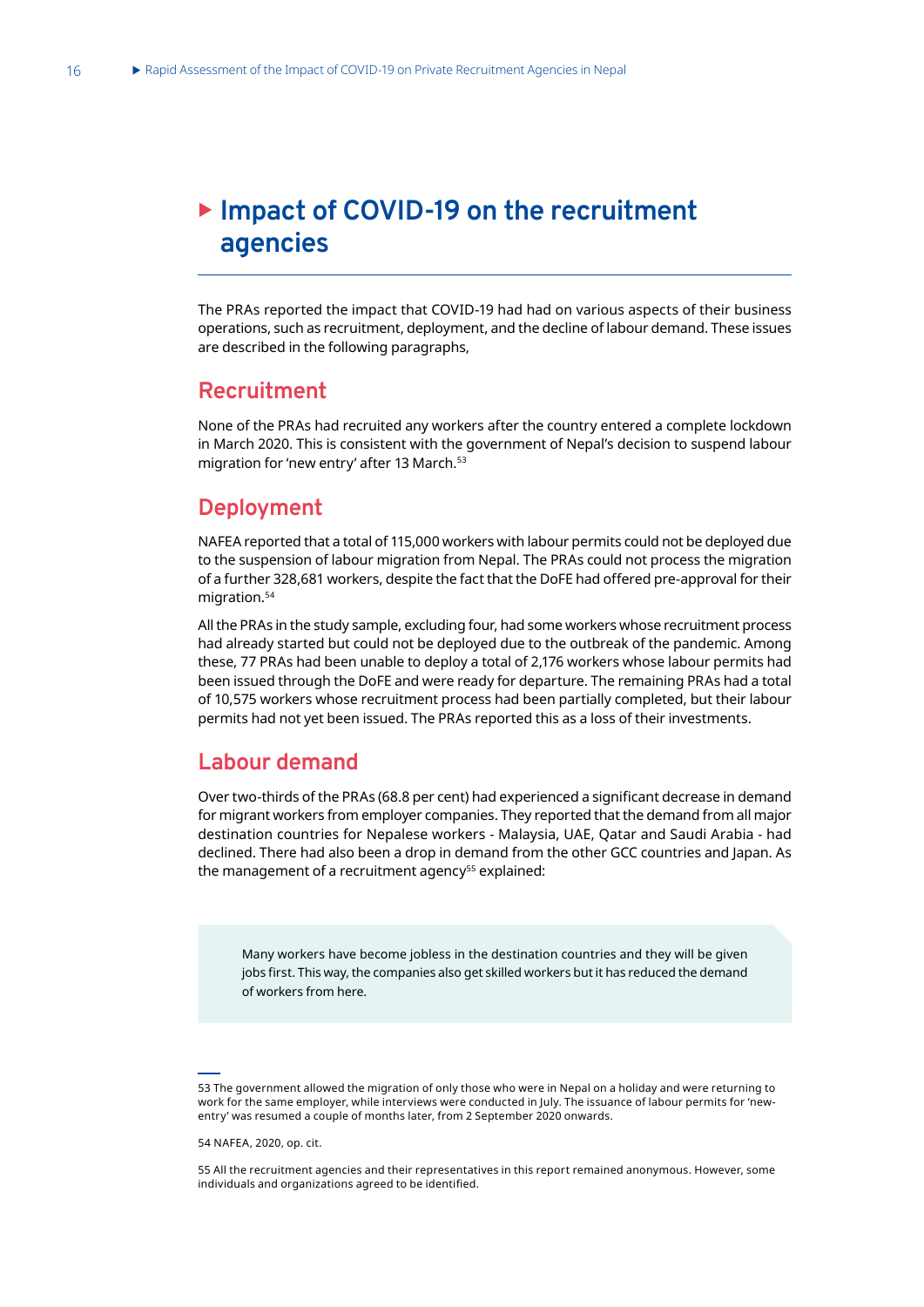An official of the Nepalese government also believed that the labour demand from foreign countries would significantly decline for a certain time as many of these countries had been affected by the pandemic.<sup>56</sup> The respondent added that the pressure on the foreign governments to provide employment to native workers could even lower the chances of job opportunities for migrant workers.

Among the employment sectors, "hotels and tourism" was the sector most affected by a decline in demand for workers from Nepal. This was followed by construction, restaurants and security guards (table 2.3).

#### ▶ Table 2.3. Employment sectors in which the PRAs are experiencing a decline in **labour demand**

| <b>Sectors</b>                              | <b>Number of</b><br><b>PRAs</b> | Percentage<br>of PRAs |
|---------------------------------------------|---------------------------------|-----------------------|
| Hotels/tourism                              | 55                              | 44.7                  |
| Construction                                | 49                              | 39.8                  |
| Restaurants                                 | 27                              | 22.0                  |
| Security guards                             | 15                              | 12.2                  |
| Food and beverage                           | 12                              | 9.8                   |
| Electronics and electrical equipment        | $\overline{7}$                  | 5.7                   |
| Retail/sales                                | 6                               | 4.9                   |
| Oil and gas                                 | $\overline{4}$                  | 3.3                   |
| Cleaning                                    | $\overline{2}$                  | 1.6                   |
| Beautician                                  | $\overline{2}$                  | 1.6                   |
| Manufacturing                               | $\overline{2}$                  | 1.6                   |
| Chemicals and plastics                      | 1                               | 0.8                   |
| Transportation and transportation equipment | 1                               | 0.8                   |
| Domestic work                               | 1                               | 0.8                   |
| Forestry/wood/paper products                | 1                               | 0.8                   |
| Multiple responses; N=128                   |                                 |                       |

A quarter of the PRAs (33) nonetheless reported an increase in the demand for migrant workers. Twenty PRAs had received increased labour demands from Malaysia, while six PRAs had experienced a higher demand for migrant workers from the UAE, and five had experienced the same from Qatar. Some PRAs had also experienced an increase in labour demand from Saudi Arabia, Jordan, Romania and the Hong Kong Special Administrative Region (HKSAR). None of the PRAs, however, had been able to deploy workers on account of the suspension of the issuance of labour permits and international flights from Nepal. The PRAs had also approached the government to call for the resumption of international flights, accompanied by the adoption of certain health guidelines and precautions, so that workers whose labour permit had been already issued could be deployed (NAFEA's demand, however, did not include the issuance of new labour permits and the complete reopening of their businesses).<sup>57</sup>

<sup>56</sup> Interview with Umesh Dhungana, Joint Secretary, MoLESS.

<sup>57</sup> Follow-up interview with the NAFEA representative.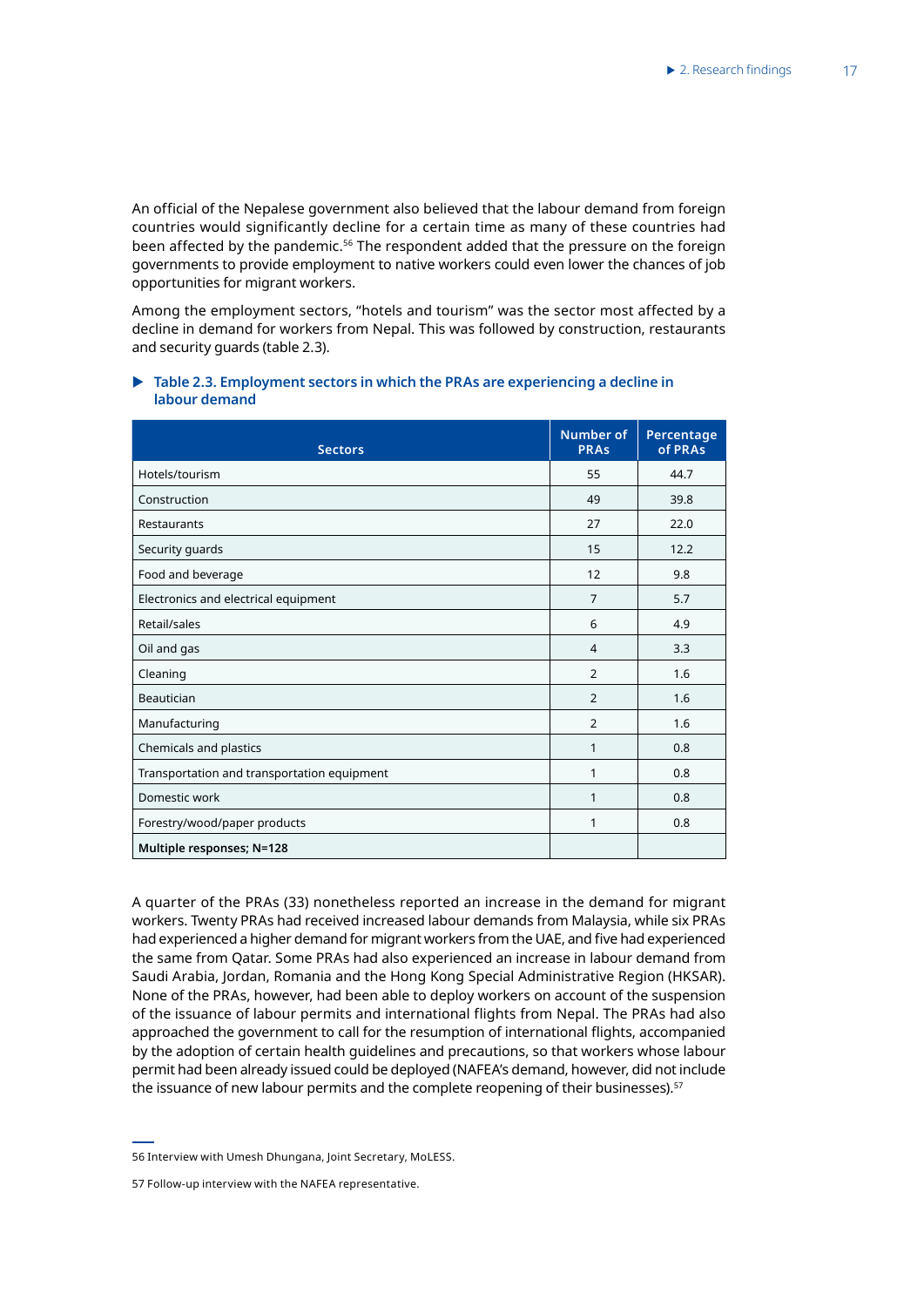Twelve PRAs reported an increase in demand for workers from companies in Malaysia producing gloves and masks, while three agencies had received demands for construction workers in Qatar, and another three had been approached for workers for the agricultural and fishing sector in Malaysia. The increased demand from companies producing gloves and masks was a direct consequence of the pandemic, while the substantial increase in demand for construction workers in Qatar could be attributed to the pressure to complete the preparatory work for the 2022 World Cup on time.

A couple of PRAs reported higher labour demands for domestic work in Jordan and Cyprus; food and beverages in Qatar, Malaysia and UAE; security guards in Malaysia; hotels and tourism in Saudi Arabia; restaurants in UAE; and some factory works (plastics, electronics and oil/gas) in Qatar, UAE and Malaysia.<sup>58</sup>

Major constraints for business operations

The PRAs were experiencing a number of constraints and challenges in the operation of their businesses. Most of the PRAs cited a fear of COVID-19 in general, the suspension of international flights, and the halt to the issuing labour permits, as being the major constraints to their business (figure 2. 3).

#### **Figure 2.3. Major constraints facing PRAs wishing to operate/send workers abroad**



**(Multiple responses; N=128).**

Two-fifths of the PRAs also identified a "lockdown in the destination country" and a "lack of labour demands or shutting down of employer companies" as being major constraints.

58 Follow-up interviews with the NAFEA representative and PRAs revealed that demands for labour had only slightly increased in sectors other than the mask and gloves companies in Malaysia and the construction sector in Qatar.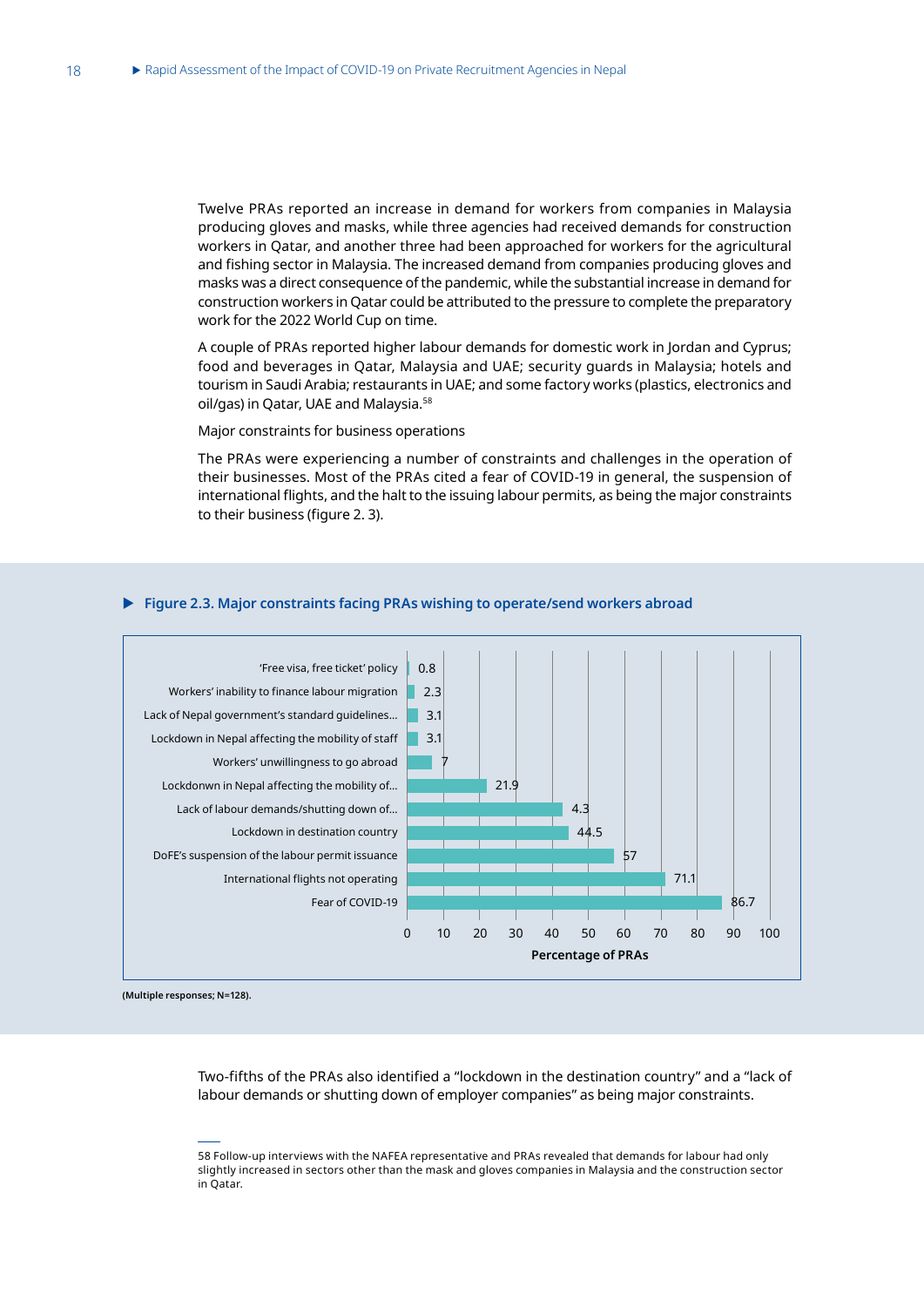#### **Major challenges**

As the PRAs' normal business operations were affected and they were not sure when they could return to their pre-COVID-19 working conditions, their difficulties were increasing all the time. Most of the PRAs reported that their companies were facing multiple challenges.

All the PRAs maintained that the cash crunch was their major obstacle to running their businesses. An inadequate cash flow to maintain their security deposit and bank guarantee was also considered a major challenge by all the PRAs, with two exceptions (98. 4 per cent). Similarly, 95.3 per cent of the PRAs cited a cash shortage as being a major hurdle to business, as it made it difficult for them to maintain staff and continue operating (figure 2.4).



#### X **Figure 4: Challenges of the PRAs**

**(Multiple responses; N=128)**

At least half of the PRAs surveyed for this study referred to the following as being a major challenge to their businesses: the reduction or stoppage of labour migration due to mobility restrictions; the suspension of the issuance of the relevant paperwork in destination countries; the difficulty to comply with the official migration procedures; and a reduction in labour demand from foreign countries. When interviewed for this study, the NAFEA leadership emphasized that the PRAs were experiencing an adverse situation; they were affected by the financial crisis, the uncertainty of the recruitment business, and the government of Nepal's impractical policies - such as the annual threshold for the license renewal and the large deposit required to conduct business operations.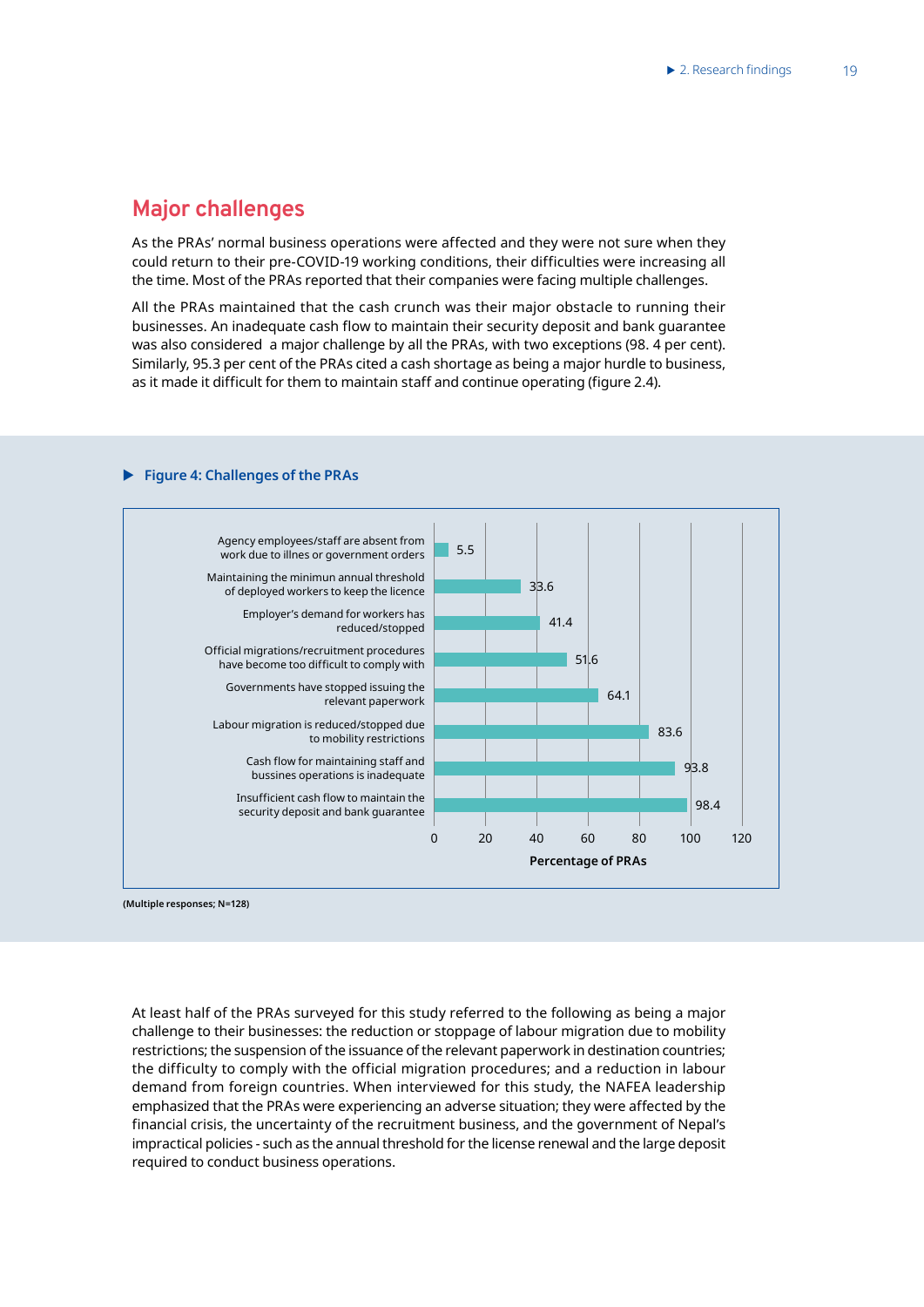## $\triangleright$  **Mitigation measures**

### **Short-term measures**

Only about half of the recruitment agencies (49.2 per cent) had taken any short-term measures to cope with the current crisis. The most common measure was the postponement of the deployment of migrant workers to a later date. Some PRAs had also reduced the size of their staff to lower the costs. None of the PRAs reported receiving any government support to face their economic challenges (table 2.4).

#### $\blacktriangleright$  Table 2.4. Short-term measures adopted by the PRAs

| <b>Types of short-term measures</b>                                                                | Number of<br><b>PRAS</b> | Percentage<br>of PRAs |
|----------------------------------------------------------------------------------------------------|--------------------------|-----------------------|
| Deferred deployment of migrant workers to a later date when travel<br>restrictions would be lifted | 46                       | 73.0                  |
| Reduced staff to decrease agency costs                                                             | 16                       | 25.4                  |
| Provided detailed information on COVID-19 to workers                                               | 12                       | 19.0                  |
| Reduced salary to office staff                                                                     | 10                       | 15.9                  |
| Withheld salary of office staff                                                                    | $\mathfrak{p}$           | 3.2                   |
| Closed office temporarily/introduced working from home                                             | 2                        | 3.2                   |
| Diversified the recruitment offer (changed country of destination, or<br>moved to internal market) |                          | 1.6                   |
| Obtained government support/subsidies to face economic challenges                                  | 0                        | 0.0                   |
| Multiple responses; N=63                                                                           |                          |                       |

However, almost all the PRAs reported that their measures were inadequate and that the solutions to the present crisis were beyond their control. They were at the stage of 'wait and see', as they had no clue what would happen in the future.

#### **Long-term measures**

While some PRAs had not planned any substantive measures for the future, others reported that they were thinking up some strategies for the long-term sustainability of their company.

The PRAs were counting on the government's decisions and policies to survive. They were hoping for the involvement of people well-versed in the recruitment area of policy-making so that the government policy could be PRA-friendly. They thought that the government could support the labour recruitment sector by allowing the migration of those workers whose recruitment process had already been initiated, including those whose labour permits had been issued, by setting certain criteria and precautions.<sup>59</sup> They believed that the government could help in the identification of new destination countries and marketing when the situation returned to normal.

<sup>59</sup> This demand has been already addressed by the government of Nepal. Labour permits were issued for 'reentry' and 'new entry', starting on 2 July 2020 and 2 September 2020, respectively.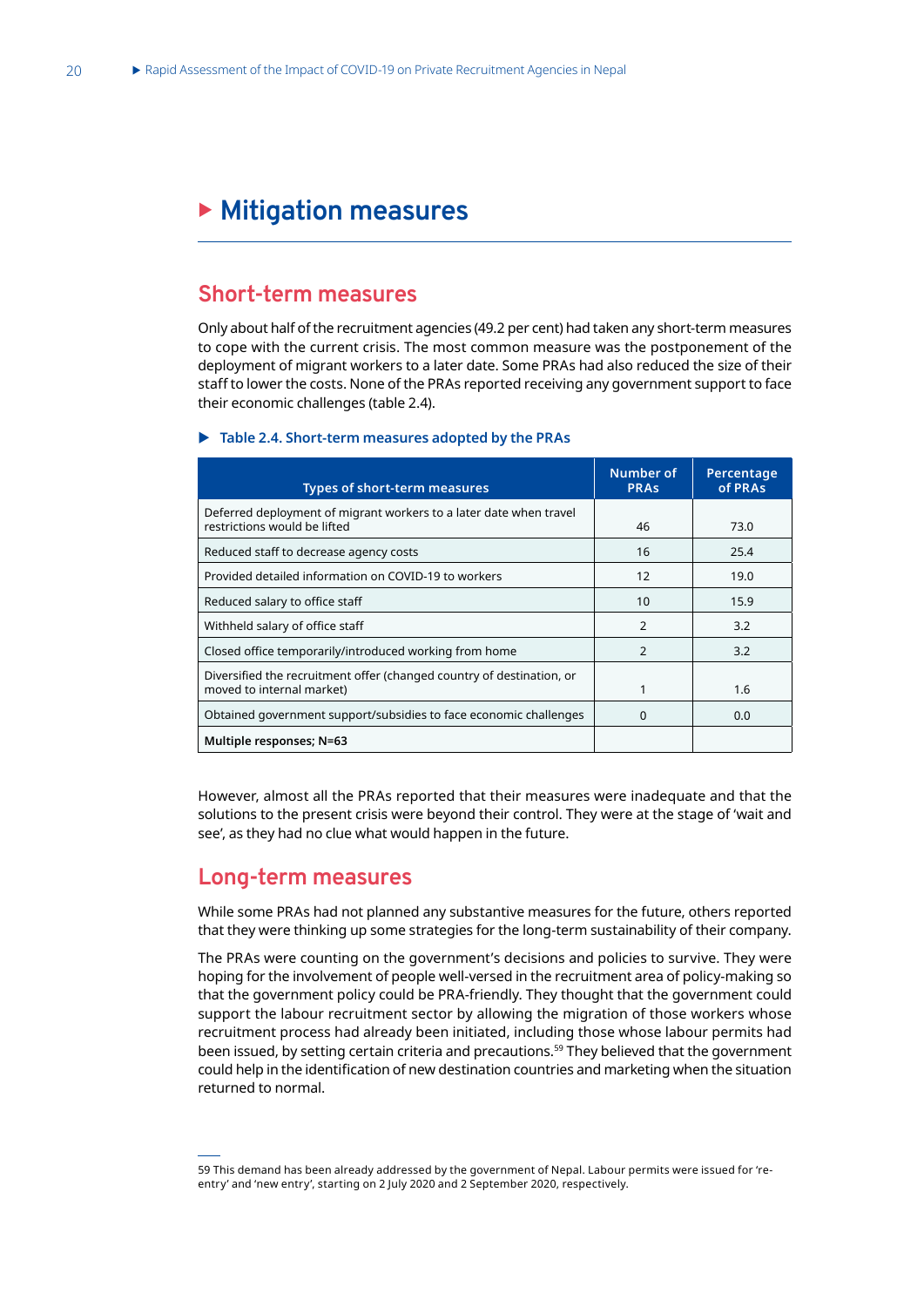Strategies considered by agencies ranged from the diversification of labour markets, destination countries and employment sectors to an emphasis on marketing. While some were thinking of recruiting workers for both the international and local markets, others were considering diversifying the destination countries and employment sectors. The PRAs expected some destination countries and employment sectors, such as the gloves and maskproducing companies, to have a higher demand for workers, and they wanted to engage in the labour recruitment of workers in those sectors.

A number of PRAs were hopeful that they could expand their business by focusing on marketing when the situation returned to normal. The management of one recruitment agency clearly voiced this view:

After the situation returns to normal, we will focus more on marketing. There will be workers' demands in various sectors, so we are planning to recruit workers in more sectors than before. We will also focus on the training of workers for particular sectors.

Other PRAs, however, were less optimistic. They anticipated that the pandemic would have a longer-term impact on their business, and in the absence of appropriate government policies, they believed they could not survive. In this context, some were thinking of merging with another PRA. A few others were considering forsaking their current business in labour recruitment, either partially or fully. This may be observed in the following excerpts from interviews with the management of two different PRAs:

Covid-19 is going to have a long-term impact on our business, so I don't see a good future for it. If the government will be flexible and make changes in some policies in our favour, I will invest more time and effort in this business. I will focus on marketing and approach good companies. But if the situation does not turn out to be favourable, I will shift to another sector.<sup>60</sup>

The business has been completely shut down for months. We are bearing a huge loss. I do not see a good future for this sector as it is affected by multiple things. The government is undermining this sector and there are no friendly policies at all. So, I am planning to shift to another business.<sup>61</sup>

Some PRAs were also critical of the government of Nepal's 'free visa, free ticket' policy. They reported that the recruitment fees of NPR 10,000 allowed under this policy did not cover the expenses incurred in the labour demand procurement process. They claimed that the employer companies were reluctant to cover all the costs of migrant workers from Nepal, as they could easily find workers from other source countries without having to bear such costs. They argued that the Nepalese PRAs had become less competitive among the labour suppliers in the global markets due to this policy.

<sup>60</sup> Personal interview with the owner of a recruitment agency

<sup>61</sup> Personal interview with the managing director/owner of a recruitment agency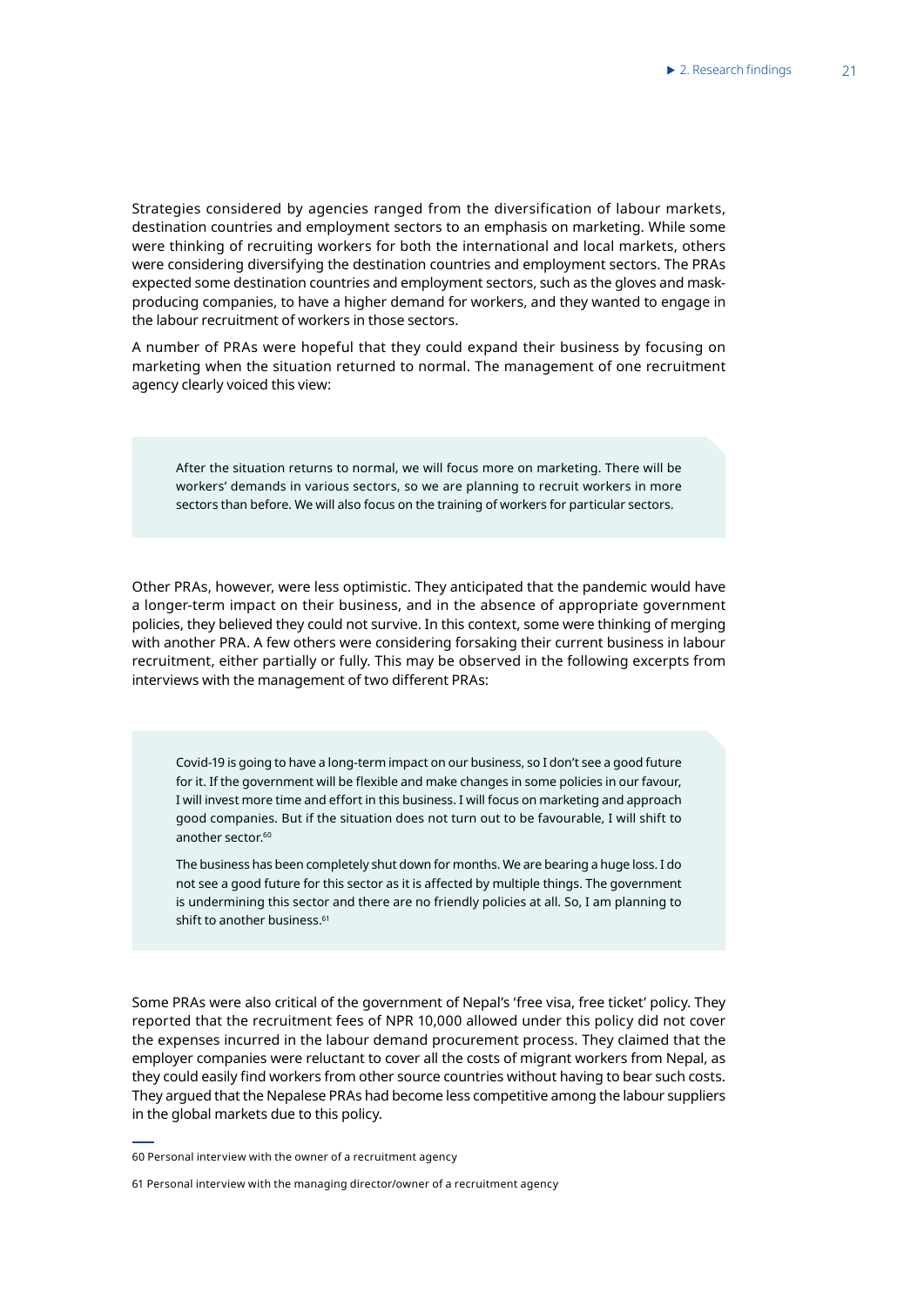The PRAs were also critical of the provision of the workers' deployment threshold for their license renewal, $62$  as they were struggling to meet this threshold due to the disruptions in labour migration as a result of the pandemic. A NAFEA representative expressed his frustration over the provision of the threshold in these terms:

The provision of a workers' deployment threshold for licence renewal is impractical. It is true that some agencies are not working actively - but the government should not put all the agencies in the same basket. The government should regulate the agencies through other measures ... transparency could be maintained, but setting a threshold for licence renewal hampers the small agencies that are complying government's rules and regulations. What is more, they have invested a huge amount of money in this business and have the right to run it as they see fit. This provision needs to be amended.

When asked what kind of regulatory measures he thought would be most effective, the NAFEA official further added:

The government should strictly monitor the quality of services the manpower agencies are providing. The agencies that are not working efficiently may be regulated accordingly. The legislation should strictly specify the working environment. The government should check on the way in which the umbrella institution (NAFEA) monitors the PRAs' work. It should also modify laws according to need, and amend the service charges that the PRAs are authorized to collect ... with a view to curbing irregularities. The PRAs could be made ethical and transparent through flexible laws and policies rather than oppressive ones.

# **Example 3 Support from NAFEA**

Most of the recruitment agencies (84.8 per cent) reported that NAFEA, the PRAs' umbrella organization in Nepal, had not yet issued any guidance or communicated with them on the COVID-19 crisis.

Only a small proportion of the agencies (15.6 per cent) stated that they had been contacted by NAFEA about the present crisis. The communications had mainly focused on NAFEA's ongoing negotiations with the government about relaxing the requirement of the annual threshold of workers' deployment for the renewal of the PRAs' license, and temporarily returning the security deposits to the PRAs. They had also had discussions on the repatriation of workers and the establishment of funds to support the PRAs - as well as the repatriation of workers.

<sup>62</sup> This provision was waived on 13 July 2020 for this financial year (2020/2021).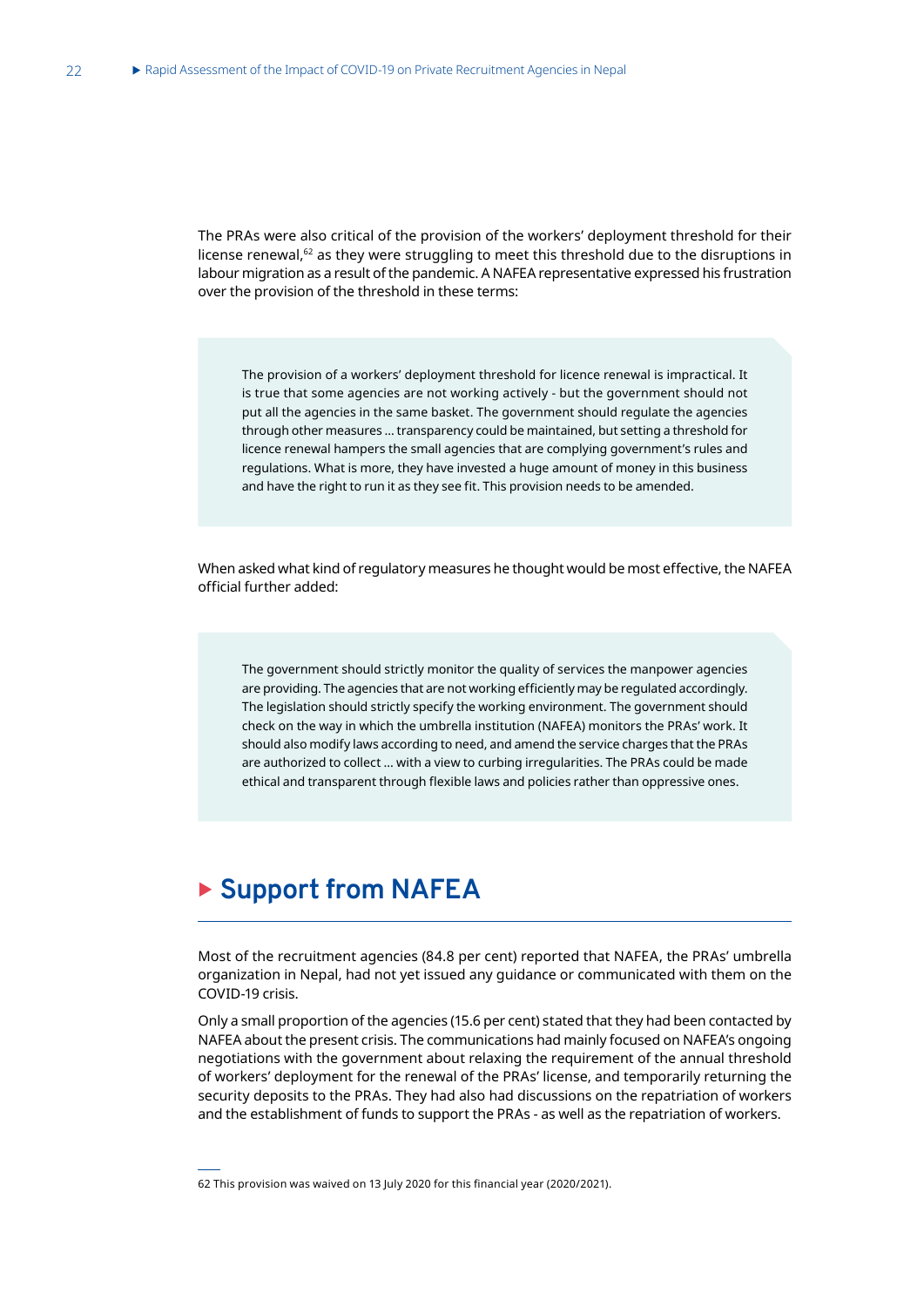A NAFEA representative mentioned that the organization was working for the collective benefit of the PRAs, and that it had sent timely notifications to its members urging them to remain calm and try to overcome the present situation. He also added that NAFEA received timely updates from the PRAs on their concerns and negotiated with the government accordingly. The same representative also reported NAFEA's future plan to establish a separate fund to support the recruitment agencies in a critical situation such as the current pandemic.

On the whole, the PRAs had a positive view of NAFEA's performance during the crisis. Although it had not individually consulted the agencies, it was continuously working for their collective benefit. The PRAs were aware that NAFEA was negotiating with the government regarding their demand for the return of the amounts they had deposited for a certain time, and for the suspension of the provision of a minimum threshold of workers' recruitment for this year. They believed that NAFEA was continuously working for the PRAs' welfare.

# ▶ The PRAs' perception of government **measures**

An overwhelming majority of the PRAs (112 or 87.5 per cent) did not consider that the measures taken by the government to address the COVID-19 crisis had been appropriate or inclusive of the agencies. Only six PRAs found such measures appropriate, and another ten PRAs found them "partially appropriate". The overall dissatisfaction of the sampled PRAs with the government's handling of the labour migration sector during the pandemic is consistent with the 12-point demands NAFEA submitted to MoLESS on 19 July 2020 (see the Annex for details on these demands).

The majority of the agencies (89.8 per cent) were not consulted by the government or social partners on the measures they should take to address the crisis; indeed, about 10 per cent of the agencies had been consulted. While it could not be ascertained why only certain PRAs had been approached, the PRAs' umbrella organisation, NAFEA, was constantly consulted by various social organizations from the beginning of the COVID-19 crisis - and it was involved in discussions on current issues of labour migration and recruitment. The NAFEA leadership, however, believed that such discussions would not be fruitful until the government took initiatives to address their demands.

The PRAs complained that the government was not being responsible towards the recruitment agencies during the crisis, and they were concerned that the foreign employment agencies had been particularly undermined in the recent national budget of FY 2020/2021. In the words of the former president of NAFEA:

The government allocated NPR 50 billion in the recent budget speech for different businesses including the hotel industry to provide subsidized loans at 5 per cent. However, the foreign employment business was not included in this.<sup>63</sup>

<sup>63</sup> Interview with Rohan Gurung, former president of NAFEA.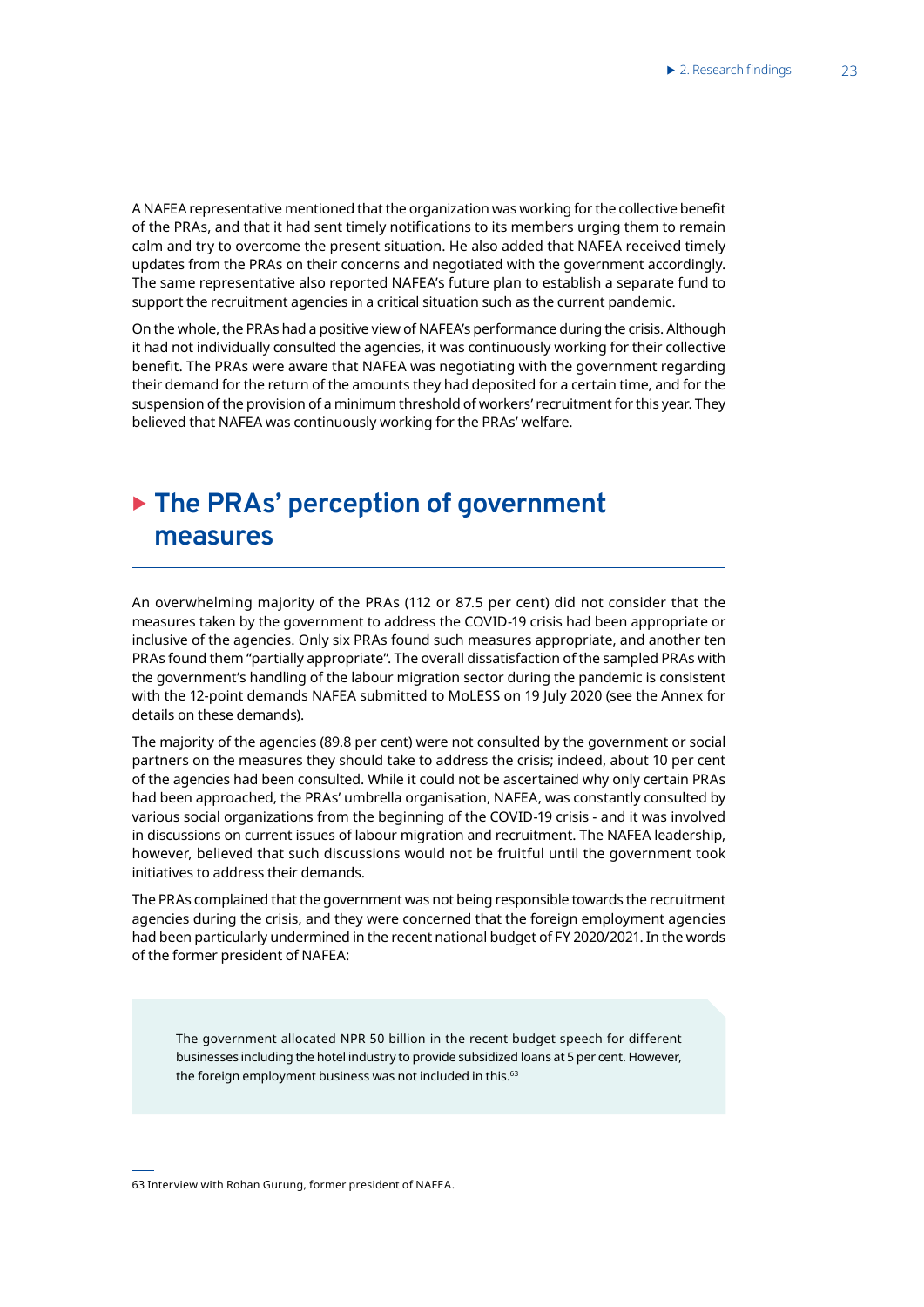The PRAs were demanding that the government should temporarily return the amounts they have deposited for the operation of their businesses, which ranged from NPR 5 to 20 million depending on the scale of their business. This could provide a temporary relief to the recruitment agencies that were struggling due to the pressure of loans and the suspension of their businesses. As the former president of NAFEA explained:

It would be better if we were allowed to use our cash deposit of 5 million<sup>64</sup> for one year or one and a half years. If this is not possible, even a 50 per cent would help to sustain us at this time. We would return this amount after a year. Actually, this is our own money. The only thing is that the government will not accrue interest on this amount if we are allowed to use it. 65

This demand also had some support among the individuals and organizations working for/ with the migrant workers, although they were also quick to point out the legal provisions regarding the deposits. As a key informant for this study explained:

The recruitment agencies' demand for the government to return their deposited money while the company is in operation is against the legal provisions. However, considering the pandemic's impact on them, the government can amend the provisions and take action on their behalf. There is no harm in addressing this demand.<sup>66</sup>

During the interview, the joint secretary of MoLESS did not refer to the PRAs' specific demands, but he remarked that:

The government is addressing the genuine demands of the recruitment agencies, and it will keep doing the same in the future. But, the government's major focus now is on repatriating the stranded workers in destination countries. 67

<sup>64</sup> With the exception of five PRAs, which send over 3,000 workers annually, all the PRAs had made a cash deposit of NPR 5 million to operate their businesses. This figure on the deposit thus applies to all the PRAs barring these five.

<sup>65</sup> Interview with Rohan Gurung, op.cit.

<sup>66</sup> Krishna Prasad Neupane, Chair, People Forum for Human Rights.

<sup>67</sup> Interview with Umesh Dhungana, Joint Secretary, MoLESS.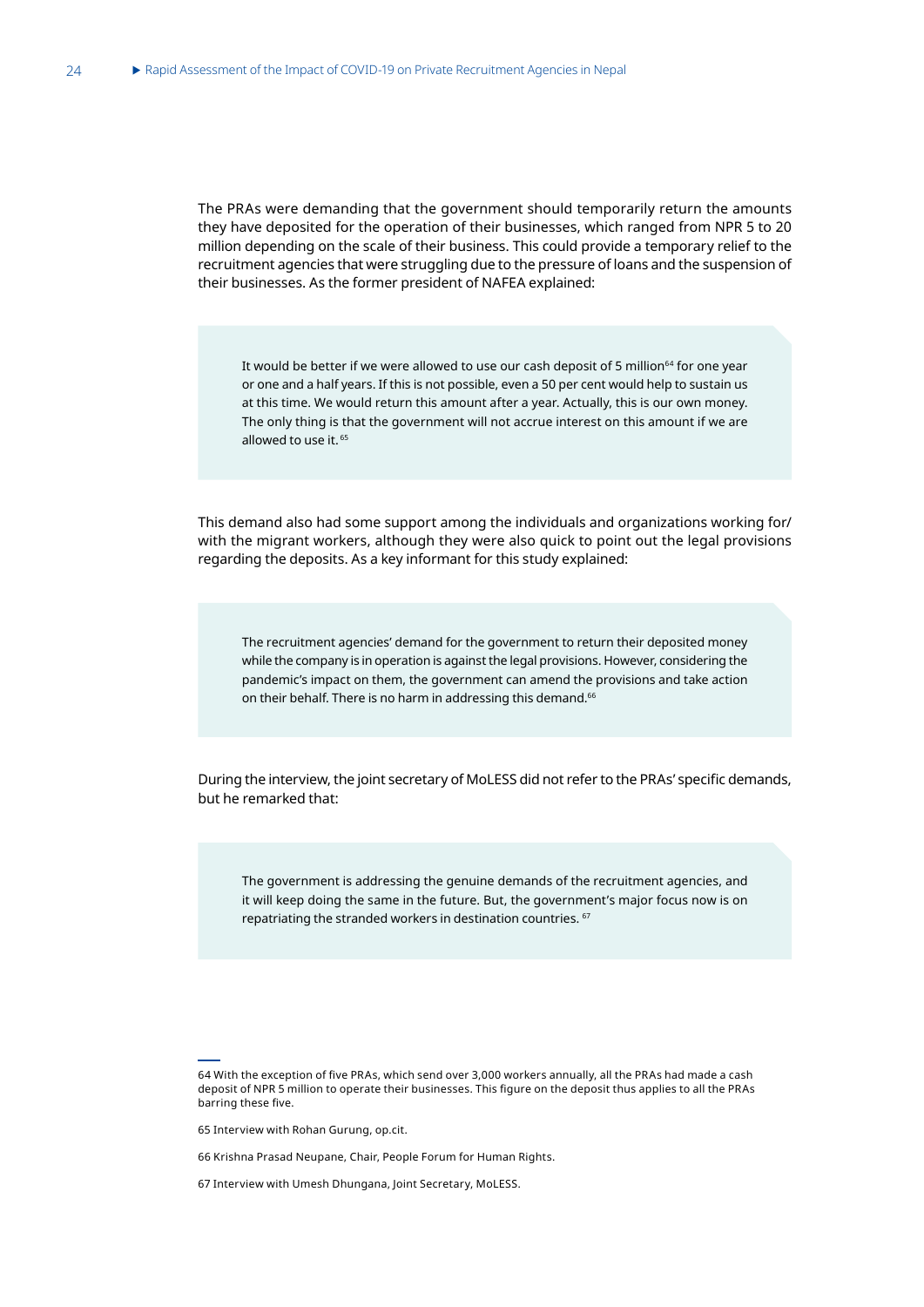A few PRAs seemed to have realized the government's changing priorities, and were thus less critical of its handling of the labour recruitment industry during the pandemic. They could not blame the government for ignoring the PRAs' concerns in such a critical situation since the government itself was helpless. They thought that the government was addressing every sector in accordance with its capacity, and this also applied to the PRAs.

However, the current leadership of NAFEA was disappointed with the government's handling of the PRAs' concerns. The NAFEA representative stated that the government is not taking the issues of the PRAs seriously, and has not taken any impactful steps for the welfare of the PRAs to date. He added that even the government's concession about the licence renewal threshold was due to NAFTA's continuous pressure.

When asked about the measures taken by the government to protect migrant workers, the PRAs unanimously agreed that the rescue and repatriation of stranded workers had been praiseworthy. A number of PRAs also appreciated the Nepalese diplomatic agencies' support given to helpless migrant workers in some destination countries. The PRAs suggested that the government prioritize the following actions for the welfare of migrant workers:

- $\triangleright$  Promptly rescue the workers facing problems in destination countries using the Foreign Employment Welfare Fund.
- $\triangleright$  Provide free Covid-19 tests to workers leaving the country for foreign employment.
- $\triangleright$  Create an environment for the safe return of migrant workers who were in Nepal on a short break.
- $\triangleright$  Make the Nepalese embassies and missions abroad responsive and responsible towards the workers. Monitor the performance of the Nepalese missions in foreign countries.
- $\triangleright$  Ease the bureaucratic processes in labour recruitment; formulate only such acts and rules that can be implemented.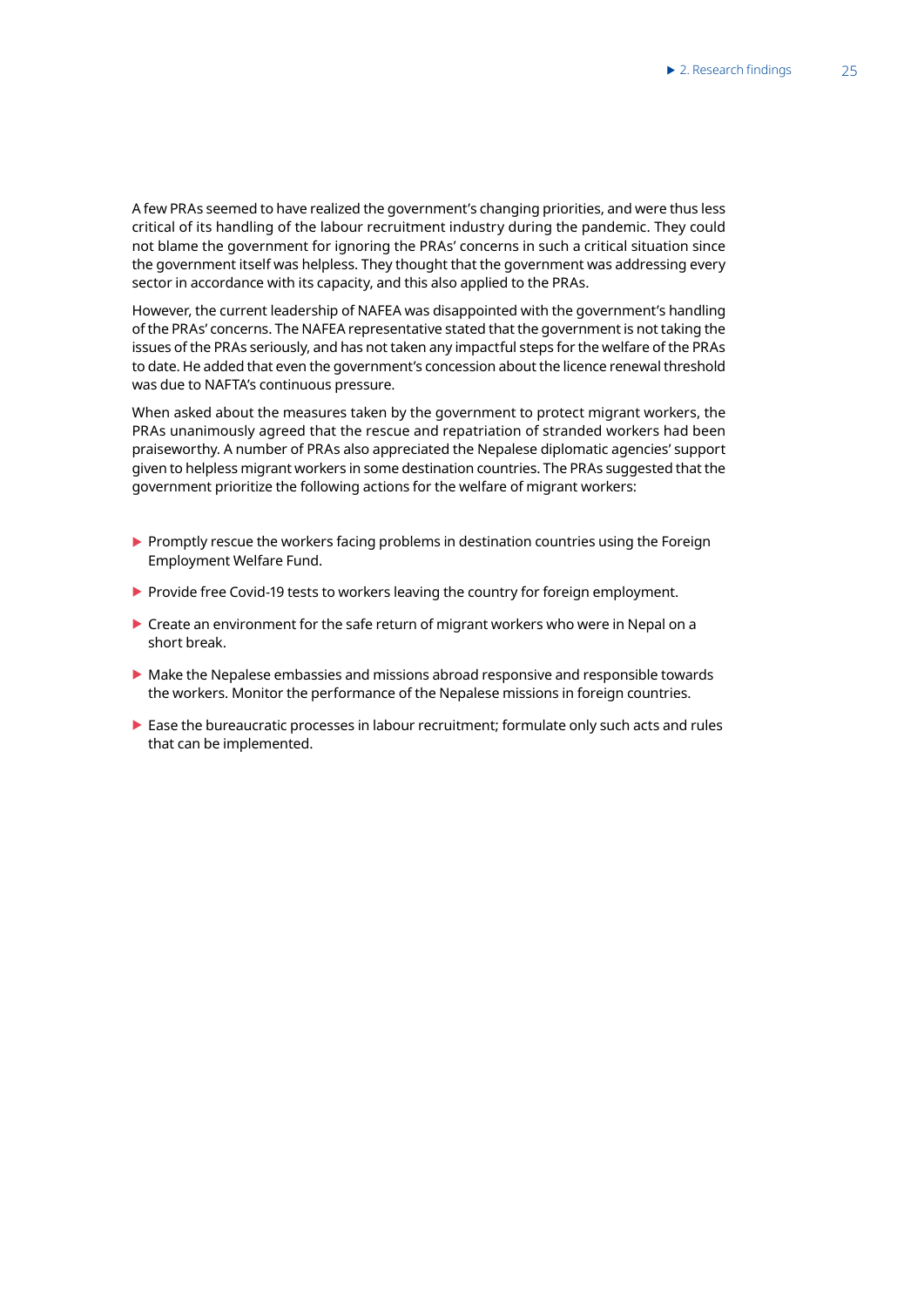# **Example 2 Resumption of business**

The majority of the recruitment agencies reported that it would take over six months for them to fully restore normal operations - even if travel restriction measures were lifted within the coming two months in all countries. About one-fourth of the agencies regarded the current situation as being too volatile to assess. Similarly, 11.7 per cent of the agencies said it would take them three to six months, while 9.4 per cent said it would take one to three months to return to normal operations (figure 2.5).



#### ▶ Figure 2.5. Time it would take for the PRAs to fully restore normal operations

A small percentage of the PRAs (6.3 per cent) believed that the businesses could be restored in less than one month if the situation returned to normal in two months. None of the PRAs were considering closing their companies.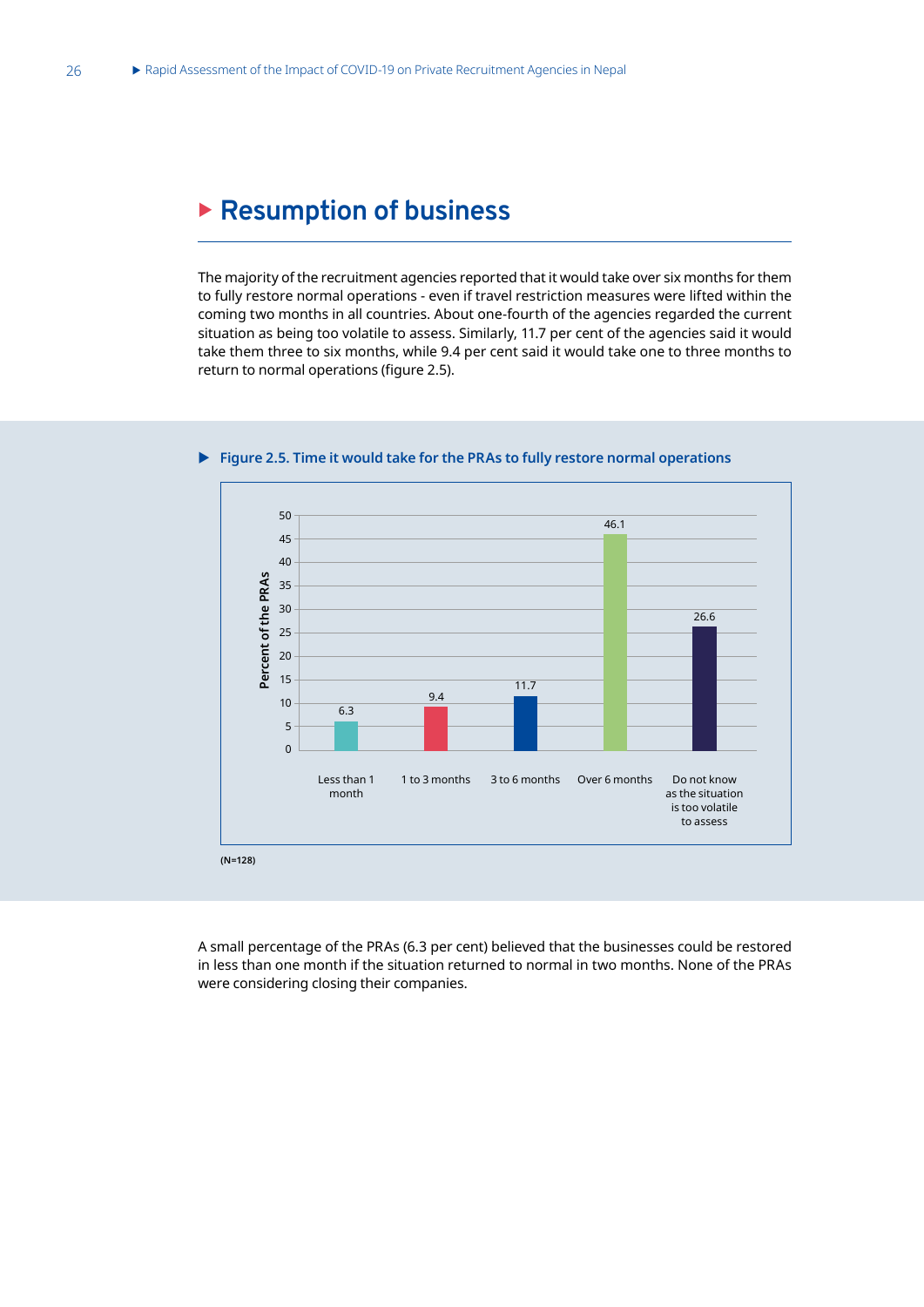# ▶ Best practices for the protection of employees **and workers**

The PRAs cited the following as being their best practices in terms of the protection of their employees and the workers deployed by them. A majority of them reported that they had adopted at least one of these measures in their agency.

## **Employees**

 $\triangleright$  Even though their businesses were closed down, the agencies paid their employees, albeit usually on a reduced salary (mostly half of their regular salary). They were planning to reimburse the unpaid salary when the situation returned to normal.

#### **Workers**

- $\triangleright$  A number of PRAs had donated some money to the funds established for helping those workers rescued by the government. They had also provided them with food and basic protective items such masks and sanitizer once they arrived in Kathmandu.
- $\triangleright$  Some PRAs had coordinated with the agencies in Nepal to help those workers who had returned during lockdown.
- $\triangleright$  A number of PRAs had been directly involved in the repatriation of workers. For example, one PRA had rescued 60 workers from Dubai on a chartered flight. Another had rescued 20 workers from Saudi Arabia at their own expense.
- $\triangleright$  Some PRAs had also contacted the employer companies to make sure they were taking good care of the workers.
- $\triangleright$  Many PRAs reported that they remained in regular contact with workers in foreign countries and provided them with the necessary support (such as the arrangement of food and shelter, a search for another employer. and support in repatriation). They also provided emotional support to the workers and their family in Nepal.
- $\blacktriangleright$  The PRAs coordinated with the Nepalese diplomatic missions abroad to bring home workers who were in need.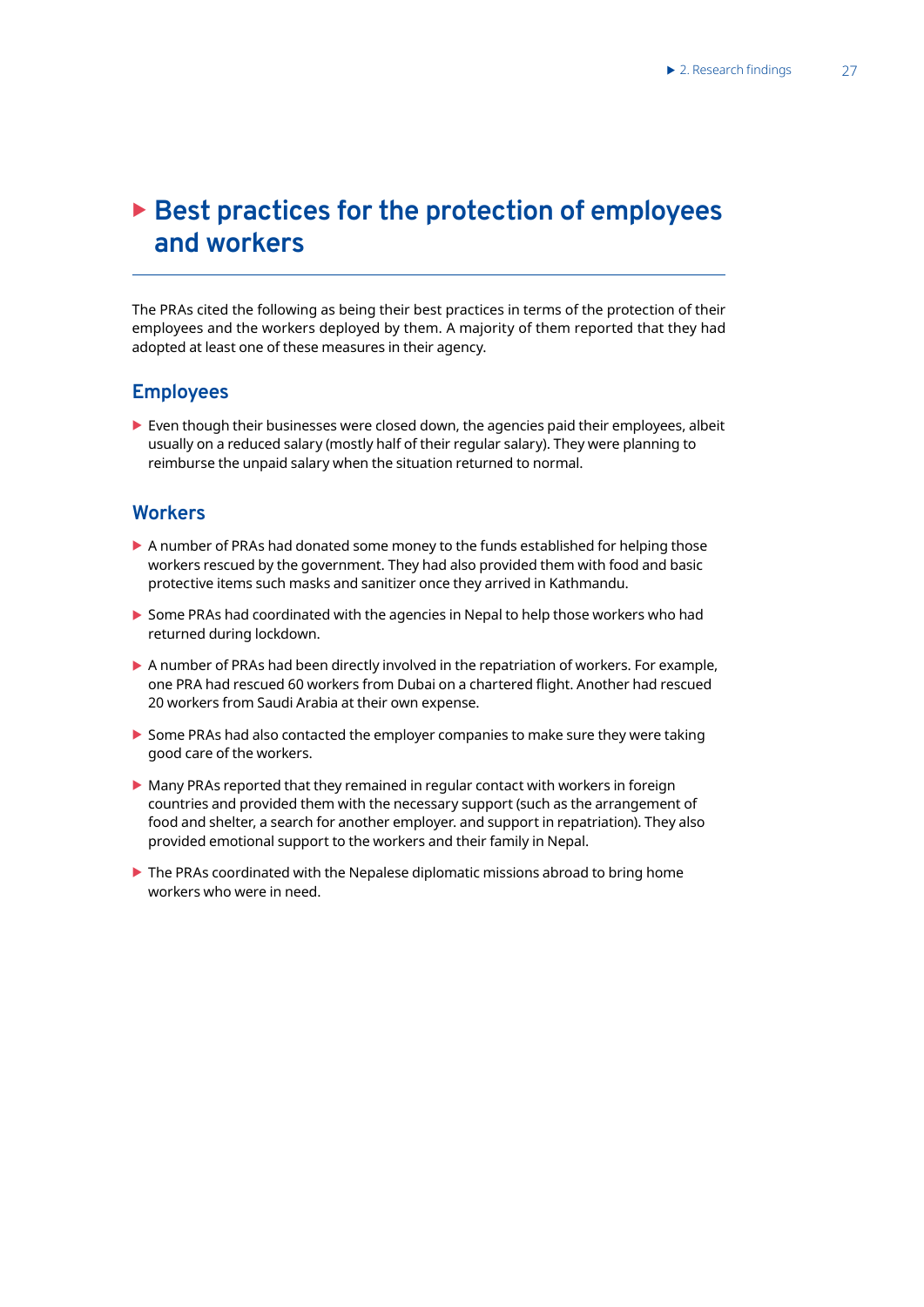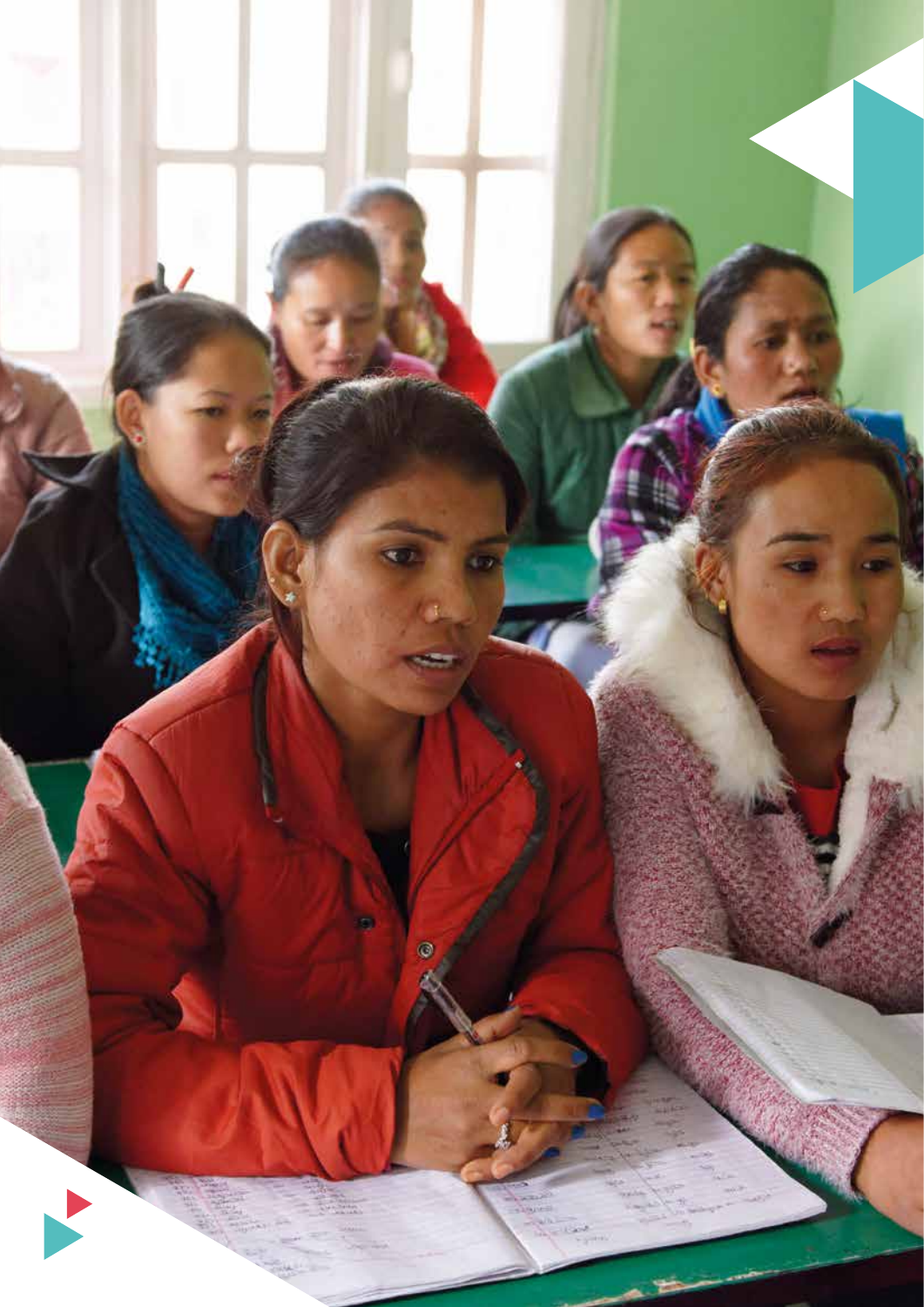# **Recommendations**

The ramifications of COVID-19 have jeopardized the livelihoods of Nepalese migrant workers in all destination countries and overturned business continuity and opportunities for labour and recruitment services for much of 2020 and the near future. Labour migration stakeholders, including government institutions, recruitment industry actors, employers, workers' organizations and civil society actors, now face the momentous task of reviving a migration-reliant economy whilst ensuring that recovery integrates the respect of human and labour rights. To be sustainable and robust, such a recovery should be guided by fair recruitment principles that ensure conditions for the safe return of migrant workers and their effective reintegration and access to decent work<sup>68</sup>. For this, it is essential that the design and implementation of short-term and medium-to-long term response measures be grounded in social dialogue, with adequate representation from all the abovementioned stakeholders.

Some key recommendations to ensure fair recruitment during and beyond the pandemic, drawn from reflections on the assessment findings and informed by the ILO's brief on ensuring fair recruitment during the COVID-10 pandemic,69 are listed in the following paragraphs.

68 According to the ILO General Principles and Operational Guidelines (GPOG) for Fair Recruitment), the term recruitment for migrant workers includes […] "return to the country of origin where applicable."

69 ILO: Ensuring fair recruitment during the COVID-19 pandemic (ILO, June 2020), available at: https://www.ilo.org/wcmsp5/groups/public/---ed\_protect/---protrav/-- migrant/documents/publication/wcms\_748839.pdf

**3**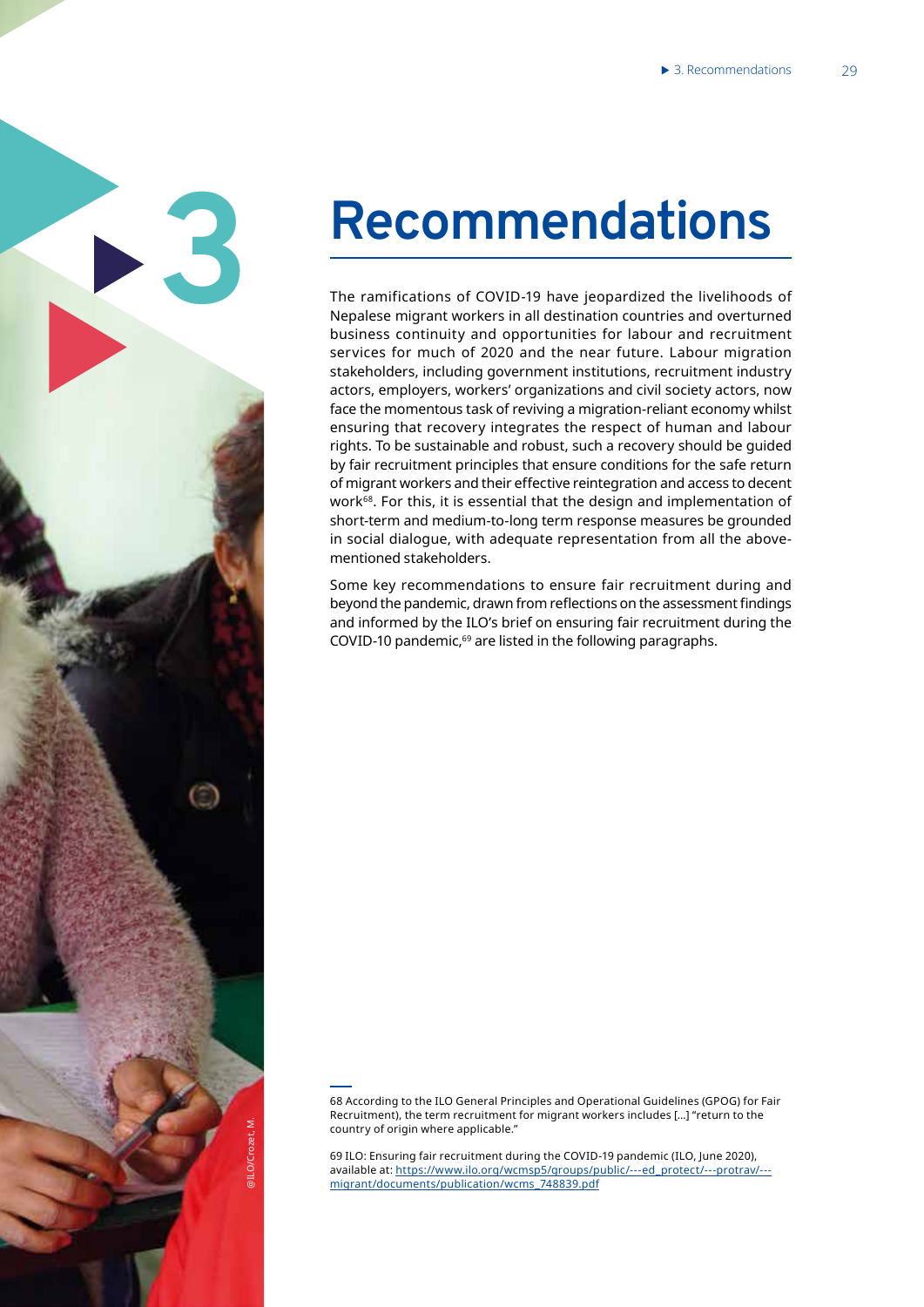## ▶ Ensure effective regulation and oversight of **recruitment and employment process**

- $\blacktriangleright$  The government should expand the scope and strengthen the capacity of labour inspectors to maintain the regular oversight of recruitment practices, readjusting strategies in line with COVID-19 realities and the guidance provided by the ILO Private Employment Agencies Convention, 1997 (No. 181)<sup>70</sup>. In particular, importance should be placed on the monitoring of ongoing or delayed recruitment processes to reduce the risk of abusive and fraudulent practices.
- $\triangleright$  The capacity of both the respective provincial Employment Service Centre (ESC) and local governments needs to be enhanced, and sufficient resources should be allocated to conduct the effective oversight and monitoring of the recruitment process.
- $\triangleright$  In line with the General Principles and Operational Guidelines for Fair Recruitment (GPOG) and Convention No. 181, the government should ensure that migrant workers do not shoulder recruitment fees or related costs. Through social dialogue, Nepal and the countries of destination (COD) should identify the responsible party to cover such costs (GPOG General principle 7; Operational guidelines 1, 3, 5).



<sup>70</sup> ILO: Private Employment Agencies Convention, 1997 (No. 181) available at: https://www.ilo.org/dyn/normlex/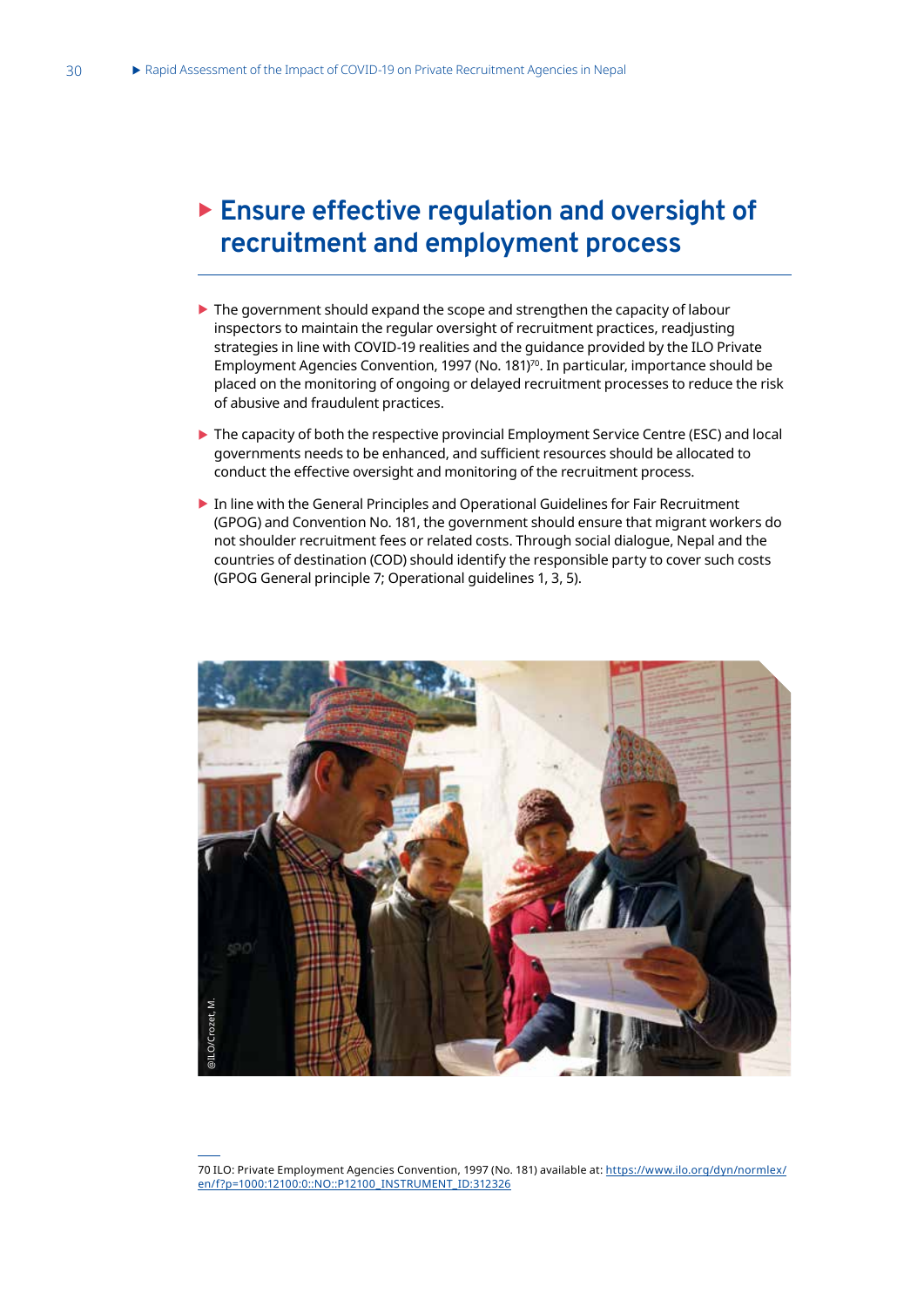# ▶ Protect workers from abusive and fraudulent **recruitment practices and advocate for their rights**

- $\blacktriangleright$  Recruitment agencies should ensure that the jobs of potential migrant workers, who had embarked upon the recruitment process before the crisis and are awaiting deployment, remain available.
- $\triangleright$  Governments should establish a mechanism for the restitution of any recruitment-related costs and fees paid by migrant workers who have been unable to be deployed, relieving them of the debts they may have incurred during their recruitment and migration, at least in the short or medium term.
- $\triangleright$  Recruitment agencies should coordinate with their counterparts and/or employers in the destination countries to ensure that workers' contracts are fulfilled and that they are safe, especially with respect to personal protective equipment (PPE), wages, social security, rest periods and grievance redress<sup>71</sup>.
- $\triangleright$  Governments should hold bilateral discussion with their counterparts in countries of destination and adopt national measure to ensure that:
	- $\triangleright$  all migrant workers, including those in irregular situations, have access to legal remedies and compensation, including for recruitment-related violations, and interpretation services to assist in their access to justice in these cases (GPOG, General principle 13).
	- $\triangleright$  women migrant workers are able to speak to women service providers to assist them in their access to justice and other services.
	- $\triangleright$  In the event of loss of employment, migrant workers who have resided legally in countries of destination for the purpose of employment should not be regarded as being in an irregular situation by the mere fact that they have lost their employment (in accordance with the Migrant Workers (Supplementary Provisions) Convention, 1975 (No. 143)72.
	- $\triangleright$  returnees as well as citizens stranded abroad can access reliable information, social security benefits, legal remedies, and compensation for unfair treatment, forced labour, violence, and harassment.

<sup>71</sup> ILO: Experiences of ASEAN migrant workers during COVID-19: Rights at work, migration and quarantine during the pandemic, and re-migration plans (Geneva, June 2020), available at: https://www.ilo.org/wcmsp5/ groups/public/---asia/---ro-bangkok/documents/briefingnote/wcms\_746881.pdf

<sup>72</sup> Migrant Workers (Supplementary Provisions) Convention, 1975 (No. 143), available at:. https://www.ilo.org/ dyn/normlex/en/f?p=NORMLEXPUB:12100:0::NO::P12100\_ILO\_CODE:C143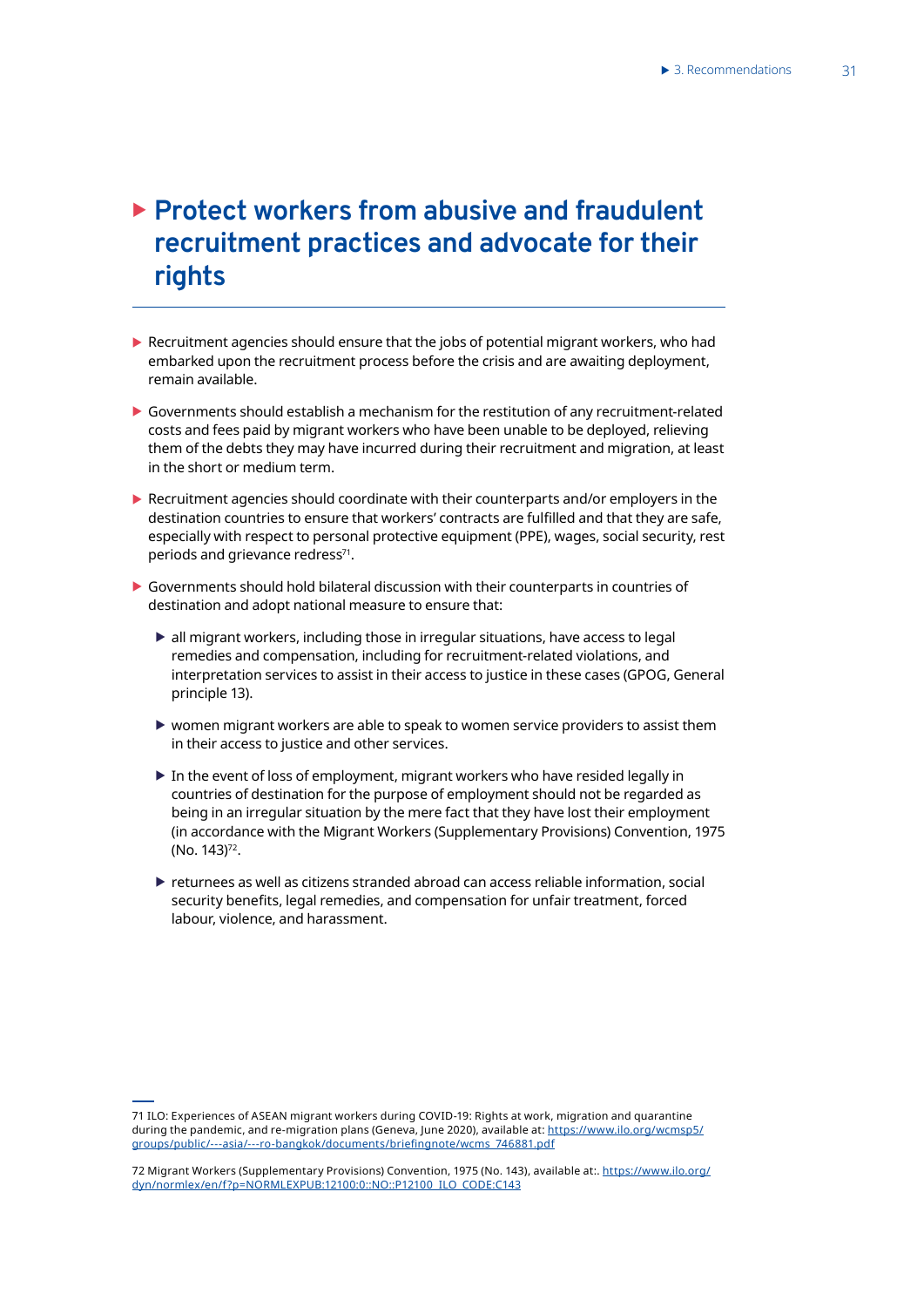# ▶ Ensure access to accurate and reliable **information and essential services**

- $\triangleright$  In line with the ILO Migration for Employment Convention (Revised), 1949 (No. 97), the governments of both Nepal and the countries of destination should maintain an adequate and free service to provide migrant workers with accurate information in a language which they can understand.<sup>73</sup>
- $\blacktriangleright$  An effective reintegration in the labour market is a prerequisite for ensuring fair recruitment and the protection of migrant workers' rights and well-being. The federal government should work in close consultation with provincial and local governments, employers' organization, workers' organization, PRAs, and civil society actors to develop a comprehensive and sustainable reintegration strategy that takes into account the needs and requirements of migrant workers and the local labour market.
- $\triangleright$  The local governments' capacity should be strengthened to maintain a standardized record of prospective migrant workers and returnees – including information on their skills - to ensure their inclusion in national responses such as employment programmes, skills recognition or reskilling/upskilling, livelihood support, and reintegration programmes.
- $\blacktriangleright$  Given that a large proportion of migrants are likely to return due to loss of employment, governments could develop cash-transfer programmes in the short-term to ensure sustenance for migrant workers and their families. In the mid- and long-term, governments should work towards creating an investment-friendly environment for migrant workers who seek to start an entrepreneurial venture.
- $\triangleright$  Workers' organizations and civil society organizations should continue advocating for the promotion of migrant workers' rights during the pandemic, and for the effective application of the ILO GPOG.
- $\blacktriangleright$  All stakeholders should consider developing and disseminating information, education and communication (IEC) materials to avoid or reduce the stigmatization or discrimination of migrant workers, and to dispel the growing perception that returning or deported migrant workers are infected with COVID-19.
- $\blacktriangleright$  Governments should ensure that returnee migrants, and families of migrants, are included in social protection programmes, stimulus measures, and any emergency relief.

<sup>73</sup> ILO Migration for Employment Convention (Revised), 1949 (No.97), available at.: https://www.ilo.org/dyn/ normlex/en/f?p=NORMLEXPUB:12100:0::NO::P12100\_INSTRUMENT\_ID:312242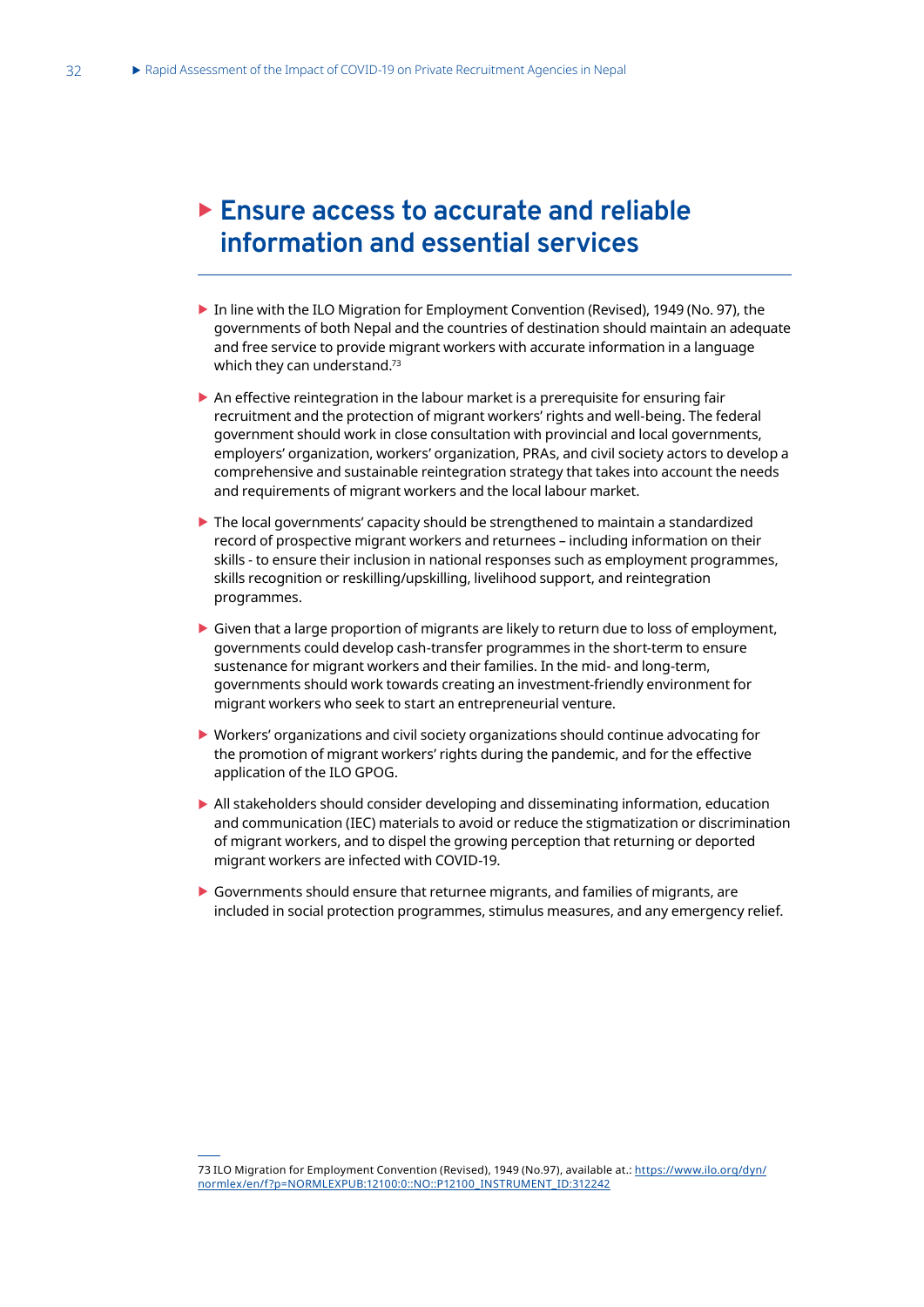# ▶ Lay the groundwork to enable fair recruitment **as economies recover from COVID-19**

- $\blacktriangleright$  The government should support NAFEA and licensed and compliant private recruitment agencies to overcome the direct impacts of COVID-19 on their business operations, by ensuring equal access to government business relief plans in line with ILO guidance.74
- $\triangleright$  Regulations related to labour migration need to be formulated or revised in consultation and through social dialogue with the relevant stakeholders - to ensure effectiveness.
- $\triangleright$  In consultation with the social partners, the Foreign Employment Act (2007) should be reviewed so that it adopts a more rights-based approach and takes into account the full recruitment cycle to ensure that return and reintegration policies and programmes are duly considered and funded.
- $\blacktriangleright$  The government should review bilateral labour agreements and standard employment contracts to ensure that social protection measures and conditions for safe return are included in the relevant provisions.
- $\triangleright$  Training and capacity building related to international labour standards and the GPOG should be developed for private employment agencies and labour inspectors to ensure a smooth resumption and monitoring of fair recruitment.
- $\triangleright$  Government policies could promote a more agile business environment, to facilitate the diversification of business strategies for private recruitment agencies, with regards to countries of destinations and sectors of employment.

<sup>74</sup> ILO: ILO Enterprises Brief: Interventions to support enterprises during the COVID-19 pandemic and recovery (Geneva, April 2020).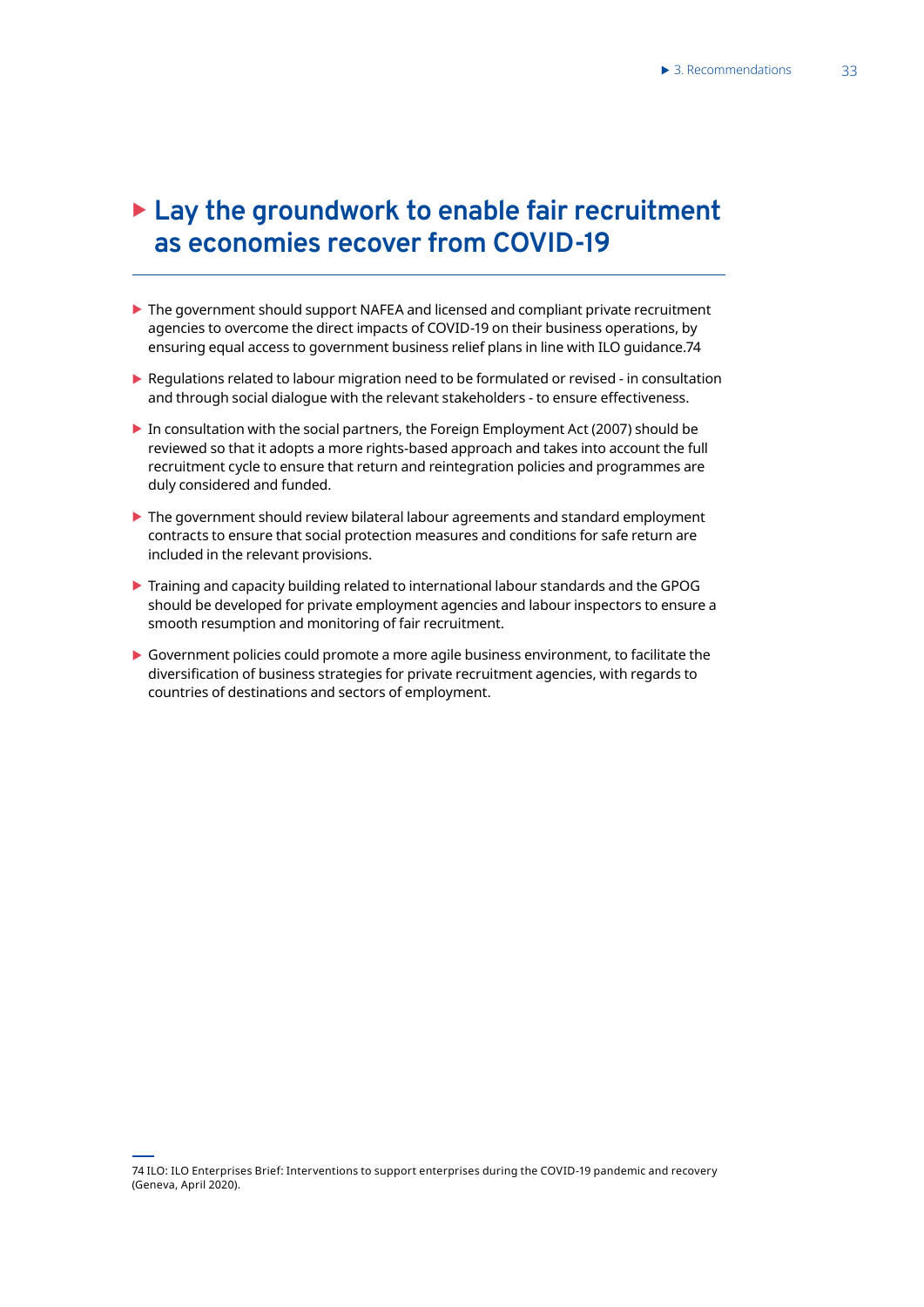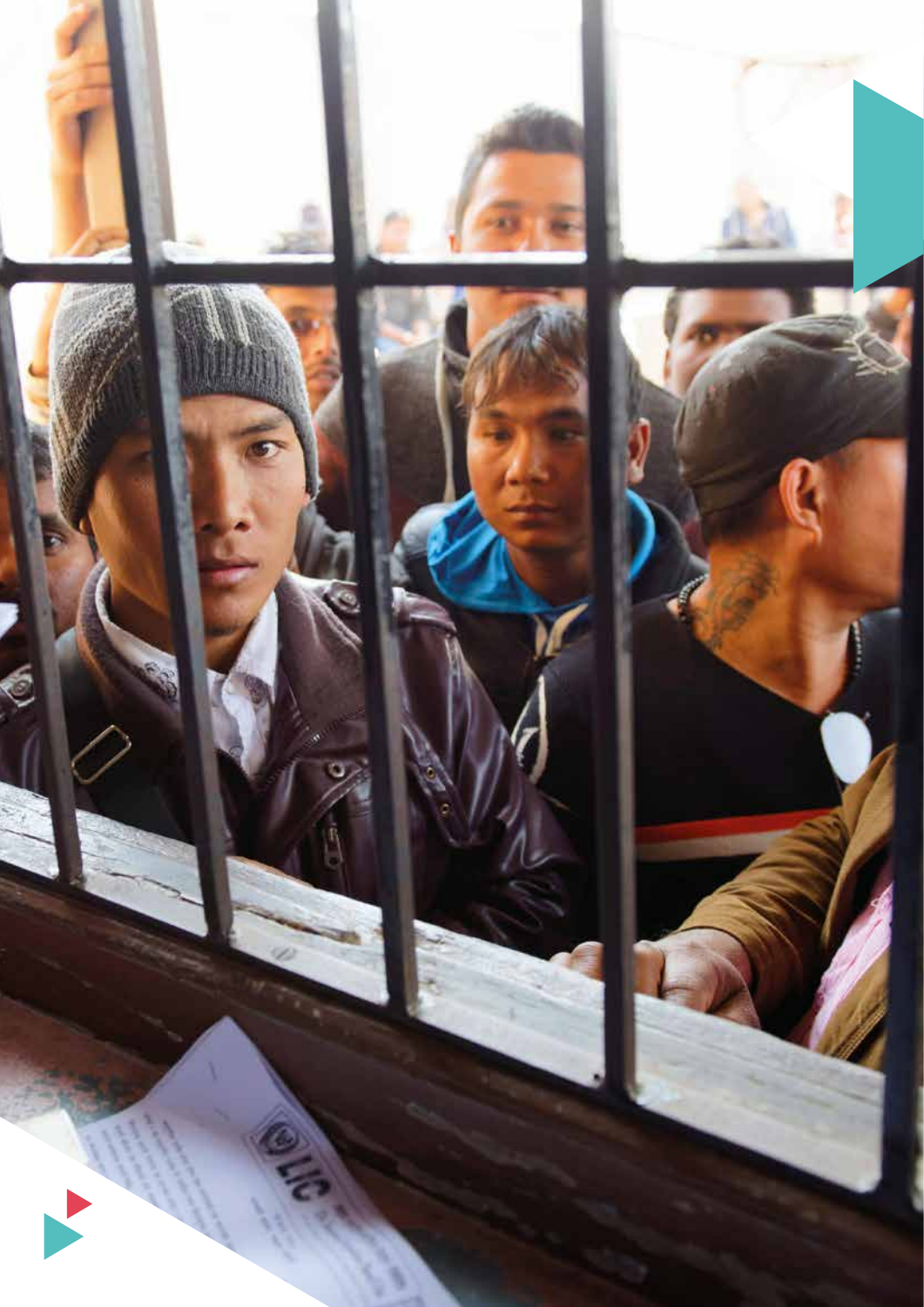# **Annex**

- **Demands submitted by NAFEA to MoLESS on 19 July 2020 (unofficial translation)**
- **1.** Request for permission for agencies to use their loan deposit (for license) for a year.

Precedent: In 2004, the government allowed recruitment agencies to use the deposit for their license to cover the losses they faced after the murder of 12 Nepalese workers in Iraq [by a terrorist group]. A request is now being made in this crisis to allow recruitment agencies to use their deposit as a loan whilst keeping the bank guarantee as it is.

**2.** Request for the formulation of a separate guideline to address grievances related to COVID-19.

This guideline would refer to cases related to the non-payment or payment of reduced wages to workers due to loss of employment.

**3.** Request to end the requirement of separate licenses for different markets.

Instead of requiring separate licenses to send domestic migrant workers to various countries, such as a separate license to send workers to Japan, a request is made to allow recruitment agencies, which have acquired their license, to work in any market.

**4.** Request for the Foreign Employment Fund to be implemented

Despite the provision for a Foreign Employment Fund in the Foreign Employment Act and the Foreign Employment Regulations, no steps for developing the criteria for this Fund have been made.

- **5.** Request to address the gaps/issues in the Foreign Employment Information Management System (FEIMS)
- **6.** Request to revise (increase) the service fee for recruitment agencies

This revision would allow licensed recruitment agencies to charge a service fee equivalent to one month of the workers' salary, and migrant workers to pay themselves for their airfare to the country of destination.

**7.** Request for permission to open branch offices

@ILO/Crozet, M.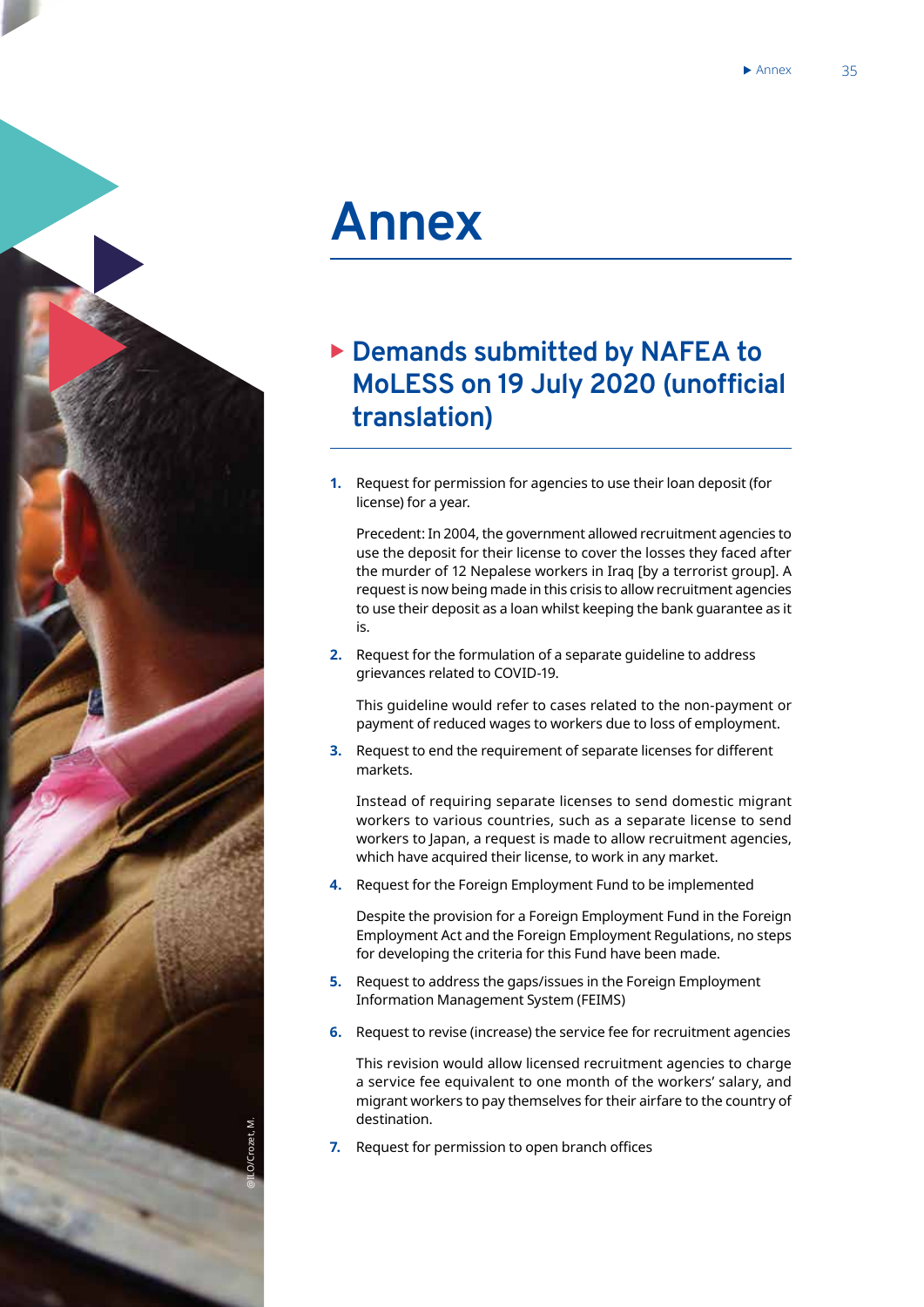This would implement section 74 of the Foreign Employment Act (2007) and Rule 47 of the Foreign Employment Regulations (2008), allowing licensed recruitment agencies to open branch offices.

- **8.** Request to remove the requirement for agencies to send a minimum of 100 workers a year to renew their license, and to implement the decision taken by the council of ministers on 29 March 2020.
- **9.** Request for the easing of the process transferring the deposit back to the recruitment agency that no longer wishes to continue its business.
- **10.** Request for the permission for members of the same family to establish institutions related to foreign employment, such as pre-departure orientation centres and health screening centres.
- **11.** Request for the Foreign Employment Promotion Board to support the classification and repatriation of migrant workers who have migrated institutionally.
- **12.** Request for permission for license holders to facilitate foreign employment to conduct business for internal employment.